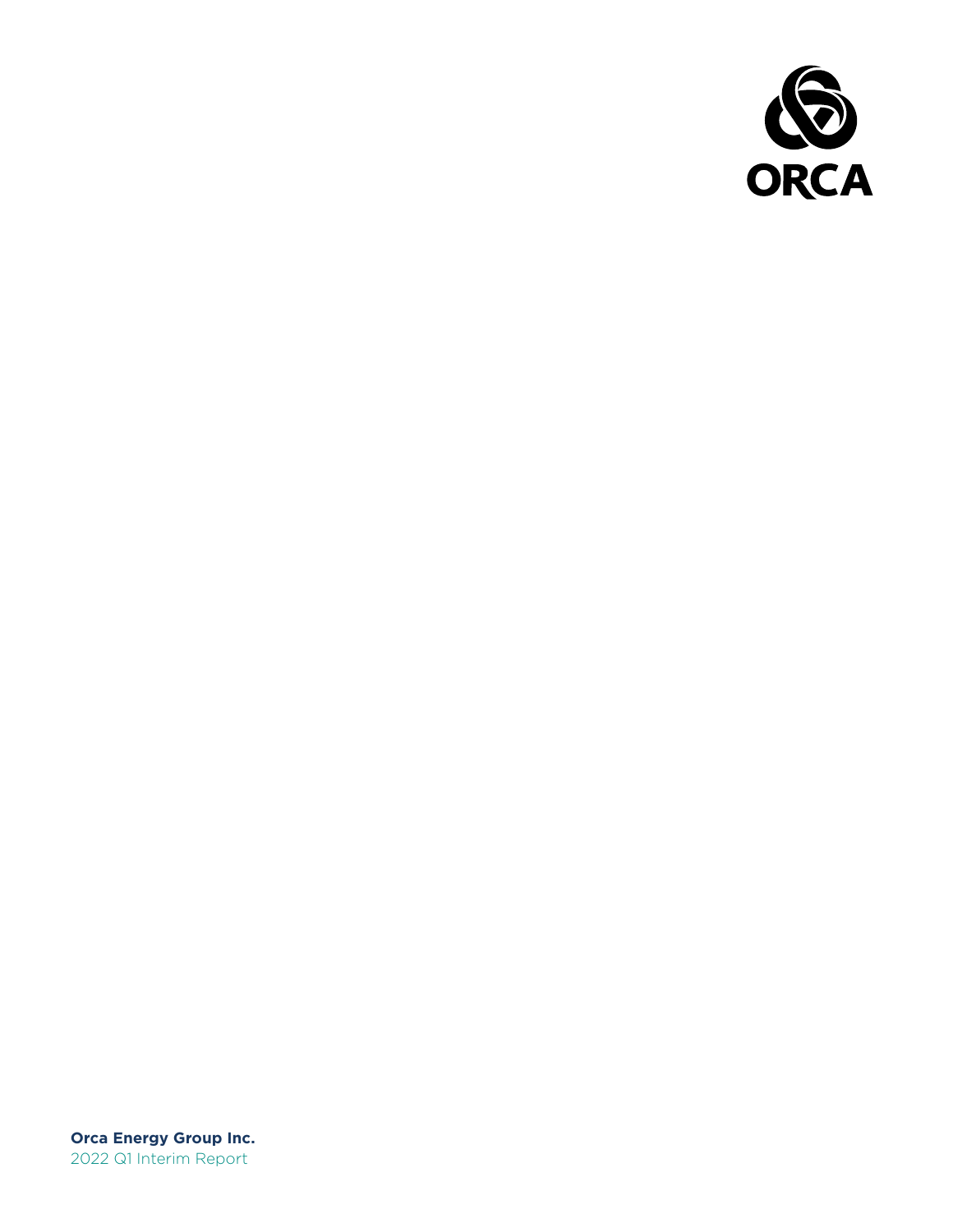### PROVIDING RELIABLE DOMESTIC NATURAL GAS TO SUPPORT TANZANIA'S GROWTH

### In this Report

### **Management's Discussion & Analysis**

| Management's Discussion |     |
|-------------------------|-----|
| & Analvsis              | ი2  |
| Glossary                | -21 |

### **Interim Financial Statements and Notes**

| Condensed Consolidated Interim<br>Statements of Comprehensive<br>Income (Unaudited)            | フフ |
|------------------------------------------------------------------------------------------------|----|
| Condensed Consolidated Interim<br>Statements of Financial Position<br>(Unaudited)              | 23 |
| Condensed Consolidated Interim<br>Statements of Cash Flows<br>(Unaudited)                      | 24 |
| Condensed Consolidated Interim<br>Statements of Changes in<br>Shareholders' Equity (Unaudited) | 25 |
| Notes to the Condensed<br>Consolidated Interim Financial<br>Statements (Unaudited)             | 26 |
| Corporate Information                                                                          |    |
|                                                                                                |    |

For more information visit our website: **www.orcaenergygroup.com**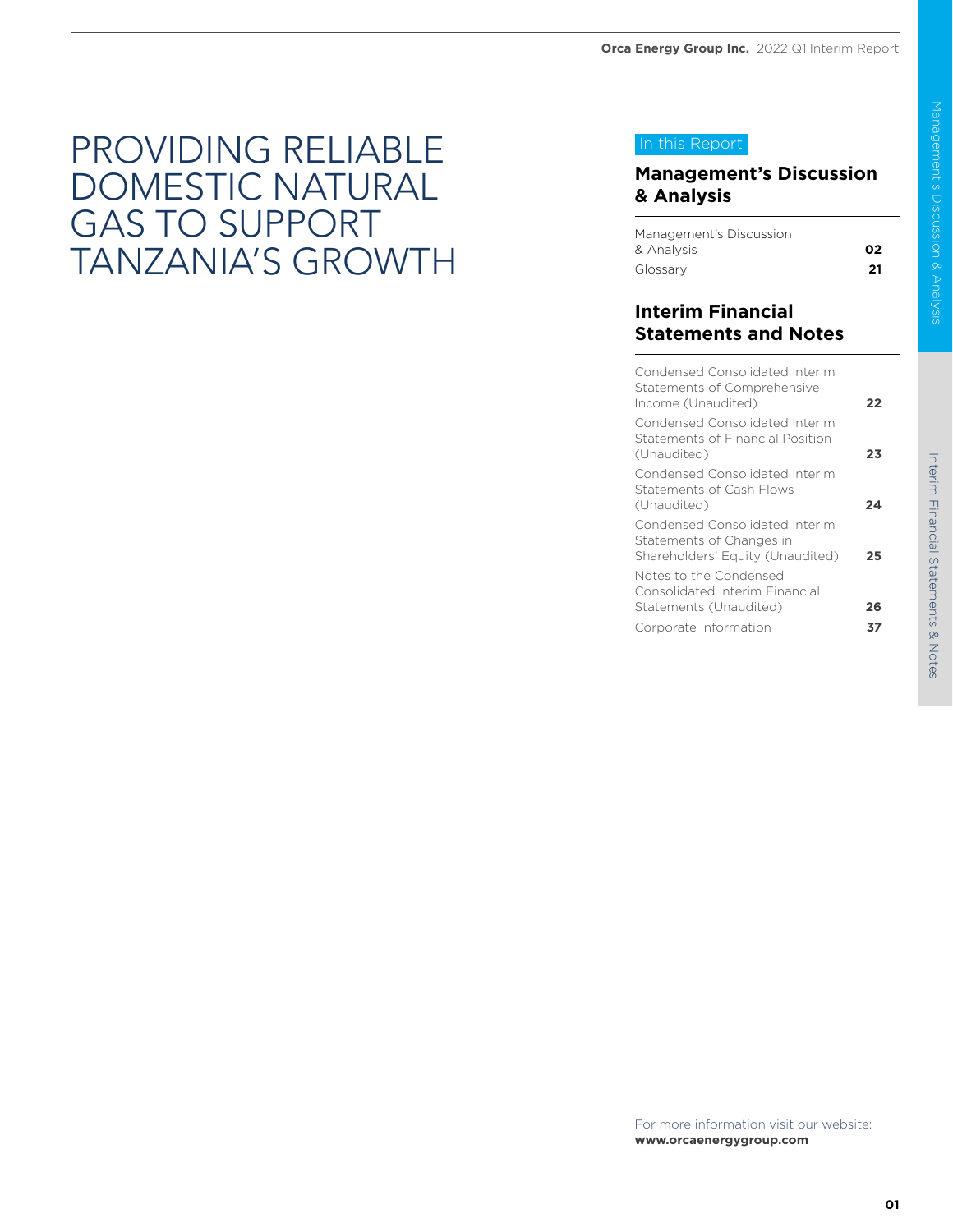### Management's Discussion & Analysis

THIS MANAGEMENT'S DISCUSSION & ANALYSIS ("MD&A") OF FINANCIAL CONDITION AND RESULTS OF OPERATIONS FOR THE THREE MONTHS ENDED MARCH 31, 2022 SHOULD BE READ IN CONJUNCTION WITH THE UNAUDITED CONDENSED CONSOLIDATED INTERIM FINANCIAL STATEMENTS AND NOTES FOR THE THREE MONTHS ENDED MARCH 31, 2022 AND THE AUDITED CONSOLIDATED FINANCIAL STATEMENTS AND NOTES TOGETHER WITH THE MD&A FOR THE YEAR ENDED DECEMBER 31, 2021. THIS MD&A IS BASED ON THE INFORMATION AVAILABLE ON MAY 19, 2022. ALL AMOUNTS ARE REPORTED IN US DOLLARS ("\$") UNLESS OTHERWISE NOTED.

### THIS MD&A CONTAINS NON-GAAP FINANCIAL MEASURES AND RATIOS AND FORWARD-LOOKING INFORMATION. READERS ARE CAUTIONED THAT THIS MD&A SHOULD BE READ IN CONJUNCTION WITH THE DISCLOSURE BELOW UNDER THE HEADINGS "NON-GAAP FINANCIAL MEASURES AND RATIOS", "FORWARD-LOOKING STATEMENTS" AND "GLOSSARY" INCLUDED AT THE END OF THIS MD&A.

### Nature of Operations

The principal asset of Orca Energy Group Inc. ("Orca" or the "Company") is its interest in the Production Sharing Agreement ("PSA") with the Tanzanian Petroleum Development Corporation ("TPDC") and the Government of Tanzania ("GoT") in the United Republic of Tanzania. This PSA covers the production and marketing of natural gas from the Songo Songo license offshore Tanzania. The PSA defines the gas produced from the Songo Songo gas field as "Protected Gas" and "Additional Gas". The Protected Gas is owned by TPDC and is sold under a 20-year gas agreement (until July 31, 2024) to Songas Limited ("Songas") and Tanzania Portland Cement PLC ("TPCPLC"). Songas is the owner of the infrastructure that enables the gas to be treated and delivered to Dar es Salaam, which includes a gas processing plant on Songo Songo Island (collectively, the "Songas Infrastructure").

Songas utilizes the Protected Gas as fuel for its gas turbine electricity generators and for onward sale to customers while TPCPLC uses the gas to fire kilns for the production of cement. A small amount of Protected Gas is also reserved for village electrification. The Company receives no revenue for the Protected Gas delivered to Songas or other recipients and operates the original wells and gas processing plant on a 'no gain no loss' basis. Under the PSA, the Company has the right to produce and market all gas in the Songo Songo gas field in excess of the Protected Gas requirements set forth in the PSA ("Additional Gas") until the PSA expires in October 2026.

The Tanzanian Electric Supply Company Limited ("TANESCO") is a parastatal organization wholly owned by the GoT with oversight by the Ministry of Energy ("MoE"). TANESCO is responsible for the majority of electricity generation, transmission and distribution throughout Tanzania. Natural gas has become an integral component of TANESCO's power generation fuel mix as a more reliable source of supply over seasonal hydropower as well as a more cost-effective and lower CO2 intensive alternative to liquid fuels. The Company and TPDC as joint sellers currently supply Additional Gas directly to TANESCO by way of the Portfolio Gas Supply Agreement ("PGSA") and indirectly through the supply of Protected Gas and Additional Gas to Songas, which in turn generates and sells power to TANESCO. The Company also supplies Additional Gas to TPDC through a long-term gas sales agreement ("LTGSA") utilizing the National Natural Gas Infrastructure ("NNGI").

In addition to supplying gas to TPDC, Songas and TANESCO, the Company has developed over 50 contracts to supply gas to Dar es Salaam's industrial market and is in the process of negotiating several more.

### Outlook – COVID-19

There has been no significant change in the Company's business during Q1 2022 as a result of the ongoing coronavirus pandemic ("COVID-19"). The Tanzanian government introduced new restrictions and started a vaccination program in an effort to control the spread of COVID-19 however given the steps already taken by the Company, while logistic supply chains have been stretched and delays incurred no significant impact on our operations or business results were experienced as a result of the new restrictions. The current situation is dynamic and the ultimate duration and magnitude of the impact on the Tanzanian economy and the financial effect on the Company are not known at this time.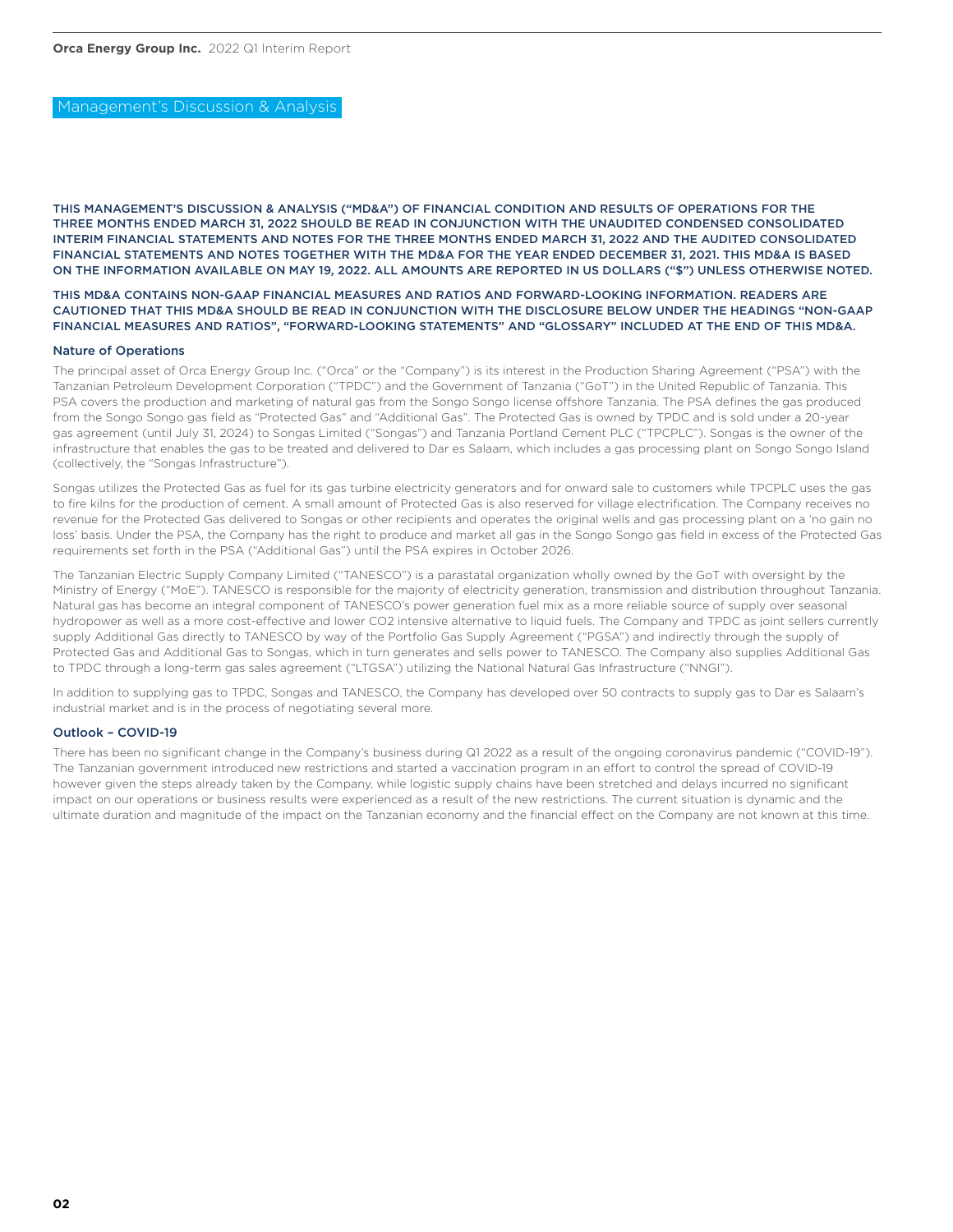### Financial and Operating Highlights for the Three Months Ended March 31, 2022

|                                                    |        | Three Months<br>ended March 31 |                     |
|----------------------------------------------------|--------|--------------------------------|---------------------|
| (Expressed in \$'000 unless indicated otherwise)   | 2022   | 2021                           | $Q1/21$ vs<br>Q1/20 |
| <b>OPERATING</b>                                   |        |                                |                     |
| Daily average gas delivered and sold (MMcfd)       | 73.6   | 58.7                           | 25%                 |
| Industrial                                         | 13.9   | 14.0                           | $(1)$ %             |
| Power                                              | 59.7   | 44.7                           | 34%                 |
| Average price (\$/mcf)                             |        |                                |                     |
| Industrial                                         | 8.70   | 7.32                           | 19%                 |
| Power                                              | 3.52   | 3.40                           | 4%                  |
| Weighted average                                   | 4.50   | 4.33                           | 4%                  |
| Operating netback (\$/mcf)                         | 3.29   | 2.37                           | 39%                 |
| <b>FINANCIAL</b>                                   |        |                                |                     |
| Revenue                                            | 27,452 | 18.631                         | 47%                 |
| Net income attributable to shareholders            | 7,391  | 3,963                          | 87%                 |
| per share - basic and diluted $(\text{\$})$        | 0.37   | 0.19                           | 95%                 |
| Net cash flows from (used in) operating activities | 4,077  | (794)                          | n/m                 |
| per share - basic and diluted $(\frac{2}{3})^1$    | 0.20   | (0.04)                         | n/m                 |
| Capital expenditures <sup>1</sup>                  | 14,263 | 232                            | 6,048%              |
| Weighted average Class A and Class B shares ('000) | 19,944 | 21,352                         | $(7)$ %             |

|                                  | As at  |                        |          |
|----------------------------------|--------|------------------------|----------|
|                                  |        | March 31, December 31, |          |
|                                  | 2022   | 2021                   | % Change |
| Working capital (including cash) | 41,136 | 41,776                 | (2)%     |
| Cash and cash equivalents        | 66,993 | 72,985                 | $(8)\%$  |
| Long-term loan                   | 49,678 | 49,603                 | 0%       |
| <b>Outstanding shares ('000)</b> |        |                        |          |
| Class A                          | 1,750  | 1.750                  | 0%       |
| Class B                          | 18,192 | 18.203                 | 0%       |
| <b>Total shares outstanding</b>  | 19,942 | 19,953                 | 0%       |

<sup>1</sup> Please refer to Non-GAAP financial measures and ratios section of the MD&A for additional Information.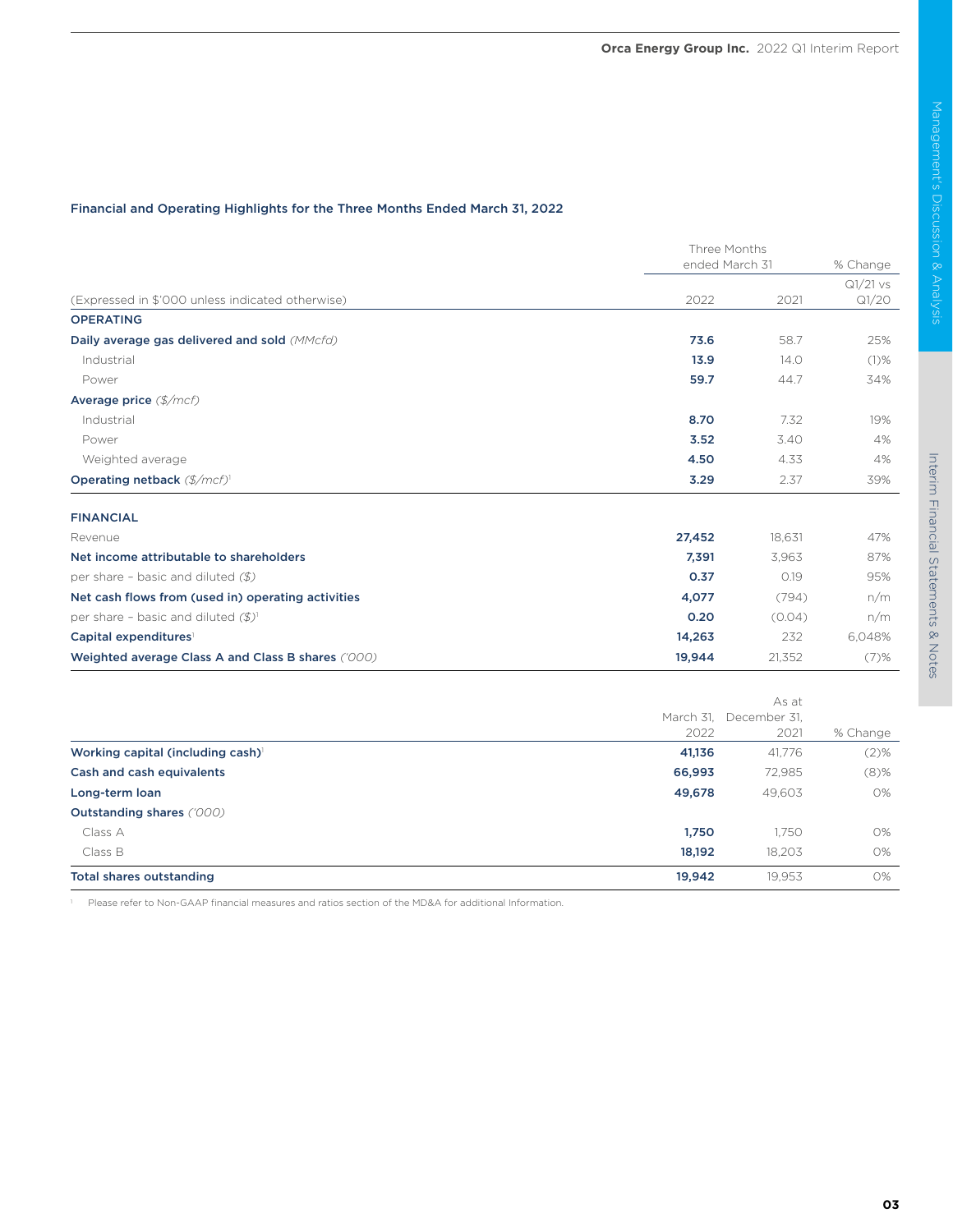Management's Discussion & Analysis cont.

### Financial and Operating Highlights for Q1 2022

- Revenue for Q1 2022 increased by 47% compared to the same prior year period. The increase was primarily a result of increased sales to customers in the power sector. Gas deliveries for the quarter increased by 25% compared to the same prior year period. The increase in gross sales volume was primarily due to the increase in gas deliveries to customers in the power sector as a result of increased deliveries to TPDC.
- Net income attributable to shareholders increased by 87% for Q1 2022 compared to the same prior year period primarily a result of the increased revenues compared to Q1 2021.
- Net cash flows from operating activities for Q1 2022 increased by \$4.9 million compared to the same prior year period. This was primarily a result of the increase in net income and non-cash adjustments, which was partially offset by negative changes in non-cash working capital relative to the comparable prior year period.
- Capital expenditures increased substantially for Q1 2022 compared to the same prior year period. The capital expenditures in Q1 2022 primarily related to completion of both the well workover program for the SS-3, SS-4 and SS-10 wells and the compression project. The Company installed feed gas compression on the Songas gas processing facility to allow production volumes through the Songas Infrastructure to be sustained at approximately 102 MMcfd in the near term (2-4 years). Despite increased logistical complexity due to enduring effects of COVID-19, the compression project was completed one-month ahead of schedule. The project was negatively impacted by the scheduling of a 10-day plant shutdown to effect a mechanical tie-in, which was delayed to avoid power generation shortages through a critical period in Tanzania. When eventually enacted, the mechanical tie-in was completed in 8-days as opposed to the scheduled 10-days, significantly increasing gas for power generation. In April 2022, the drilling rig was released having completed the planned three well (SS-3, SS-4 and SS-10) workover program. The \$31.6 million program included the reactivation of the SS-3 and SS-4 wells along with the installation of corrosion resistant production tubing on all three of the wells. The SS-3 well was placed on production on February 15, 2022 and the SS-10 well was returned to production on April 18, 2022. The SS-4 well remains shut in following the drilling and completion of a planned side-track wellbore to replace the original wellbore, which had been compromised by excessive sand production. Currently the SS-4 well is unable to flow naturally due to suspected excessive liquid loading associated with extensive circulating time while waiting on necessary services and equipment. The Company is sourcing a coiled tubing nitrogen unit to safely unload the excess liquid, potentially allowing the well to flow naturally. It is expected the coiled tubing equipment will be on location in Q3 2022. The workovers and compression facilities provide the opportunity to initially increase current production deliverability to a total of approximately 160 MMcfd by also producing through the adjacent NNGI facilities on Songo Songo Island.
- The Company exited the period in a strong financial position with \$41.1 million in working capital (December 31, 2021: \$41.8 million), cash and cash equivalents of \$67.0 million (December 31, 2021: \$73.0 million) and long-term debt of \$49.7 million (December 31, 2021: \$49.6 million). The decrease in working capital, cash and cash equivalents was primarily related to the well workover program in Q1 2022.
- As at March 31, 2022 the current receivable from TANESCO was \$0.3 million (December 31, 2021: \$2.0 million). TANESCO's long-term trade receivable as at March 31, 2022 and December 31, 2021 was \$26.5 million with a provision of \$26.5 million. Subsequent to March 31, 2022 TANESCO paid the Company \$7.1 million and the Company invoiced TANESCO \$6.4 million for April 2022 gas deliveries.
- On February 24, 2022, the Company declared a dividend of CDN\$0.10 per share on each of its Class A common voting shares ("Class A Shares") and Class B subordinate voting shares ("Class B Shares") for a total of \$1.6 million to the holders of record as of March 31, 2022, which was paid on April 15, 2022.
- The Company forecasts average gross gas sales of 70-76 MMcfd during 2022 representing a 10 MMcfd, or approximately 16%, increase to the prior forecasts of 60-66 MMcfd. The increased gas demand forecast is primarily driven by encouraging discussions with the MoE, TPDC and TANESCO to increase gas supply to new power generation facilities expected to be commissioned in 2022.

There are a number of potential risks that may affect the Company and its performance in the future. See "Business Risks" in this MD&A.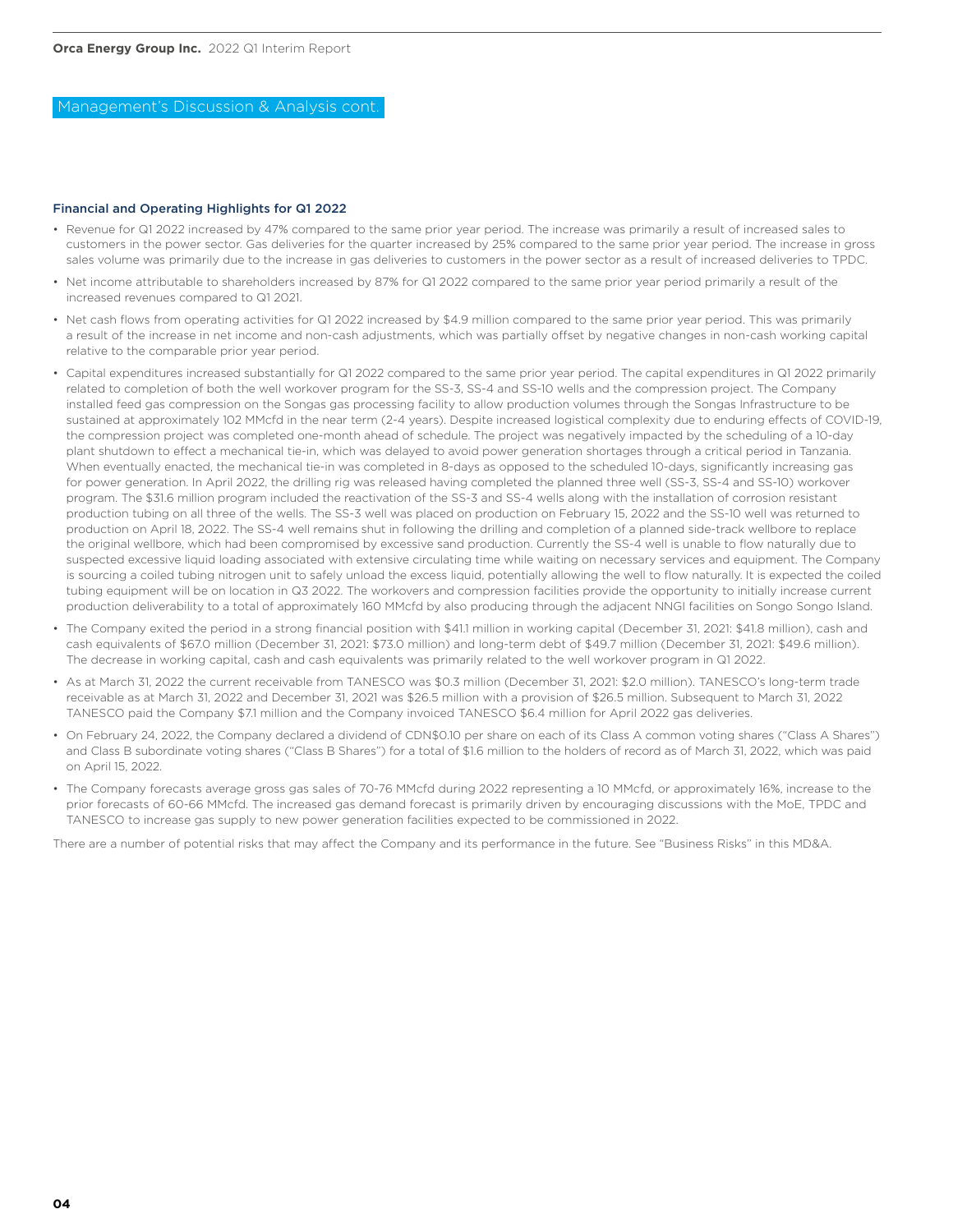### Operating Volumes

The average gross daily sales volume increased 25% for Q1 2022 over the comparable prior year period, primarily due to increased sales of natural gas to the power sector.

The Company's gross sales volumes were split between the industrial and power sectors as detailed in the table below:

|                                          |       | Three Months ended<br>March 31 |  |
|------------------------------------------|-------|--------------------------------|--|
|                                          | 2022  | 2021                           |  |
| Gross sales volume (MMcf)                |       |                                |  |
| Industrial sector                        | 1,248 | 1,259                          |  |
| Power sector                             | 5,377 | 4,023                          |  |
| <b>Total volumes</b>                     | 6,625 | 5,282                          |  |
| Gross daily sales volume average (MMcfd) |       |                                |  |
| Industrial sector                        | 13.9  | 14.0                           |  |
| Power sector                             | 59.7  | 44.7                           |  |
| Gross daily sales volume average total   | 73.6  | 58.7                           |  |

### Industrial Sector

Industrial sector gross daily sales volumes decreased by 1% for Q1 2022 over the comparable prior year periods. The decrease was primarily a result of scheduled maintenance at a cement plant.

### Power Sector

Power sector gross daily sales volumes increased by 34% for Q1 2022 over the comparable prior year period. The increase was primarily due to increased gas sales to TPDC though the NNGI.

### Protected Gas Volumes

Protected Gas volumes for Q1 2022 increased by 9% to 3,344 MMcf (37.2 MMcfd) compared to 3,059 MMcf (34.0 MMcfd) for Q1 2021. The Company receives no revenue for Protected Gas volumes however the volumes are required to calculate total gas produced from the reservoir and the allocation of certain production, distribution and transportation expenses between Protected Gas and Additional Gas.

### Commodity Prices

The commodity prices achieved in the different sectors during the respective periods are detailed in the table below:

| $\frac{m}{2}$          |      | Three Months ended<br>March 31 |  |
|------------------------|------|--------------------------------|--|
|                        | 2022 | 2021                           |  |
| Average sales price    |      |                                |  |
| Industrial sector      | 8.70 | 7.32                           |  |
| Power sector           | 3.52 | 3.40                           |  |
| Weighted average price | 4.50 | 4.33                           |  |

### Industrial Sector

The average sales price for the industrial sector increased by 19% for Q1 2022 over the comparable prior year period. The increase is primarily due to the underlying increase in the price of heavy fuel oil against which most of the industrial customer contracts are priced.

### Power Sector

The average sales price for the powers sector increased by 4% for Q1 2022 over the comparable prior year period. The average sales price for the power sector varies depending on whether gas is delivered and sold through the NNGI or the Songas Infrastructure. Sales through the NNGI are to TPDC and do not include processing and transportation tariffs which are included in gas delivered through the Songas Infrastructure.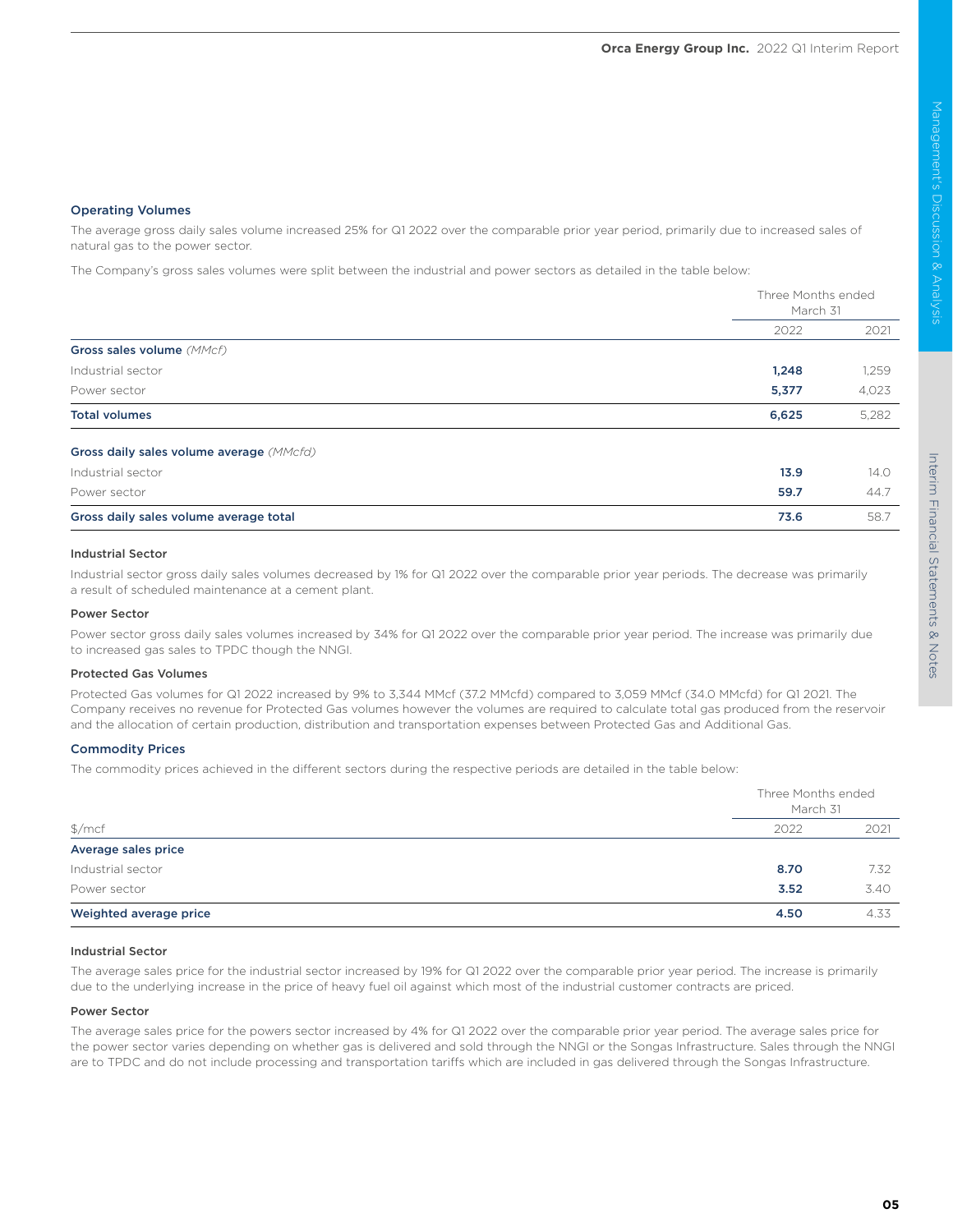Management's Discussion & Analysis cont.

### Revenue

Under the terms of the PSA the Company is responsible for invoicing, collecting and allocating the revenue from Additional Gas sales (See "Principal Terms of the PSA and Related Agreements" in the Company's MD&A for the year ended December 31, 2021).

The Company is entitled to recover all costs incurred on the exploration, development and operations of the project ("Cost Gas revenue") up to a maximum of 75% of the net field revenue (gross field revenue less the tariff for processing and pipeline infrastructure) prior to allocating the remaining net field revenue between TPDC and the Company ("Profit Gas revenue"). Any costs not recovered in a period are carried forward for recovery out of future revenues. Once the Cost Gas revenue has been recovered, TPDC is able to recover any pre-approved marketing costs. Currently there are no pre-approved marketing costs for TPDC.

The Company is liable for income tax in Tanzania, but under the terms of the PSA, TPDC's share of revenue is reduced by the current tax payable grossed up at 30% ("income tax adjustment"). Revenue as presented on the Consolidated Interim Statements of Comprehensive Income is calculated by adjusting the Company's operating revenue by the income tax adjustment.

The reconciliation of gross field revenue to Company operating revenue and revenue is detailed below:

|                               |          | Three Months ended<br>March 31 |  |
|-------------------------------|----------|--------------------------------|--|
| \$'000                        | 2022     | 2021                           |  |
| Industrial sector             | 10,866   | 9,215                          |  |
| Power sector                  | 18,945   | 13,670                         |  |
| <b>Gross field revenue</b>    | 29,811   | 22,885                         |  |
| TPDC share of revenue         | (4, 518) | (7,128)                        |  |
| Company operating revenue     | 25,293   | 15,757                         |  |
| Current income tax adjustment | 2,159    | 2,874                          |  |
|                               | 27,452   | 18,631                         |  |

Revenue increased by 47% for Q1 2022 over the comparable prior year period. The increase is primarily a result of increased sales to both the industrial and power sectors, together with decrease in the TPDC share of revenue as an outcome of increased capital expenditures and higher Cost Gas revenue recoveries by the Company.

The average Additional Gas sales volumes for the quarters ended March 31, 2022 and March 31, 2021 were above 50 MMcfd, which entitled the Company to a 55% share of Profit Gas revenue. The Company was allocated a total of 84% of the Additional Gas net field revenue for Q1 2022 (Q1 2021: 66%)

### Production, Distribution and Transportation Expenses

The production, distribution and transportation costs are detailed in the table below:

| \$'000                                            |       | Three Months ended<br>March 31 |  |
|---------------------------------------------------|-------|--------------------------------|--|
|                                                   | 2022  | 2021                           |  |
| Operating costs                                   | 707   | 495                            |  |
| Tariff for processing and pipeline infrastructure | 2,307 | 2,147                          |  |
| Ring-main distribution costs                      | 520   | 570                            |  |
|                                                   | 3,534 | 3.212                          |  |

Included in operating costs are well maintenance costs, PSA license costs, regulatory fees, insurance, certain costs associated with evaluation of the reserves and the costs of personnel not recoverable from Songas. Operating costs are allocated between Protected Gas (recoverable from Songas) and Additional Gas in proportion to their respective volumes during the period. Operating costs increased by 43% for Q1 2022 compared to the same prior year period, primarily as a result of a reclassification of insurance costs from ring-main distribution costs. The amount paid under the tariff for processing and pipeline infrastructure increased by 7% for Q1 2022 compared to the same prior year period, primarily as result of increased gas volumes processed and delivered through the Songas Infrastructure. Ring-main distribution costs decreased by 9% for Q1 2022 compared to the same prior year period, primarily as a result of reduced spending on expansion and lower maintenance costs associated with the ring-main which transports the gas primarily to industrial customers and reclassification of insurance costs to operating costs.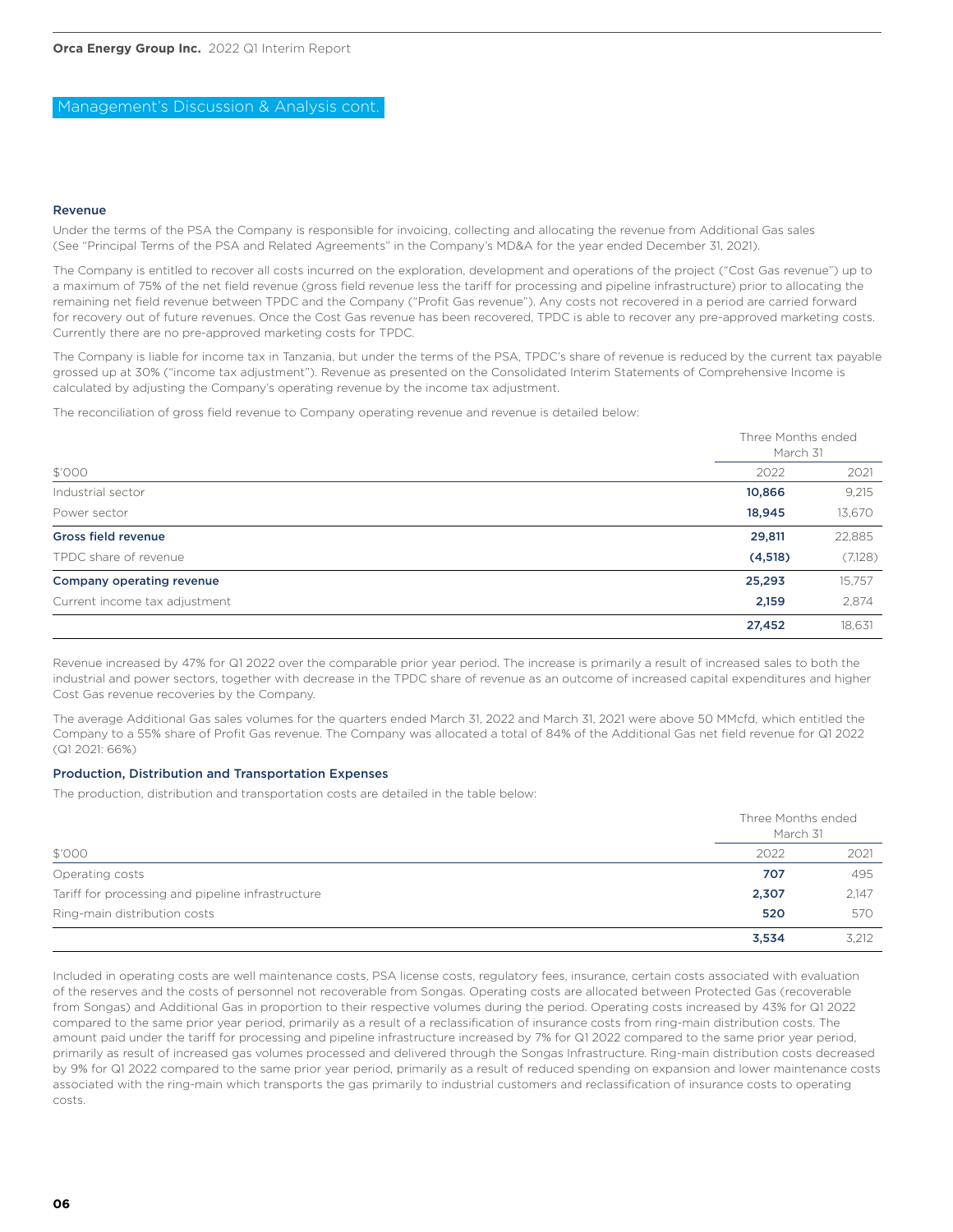Operating Netbacks

The operating netback per mcf before general and administrative expenses, tax and additional profits tax ("APT") is detailed in the table below (see "Non-GAAP financial measures and ratios"):

|                                                      | Three Months ended<br>March 31 |        |
|------------------------------------------------------|--------------------------------|--------|
| \$/mcf                                               | 2022                           | 2021   |
| Weighted average price for gas                       | 4.50                           | 4.33   |
| TPDC Profit Gas revenue entitlement                  | (0.68)                         | (1.35) |
| Production, distribution and transportation expenses | (0.53)                         | (0.61) |
| <b>Operating netback</b>                             | 3.29                           | 2.37   |

The operating netback increased by 39% for Q1 2022 over the comparable prior year period. The increase is primarily a result of the decrease in the TPDC share of revenue as an outcome of increased capital expenditures and higher Cost Gas revenue recoveries by the Company.

### General and Administrative Expenses

General and administrative expenses are split between the Company's head office and Tanzania. A significant percentage of administration expenses relate to office and management costs that support our operations in Tanzania and are cost recoverable under the PSA.

| \$'000    |       | Three Months ended<br>March 31 |  |
|-----------|-------|--------------------------------|--|
|           | 2022  | 2021                           |  |
| Tanzania  | 1,964 | 1,718                          |  |
| Corporate | 1,029 | 1,128                          |  |
|           | 2,993 | 2,846                          |  |

General and administrative expenses are detailed in the tables below:

| \$'000                                   |       | Three Months ended<br>March 31 |  |
|------------------------------------------|-------|--------------------------------|--|
|                                          | 2022  | 2021                           |  |
| Employee and related costs               | 1,551 | 1,764                          |  |
| Office costs                             | 951   | 731                            |  |
| Marketing and business development costs | 83    | 164                            |  |
| Reporting, regulatory and corporate      | 408   | 187                            |  |
|                                          | 2,993 | 2,846                          |  |

General and administrative expenses averaged \$1.0 million per month during Q1 2022 (Q1 2021: \$0.9 million). The 12% decrease in employee and related costs in Q1 2022 over the comparable prior year period was mainly due to the reduction in bonus payments. The 30% increase in office costs in Q1 2022 over the comparable prior year period was a result of the increase in costs related to business travel and logistical services in Tanzania. The 49% decrease in marketing and business development costs in Q1 2022 over the comparable prior year period was a result of the decision to focus on Tanzanian operations. The 118% increase in reporting, regulatory and corporate costs in Q1 2022 over the comparable prior year period was due to increase in costs related to professional and legal services.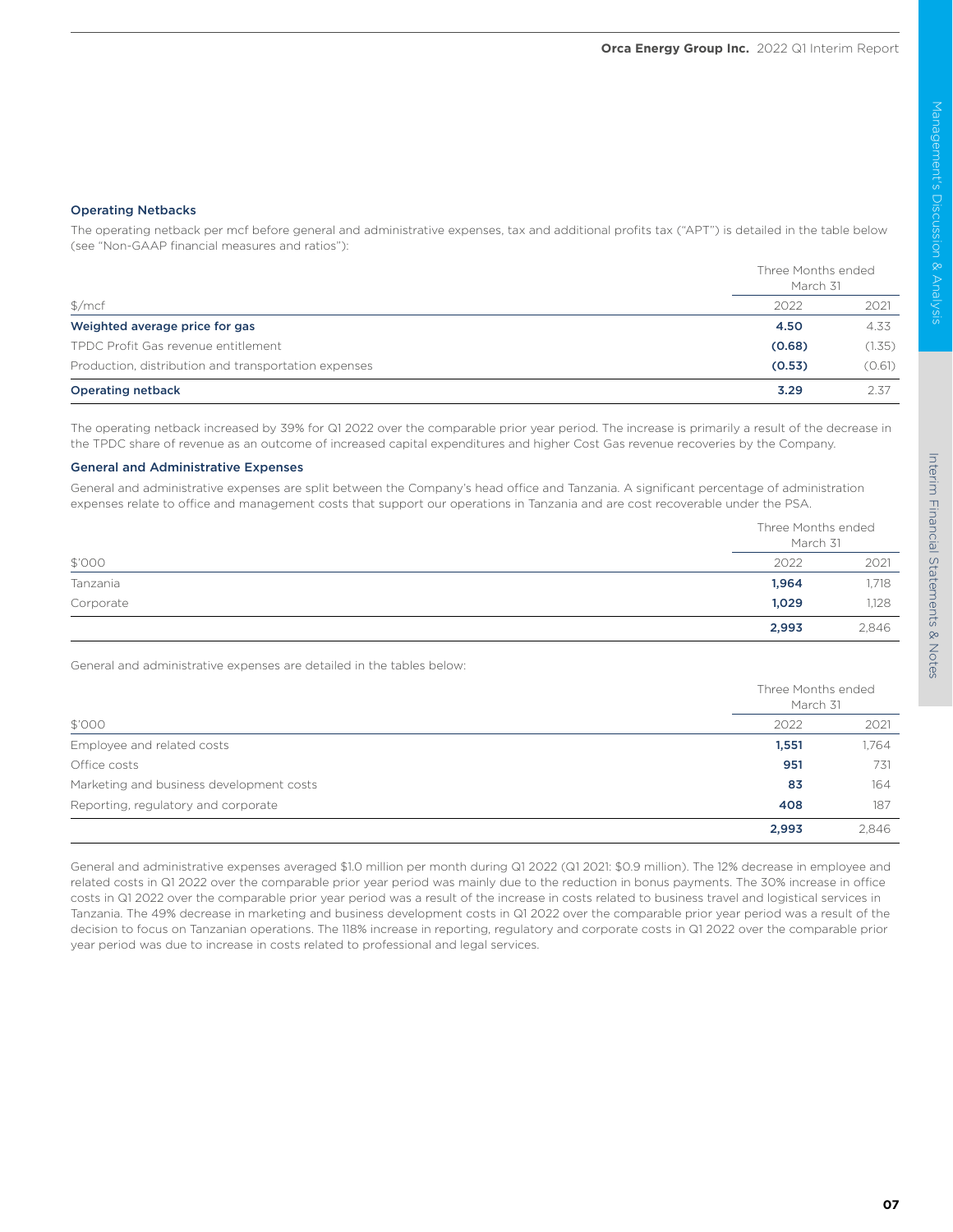Management's Discussion & Analysis cont.

### Stock Based Compensation

The breakdown of the cost recoveries in relation to stock based compensation is detailed in the table below:

| \$'000                             | Three Months ended<br>March 31 |       |
|------------------------------------|--------------------------------|-------|
|                                    | 2022                           | 2021  |
| Stock appreciation rights ("SARs") | (11)                           | (300) |
| Restricted stock units ("RSUs")    | (5)                            | (156) |
|                                    | (16)                           | (456) |

As at March 31, 2022 a total of 686,166 SARs were outstanding (December 31, 2021: 746,166). No new SARs were issued or forfeited, and 60,000 SARs were exercised during Q1 2022. As at March 31, 2022 a total of 76,366 of RSUs were outstanding (December 31, 2021: 76,366 RSUs). No new RSUs were issued, exercised or forfeited during Q1 2022.

As SARs and RSUs are settled in cash, they are re-valued at each reporting date using the Black-Scholes option pricing model with the resulting liability being recognized in trade and other payables. In the valuation of SARs and RSUs at the reporting date, the following assumptions have been made: a risk-free rate of interest of 1.0%, stock volatility of 30.0% to 32.0%, 5% forfeiture and a closing price of CDN\$5.18 per Class B Share. The valuation of the SARs and RSUs awards is increased to reflect the amount of dividends paid between the award date to the time of exercise.

As at March 31, 2022 a total accrued liability of \$0.9 million (December 31, 2021: \$1.1 million) has been recognized in relation to SARs and RSUs. The Company recognized a recovery for Q1 2022 of \$0.02 million (Q1 2021: \$0.5 million) as stock based compensation.

### Depletion and Depreciation

Natural gas properties are depleted using the unit of production method based on the production for the period as a percentage of the total future production from the Songo Songo proved reserves. The estimated proved conventional natural gas reserves remaining to be produced over the term of the PSA were 150 Bcf (December 31, 2021: 160 Bcf) as determined by McDaniel & Associates Consultants Ltd. in their report dated February 24, 2022 with an effective date of December 31, 2021, prepared in accordance with National Instrument 51-101 – Standards of Disclosure for Oil and Gas Activities and the Canadian Oil & Gas Evaluation Handbook . Please refer to the "Oil and Gas Advisory" in this MD&A for additional information.

The average depletion rate was \$0.84/mcf for the quarter ended March 31, 2022 compared to \$0.71/mcf for the comparable prior year period.

|                       | Three Months ended<br>March 31 |       |
|-----------------------|--------------------------------|-------|
| \$'000                | 2022                           | 2021  |
| Natural gas interests | 5,582                          | 3,728 |
| Office and other      | (1)                            | 11    |
| Right-of-use assets   | 73                             | 73    |
|                       | 5,654                          | 3.812 |

The depletion for natural gas interests increased by 50% for Q1 2022 compared to Q1 2021. The increase was primarily the result of increased gas produced and sold, additional capital expenditure, and a reduction in estimated proved reserves.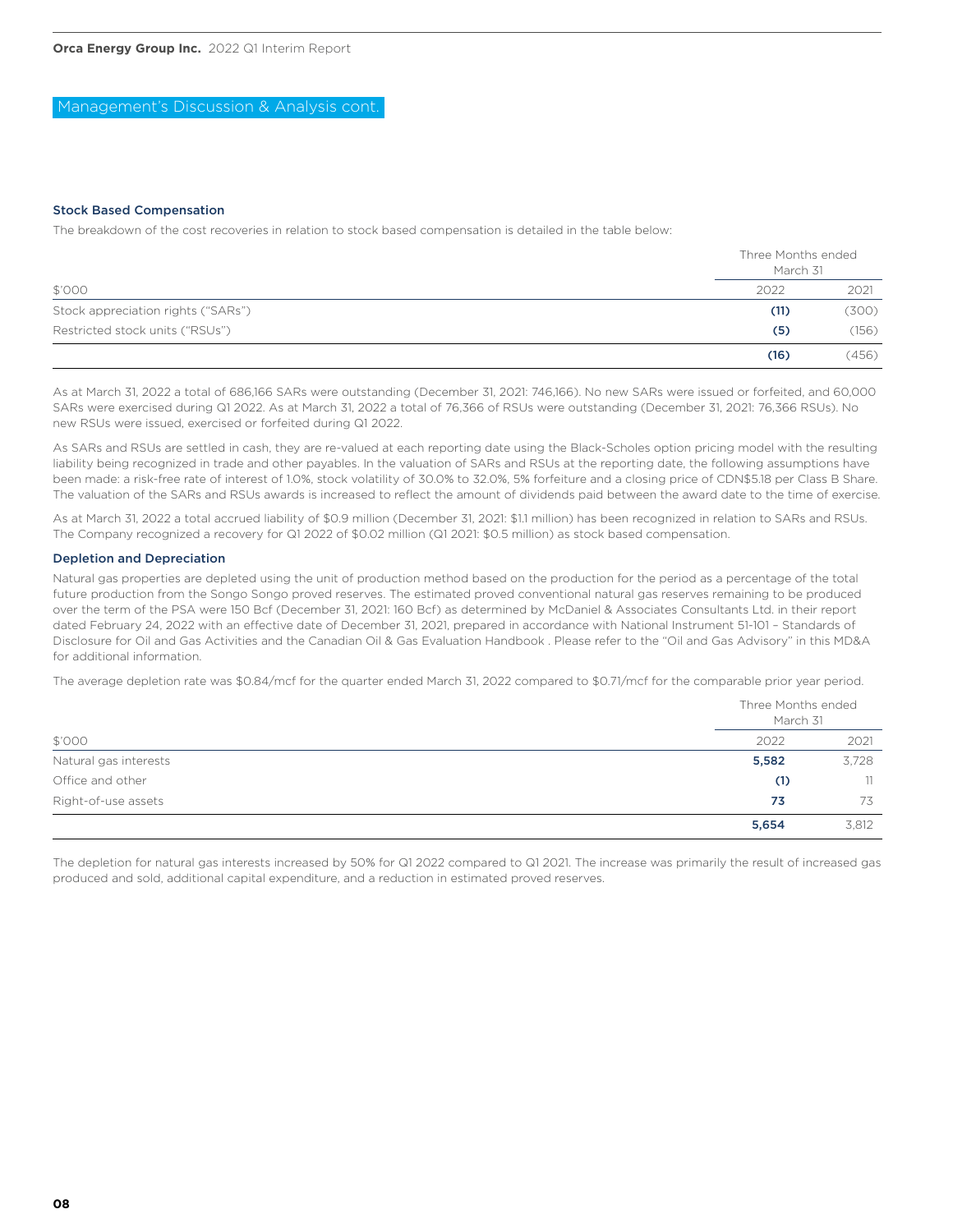### Finance Income and Expense

Finance income is detailed in the table below:

|                 |      | Three Months ended<br>March 31 |
|-----------------|------|--------------------------------|
| \$'000          | 2022 | 2021                           |
| Interest income | -61  | 42                             |
|                 | 61   | ↵                              |

Finance expense is detailed in the table below:

| \$'000                         |       | Three Months ended<br>March 31 |  |
|--------------------------------|-------|--------------------------------|--|
|                                | 2022  | 2021                           |  |
| Base interest expense          | 1,457 | 1,381                          |  |
| Participation interest expense |       | 15                             |  |
| Lease interest expense         | 7     | 13                             |  |
| Interest expense               | 1,464 | 1,409                          |  |
| Net foreign exchange loss      | 75    | 231                            |  |
| Indirect tax                   | 220   | 199                            |  |
|                                | 1,759 | 1,839                          |  |

Base and participation interest expense relate to the \$60 million long-term loan ("Loan") from the International Finance Corporation ("IFC") to the Company's subsidiary operating in Tanzania, PanAfrican Energy Tanzania Limited ("PAET"). Base interest on the Loan is payable quarterly in arrears at 10% per annum on a 'pay-if-you-can-basis' using a formula to calculate the net cash available for such payments as at any given interest payment date. The participation interest expense is paid annually in arrears. It equates to 6.4% of PAET's net cash flows from operating activities net of net cash flows used in investing activities for the year. Such participation interest will continue until October 15, 2026 regardless of whether the Loan is repaid prior to its contractual maturity date. The decrease in participation interest expense is primarily a result of the decrease in PAET's net cash flows from operating activities net of net cash used in investing activities reducing the participation interest expense for Q1 2022 compared to Q1 2021.

Net foreign exchange losses are the result of transactions in foreign currencies recorded at the rate of exchange prevailing on the date of such transactions. Monetary assets and liabilities in foreign currencies are translated at period-end rates. Non-monetary items are translated at historic rates, unless such items are carried at market value, in which case they are translated using the exchange rates that existed when the values were determined. These foreign exchange gains and losses are recorded in finance expense.

The indirect tax is for value added tax ("VAT") associated with invoices to TANESCO for interest on late payments.

### Reversal of Loss Allowance for Receivables

|                            | Three Months ended       |      |
|----------------------------|--------------------------|------|
|                            | March 31                 |      |
| \$'000                     | 2022                     | 2021 |
| Reversal of loss allowance | $\overline{\phantom{a}}$ | 789  |

The reversal of loss allowance in Q1 2021 follows collection of TANESCO arrears of \$0.8 million which had been previously allowed for and represents the excess of receipts over gas sales invoiced during the quarter. Please see "(Reversal of) Loss Allowance" in the Company's MD&A for the year ended December 31, 2021 for additional information.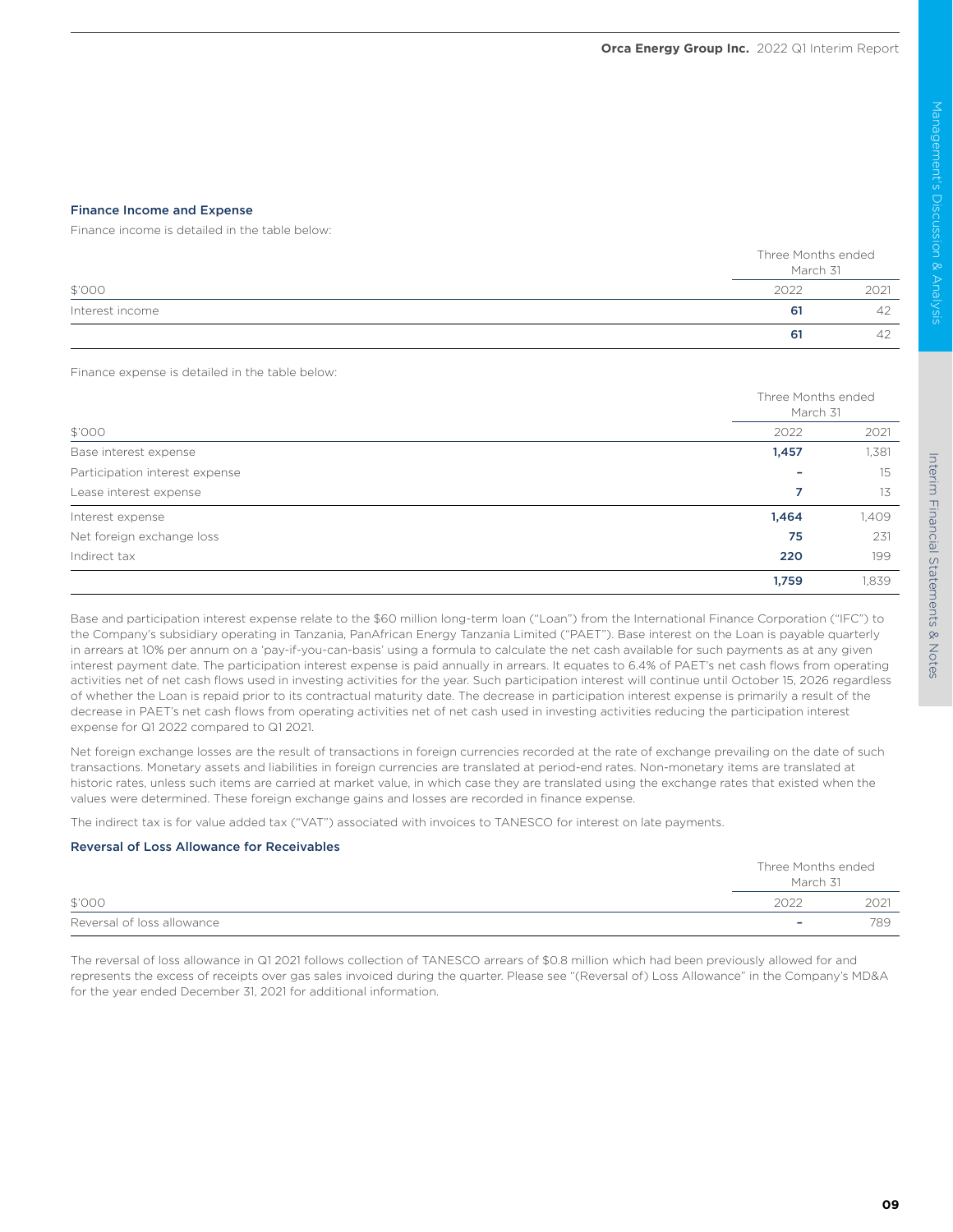Management's Discussion & Analysis cont.

### Additional Profits Tax

|            |      | Three Months ended<br>March 31 |
|------------|------|--------------------------------|
| \$'000     | 2022 | 2021                           |
| <b>APT</b> | 952  | <b>.487</b>                    |

Under the terms of the PSA, APT is payable when the Company has recovered its costs plus a specified return out of Cost Gas revenue and Profit Gas revenue. As a result: (i) no APT is payable until the Company recovers its costs out of Additional Gas revenue plus an annual operating return under the PSA of 25% plus the percentage change in the United States Industrial Goods Producer Price Index ("PPI"); and (ii) the maximum APT rate is 55% of the Company's Profit Gas revenue when costs have been recovered with an annual return of 35% plus the percentage change in PPI.

The timing and the effective rate of APT depends on the realized value of Profit Gas revenue which in turn depends on the level of expenditure. The Company provides for APT by annually forecasting the total APT payable in the future as a proportion of the forecast Profit Gas revenue over the term of the PSA. The forecast takes into account the timing of future development capital spending. As at March 31, 2022 the current portion of APT payable was \$1.9 million (December 31, 2021: \$8.5 million) with a long-term APT payable of \$19.9 million (December 31, 2021: \$20.9 million). APT of \$8.5 million was paid in Q1 2022 based on the 2021 results (Q1 2021: \$11.5 million based on 2020 results).

The effective APT rate for the quarter of 17.3% (Q1 2021: 17.1%) has been applied to Company Profit Gas revenue of \$5.5 million (Q1 2021: \$8.7 million). Accordingly, \$1.0 million (Q1 2021: \$1.5 million) of APT has been recorded in the Consolidated Interim Statements of Comprehensive Income for the quarter.

### Working Capital

Working capital as at March 31, 2022 was \$41.1 million (December 31, 2021: \$41.8 million) and is detailed in the table below:

|                                              | As at   |           |         |              |
|----------------------------------------------|---------|-----------|---------|--------------|
|                                              |         | March 31, |         | December 31, |
| \$'000                                       |         | 2022      |         | 2021         |
| Cash and cash equivalents                    |         | 66,993    |         | 72,985       |
| <b>Trade and other receivables</b>           |         |           |         |              |
| Songas                                       | 10,904  |           | 8,776   |              |
| <b>TPDC</b>                                  | 10,604  |           | 5,603   |              |
| <b>TANESCO</b>                               | 229     |           | 2,042   |              |
| Industrial customers and other receivables   | 15,696  |           | 15,487  |              |
| Loss allowance                               | (1,177) | 36,256    | (1,177) | 30,731       |
| Prepayments                                  |         | 1,022     |         | 1,133        |
|                                              |         | 104,271   |         | 104,849      |
| <b>Trade and other liabilities</b>           |         |           |         |              |
| TPDC share of Profit Gas revenuel            | 20,975  |           | 21.911  |              |
| Songas                                       | 1,697   |           | 1.899   |              |
| Deferred income - take or pay contracts      | 4,457   |           | 5,215   |              |
| Other trade payables and accrued liabilities | 25,639  |           | 17,751  |              |
| Current portion of long-term loan            | 5,000   |           | 5,000   |              |
| Current portion of APT                       | 1,905   | 59,673    | 8,461   | 60,237       |
| Tax payable                                  |         | 3,462     |         | 2,836        |
|                                              |         | 63,135    |         | 63,073       |
| <b>Working capital</b>                       |         | 41,136    |         | 41,776       |

The balance of \$21.0 million payable to TPDC is the liability for TPDC's share of Profit Gas revenue, primarily related to unpaid gas deliveries to TANESCO. The majority of the settlement of this liability is dependent on receipt of payment from TANESCO for arrears. For their allocation of Profit Gas revenue, the Company paid TPDC \$ \$3.3 million in January 2022 and \$3.4 million in April 2022.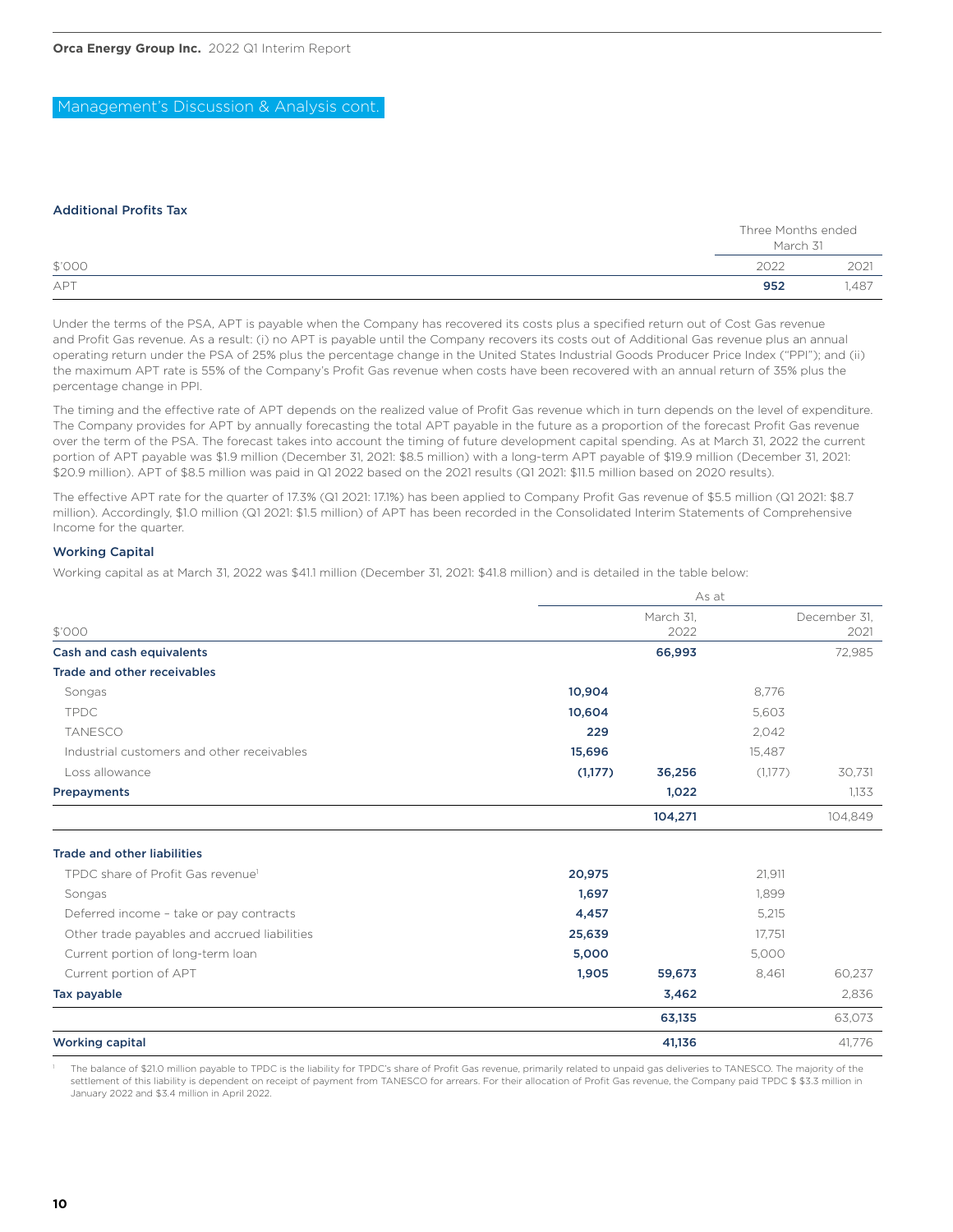### Interim Financial Statements & Interim Financial Statements & NotesNotes

### Working Capital cont

### Financial Instruments

Current financial instruments of the Company include cash and cash equivalents, trade and other receivables, trade and other liabilities and tax payable. The carrying values of the financial instruments approximate fair values due to their relatively short periods to maturity. The risks associated with the Company's financial instruments are primarily attributed to the inherent riskiness of cash, and the risk that trade and other receivables may not be paid when due. The Company mitigates these risks by (i) holding the majority of its cash outside of Tanzania in reputable international financial institutions primarily in Jersey and Mauritius which reduces geo-political risk; and (ii) monitoring and reviewing the trade and other receivables on a regular basis to determine if allowances are required for overdue amounts or action is required to restrict deliveries on past due accounts to reduce exposure on outstanding receivables. There are no restrictions on the movement of cash from Jersey, Mauritius or Tanzania.

Financial assets and liabilities are recognized when the Company becomes a party to the contractual provisions of the instrument. Financial assets are derecognized when the rights to receive cash flows from the assets have expired or have been transferred and the Company has transferred substantially all risks and rewards of ownership.

### Working capital requirements

The Company expects to have sufficient cash flow from operating activities to maintain adequate working capital to cover both short-term and long-term obligations, including forecast debt and interest payments (\$10.5 million) and capital expenditure (\$35.7 million) for 2022. The Company hasn't incurred any losses from debtors in 2021 and Q1 2022 and does not expect to incur any losses from debtors in 2022. The Company maintains adequate cash and cash equivalents on hand to ensure it can meet all its capital expenditure obligations and deal with possible fluctuations in liquidity from operational problems including any potential impact from COVID-19. The Company does not anticipate any circumstances that are reasonably likely to occur that could significantly impact the Company's cash flows and liquidity.

### TANESCO receivable

As at March 31, 2022 the current receivable from TANESCO was \$0.2 million (December 31, 2021: \$2.0 million), which was subsequently paid in in Q2 2022. During Q1 2022 the Company invoiced TANESCO \$5.5 million for gas deliveries (Q1 2021: \$6.5 million) and received \$6.5 million in payments (Q1 2021: \$7.3 million). Based on the consistent payments from TANESCO, the Company: (i) recognized all amounts invoiced for gas deliveries in Q1 2022 and Q1 2021 as revenue; and (ii) recognized \$ nil during Q1 2022 (Q1 2021: \$0.8 million) as a reversal of loss allowance relating to the amounts collected during the year that were applied towards the long-term TANESCO receivables previously allowed for.

The TANESCO long-term receivable as at March 31, 2022 was \$26.5 million with a provision of \$26.5 million compared to \$26.5 million (with a provision of \$26.5 million) as at December 31, 2021. Subsequent to March 31, 2022 the Company has invoiced TANESCO \$6.4 million for April 2022 gas deliveries and TANESCO has paid the Company \$7.1 million.

### Capital Expenditures

The capital expenditures in Q1 2022 primarily related to the well workover program. The capital expenditures in Q1 2021 primarily related to well workover planning and design.

|                                             |        | Three Months ended<br>March 31 |
|---------------------------------------------|--------|--------------------------------|
| \$'000                                      | 2022   | 2021                           |
| Pipelines, well workover and infrastructure | 14,014 | 228                            |
| Other capital expenditures                  | 249    | 4                              |
|                                             | 14,263 | 232                            |

### Capital Requirements

Except as described below, there are no contractual commitments for exploration or development drilling or other field development, either in the PSA or otherwise agreed, which would give rise to significant capital expenditure at Songo Songo Island. Any additional significant capital expenditure in Tanzania is discretionary.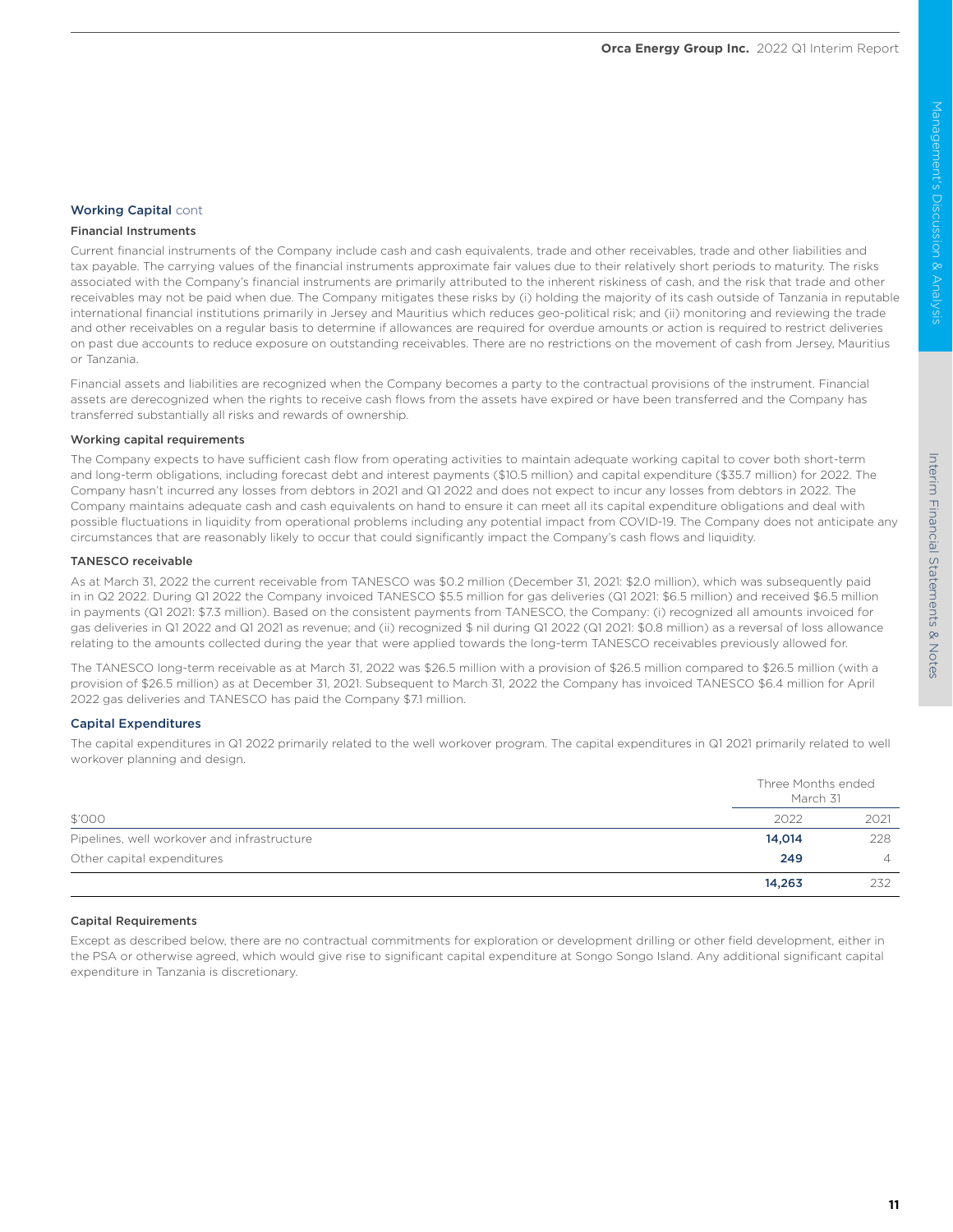### Capital Expenditures cont.

### Capital Requirements cont.

As at the date of this MD&A, the Company's only significant contractual commitment is in relation to contracts for the workover program. The Company concluded the onshore well remediation program comprising three wells (SS-3, SS-4 and SS-10) in April 2022. The SS-3 well was shut-in in 2012 due to excessive corrosion and sustained annulus pressure. Having returned to production on February 15, 2022, the SS-3 well has since been continually producing an average of 10 MMcfd. The SS-4 well was suspended in 2019 after it started producing sand. Currently not producing due to excessive liquid loading, the Company intends to mobilize a coiled tubing unit to lift the liquids and allow the SS-4 well to flow naturally. However, a recent upturn in industry activity means a suitable unit is unlikely to be available in Tanzania until Q3 2022. The SS-10 well was still producing prior to the workover program, but was also affected by progressive corrosion of its production tubing which would have ultimately threatened its safe operation. Following considerable delays due to downhole complications necessitating extensive milling and fishing, the workover of the well was completed on April 7, 2022, and was successfully returned to production on April 18, 2022. The total estimated gross cost for the workovers was \$21.4 million. However, following considerable logistical and customs delays, increased service company costs, and surface and down hole technical issues, the total cost of the program increased to \$31.6 million. As of March 31, 2022, \$19.4 million was paid and the remaining \$12.2 million is forecasted to be paid by the end of Q2 2022. Additional expenditure will also be necessary to mobilize the coiled tubing nitrogen unit to restart production from the SS-4 well.

In March 2022, one month ahead of schedule, the Company successfully completed construction and commissioning of feed gas compression facilities on the Songas gas processing facility. The installation of three 35 MMcfd reciprocating compressors was designed to ensure maximum gas throughput of the Songas gas processing plant at arrival pressures as low as 38 bar. The sustainability of such production is subject to future gas demand and the related performance of the current producing gas wells in the forthcoming years. The original price for the lump sum turnkey contract was \$38.0 million, however price variations due to increased sea freight costs, a requirement to increase on site power generation capacity, design changes and a brief scheduling delay to avoid an extended plant shut down over the 2021 Christmas and New Year period have resulted in the total lump sum turnkey contract cost increasing to \$41.7 million. \$40.8 million of the turnkey contract cost has been incurred as of March 31, 2022 and a further \$0.9 million is forecast to be paid in Q2 2022. In addition to the turnkey contract, a further \$1.9 million of costs associated with the compression project have been incurred since the start of the project, resulting in a total project cost of \$43.6 million.

In order to de-risk both the future development drilling and potential exploration drilling of prospective resources, the Company intends to carry out a 3D seismic acquisition program in 2022, budgeted at \$20.0 million. Following initial discussions with the originally preferred service provider, the Company has sought further submissions and is currently reviewing commercial and technical proposals from a range of potential service providers . Physical execution of the 3D seismic acquisition program is planned for Q3 2022, but is dependent on obtaining environmental approvals in time to take advantage of suitable weather windows.

### Long-term Receivables

|                      |       | As at                  |
|----------------------|-------|------------------------|
|                      |       | March 31, December 31, |
| \$'000               | 2022  | 2021                   |
| VAT Songas workovers | 2,205 | 2,205                  |
| Lease deposit        | 10    | 10 <sup>°</sup>        |
|                      | 2,215 | 2,215                  |

In 2017, based on agreement with TPDC, \$12.3 million relating to the Songas share of workover costs of the wells SS-5 and SS-9 was transferred to the cost pool enabling the Company to recover the costs via the PSA cost recovery mechanism. This resulted in \$2.2 million relating to VAT on the workovers that had already been paid being reclassified as a long-term receivable. The Company continues to take action to collect the workover costs. Amounts not collected will be pursued through the mechanisms provided in the agreements with Songas.

The following table details the amounts receivable from TANESCO that do not meet revenue recognition criteria and therefore are not recorded in the consolidated financial statements:

|                                                                            |           | As at                  |
|----------------------------------------------------------------------------|-----------|------------------------|
|                                                                            |           | March 31, December 31, |
| \$'000                                                                     | 2022      | 2021                   |
| Total amounts invoiced to TANESCO                                          | 118,823   | 119,168                |
| Trade receivable - TANESCO                                                 | (229)     | (2,042)                |
| Unrecognized amounts not meeting revenue recognition criteria <sup>1</sup> | (92,102)  | (90, 634)              |
| Loss allowance                                                             | (26, 492) | (26, 492)              |
|                                                                            |           |                        |

1 The amount includes invoices for interest on late payments and invoices relating to differences between gas contracted for delivery versus gas taken by TANESCO.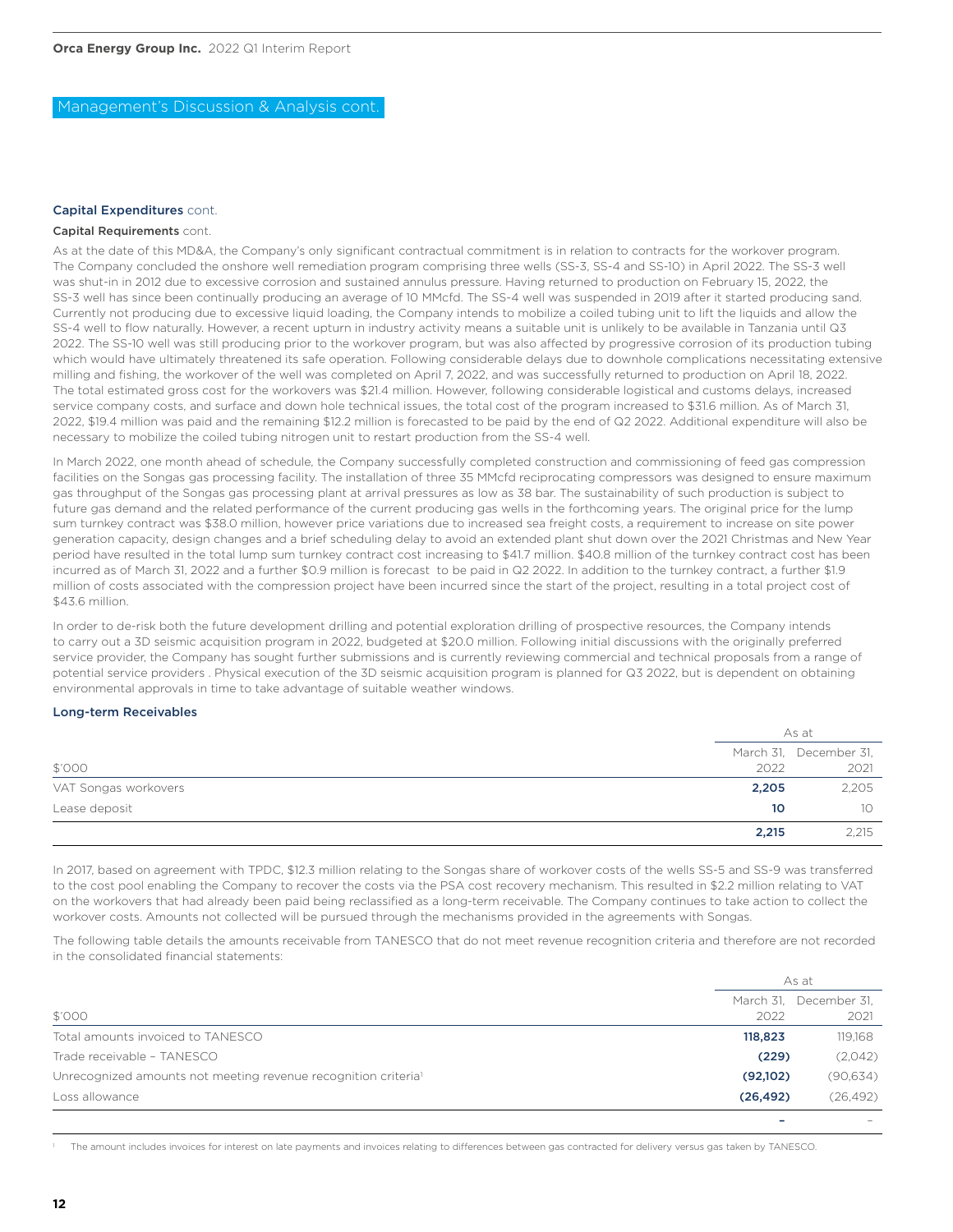# Interim Financial Statements & Notes Interim Financial Statements & Notes

### Long-term Loan

In 2015 PAET took out the Loan with the IFC, a member of the World Bank Group, for \$60 million. The Loan was fully drawn down in 2016.

The Loan is to be paid out through six semi-annual payments of \$5.0 million starting October 15, 2022 and one final payment of \$25.2 million due on October 15, 2025. The Company may voluntarily prepay all or part of the Loan but must simultaneously pay any accrued base interest costs related to the principal amount being prepaid. The Loan is an unsecured subordinated obligation of PAET and was guaranteed by the Company to a maximum of \$30.0 million. The guarantee may only be called upon by IFC at maturity in 2025 and, subject to IFC approval and receipt of all required regulatory approvals, the Company, at its discretion, may issue shares in fulfillment of all or part of the guarantee obligation in 2025. Pursuant to the sale of a non-controlling interest in PAE PanAfrican Energy Corporation ("PAEM"), the parent company of PAET, the Company agreed with the IFC to reduce the outstanding amount of the Loan by the percentage interest sold of 7.9% (\$4.8 million) before the fourth anniversary of the first drawdown. PAET made this payment on October 16, 2019.

Dividends and distributions from PAET are restricted at any time whenever amounts of interest, principal or participating interest are due and outstanding. All amounts under the Loan have been paid when due.

### Outstanding Shares

The Class A Shares are convertible at any time at the option of the holder into Class B Shares on a one-for-one basis. Subject to the terms and conditions of conversion specified in the memorandum of association and articles of association of the Company, the Class B Shares are convertible into Class A Shares on a one for one basis if an offer is made to purchase Class A Shares that: (i) must, by reason of applicable securities legislation or the requirements of a stock exchange on which the Class A Shares are listed, be made to all or substantially all of the holders of Class A Shares; and (ii) is not made concurrently with an offer to purchase Class B Shares that is identical to the offer to purchase Class A Shares and that has no condition attached other than the right not to take up and pay for shares tendered if no shares are purchased pursuant to the offer for Class A Shares. The conversion right does not come into effect under certain events specified in the memorandum of association of the Company, including, without limitation, the prior delivery to the Company's transfer agent and to the Secretary of the Company of a certificate signed by one or more shareholders owning more than 50% of the then outstanding Class A Shares.

Pursuant to the substantial issuer bid of CDN\$40.0 million completed in January 2021 ("2021 SIB") the Company purchased and canceled 6,153,846 Class B Shares. Pursuant to the NCIB commenced on June 21, 2021, the Company has purchased and canceled 41,200 Class B Shares as of March 31, 2022. 1,750,495 Class A Shares and 18,192,414 Class B Shares were outstanding as at March 31, 2022 and May 19, 2022. See "Substantial Issuer Bid, Normal Course Issuer Bid and Dividends" in this MD&A.

### Cash Flow Summary

|                                                    |           | Three Months ended<br>March 31 |  |
|----------------------------------------------------|-----------|--------------------------------|--|
| \$'000                                             | 2022      | 2021                           |  |
| <b>Operating activities</b>                        |           |                                |  |
| Net income                                         | 8,103     | 4,295                          |  |
| Non-cash adjustments                               | 9,033     | 5,081                          |  |
| Interest expense                                   | 1,464     | 1,409                          |  |
| Changes in non-cash working capital                | (14, 523) | (11, 579)                      |  |
| Net cash flows from (used in) operating activities | 4,077     | (794)                          |  |
| Net cash used in investing activities              | (7,176)   | (295)                          |  |
| Net cash used in financing activities              | (3,100)   | (34,942)                       |  |
| Decrease in cash                                   | (6,199)   | (36, 031)                      |  |

<sup>1</sup> See Consolidated Interim Statements of Cash Flows

The Company's net cash flows from operating activities for Q1 2022 was \$4.1 million compared to a \$0.8 million outflow for the comparable prior year period. This was primarily a result of the increase in net income and non-cash adjustments which was partially offset by negative changes in non-cash working capital relative to the comparable prior year period. The increase in net cash used in investing activities over the comparable prior year period was mainly a result of the well workover program in Q1 2022. The decrease in net cash used in financing activities for Q1 2022 over the comparable prior period was primarily a result of the 2021 SIB of CDN\$40.0 million.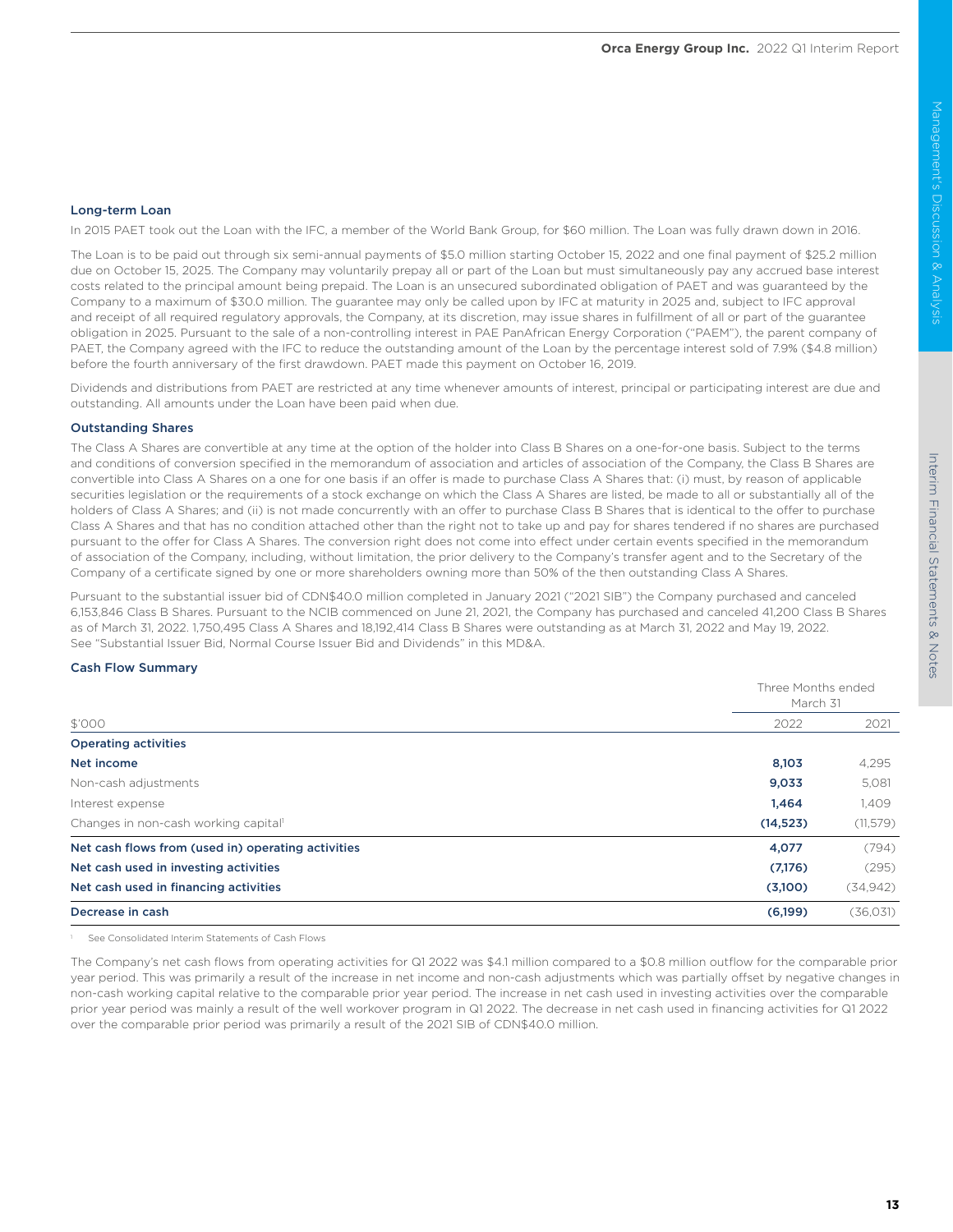### Related Party Transactions

The Chair of the Company's Board of Directors is counsel to Burnet, Duckworth & Palmer LLP, a law firm that provides legal advice to the Company and its subsidiaries. During the quarter ended March 31, 2022 fees for services provided by this firm totalled \$0.2 million (Q1 2021: \$0.1 million). As at March 31, 2022 the Company had a total of \$0.1 million (December 31, 2021: \$0.1 million) recorded in trade and other payables in relation to related parties.

### Substantial Issuer Bid, Normal Course Issuer Bid and Dividends

During Q1 2021 the Company repurchased and canceled 6,153,846 Class B Shares at a weighted average price of CDN\$6.50 per Class B Share under the 2021 SIB. This resulted in an aggregate purchase of CDN\$40.0 million of Class B Shares representing 25.2% of the Company's issued and outstanding Class B Shares and 23.5% of the total number of the Company's issued and outstanding shares. Total cash payments of \$31.9 million were applied to the capital stock and accumulated income accounts.

On June 21, 2021 the Company commenced a NCIB to purchase Class B Shares through the facilities of the TSXV and alternative trading systems in Canada. Purchases pursuant to the NCIB are made by Research Capital Corporation ("Research Capital") on behalf of the Corporation and will not exceed 500,000 Class B Shares, representing approximately 2.74% of the total outstanding Class B Shares. The NCIB will be in effect until June 21, 2022 (or until such time as the maximum number of Class B Shares have been purchased). Purchases of Class B Shares are made by Research Capital based on the parameters prescribed by the TSXV and applicable securities laws. The acquisition price of Class B Shares under the NCIB will not exceed the market price of the Class B Shares at the time of acquisition and the funds available to acquire the Class B Shares will come from the Company's working capital and cash flow. All Class B Shares purchased under the NCIB will be canceled. As of March 31, 2022 and May 19, 2022, an aggregate of 41,200 Class B Shares were repurchased by the Company pursuant to the NCIB at an average price per Class B Share of CDN\$5.20. Shareholders may obtain a copy of the notice regarding the NCIB filed with the TSXV from the Company without charge.

All issued capital stock is fully paid.

### Dividend Summary

| Declaration date  | Record date        | Payment date     | Amount per share (CDN\$) |
|-------------------|--------------------|------------------|--------------------------|
| February 24, 2022 | March 31, 2022     | April 15, 2022   | 0.10                     |
| November 9, 2021  | December 31, 2021  | January 15, 2022 | 0.10                     |
| September 9, 2021 | September 29, 2021 | October 15, 2021 | 0.10                     |
| June 4, 2021      | June 30, 2021      | July 15, 2021    | 0.10                     |
| February 23, 2021 | March 31, 2021     | April 15, 2021   | 0.10                     |

### Consolidation

The companies which are being consolidated for the purposes of this MD&A are:

| Company                              | Incorporated           | Holding        |
|--------------------------------------|------------------------|----------------|
| Orca Energy Group Inc.               | British Virgin Islands | Parent Company |
| PAE PanAfrican Energy Corporation    | Mauritius              | 92%            |
| PanAfrican Energy Tanzania Limited   | Jersey                 | 92%            |
| Orca Exploration UK Services Limited | United Kingdom         | 100%           |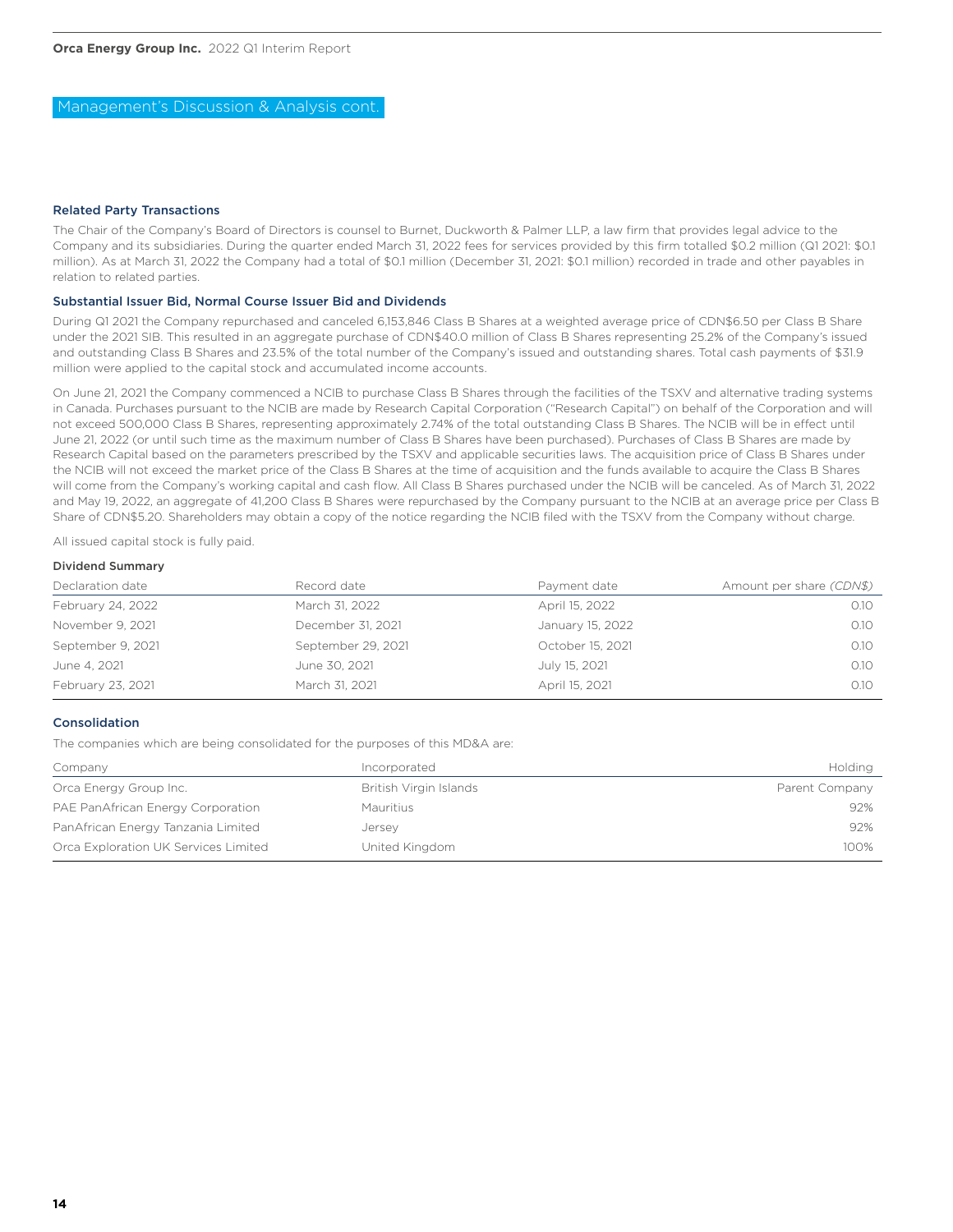As at

The Company sold 7.9% (7,933 Class A common shares) of PAEM to a wholly owned subsidiary of Swala Oil & Gas (Tanzania) plc. ("Swala") in 2018 for \$15.4 million cash and \$4.0 million of Swala convertible preference shares ("Preference Shares") pursuant to a share purchase agreement. The Preference Shares entitle the Company to a 10% per annum distribution payable 15 days after each quarter end, commencing from the closing date, January 16, 2018. Payment of the quarterly distributions is at the discretion of Swala based on funds available, however, the liability accrues if any amount is unpaid when due. If any distributable amount remains unpaid after December 31, 2021, the Company may demand settlement and Swala is obligated to comply by transferring and returning the Class A common shares of PAEM sold to Swala. The aggregate value of these shares will equal the amount of the outstanding distributions. As at March 31, 2022, the Company has not received any distributions or recorded any amount receivable related to the Preference Shares.

Swala is obligated to redeem 20% of the Preference Shares for cash annually starting from December 31, 2021 until all shares are redeemed. If at any time Swala does not redeem the required number of Preference Shares for cash, Swala is obligated to redeem the Preference Shares by transferring and returning the Class A common shares of PAEM sold to Swala's wholly owned subsidiary. The aggregate value of these Class A common shares will equal the amount of any outstanding redemption. As of March 31, 2022, the Company recorded \$0.7 million as a loss allowance with respect to the Preference Shares.

A reconciliation of the non-controlling interest is detailed below:

|                                                     | As at |                                |  |  |
|-----------------------------------------------------|-------|--------------------------------|--|--|
| \$'000                                              | 2022  | March 31, December 31,<br>2021 |  |  |
| Balance, beginning of period                        | 3,116 | 1,523                          |  |  |
| Net income attributable to non-controlling interest | 712   | 1.593                          |  |  |
| Balance, end of period                              | 3.828 | 3,116                          |  |  |

### Contingencies

### Taxation

| Amounts in \$' millions         |                    |                                                                                                                                                                                                                                                                                                                                                                  |           |          | March 31,<br>2022 | December 31.<br>2021 |
|---------------------------------|--------------------|------------------------------------------------------------------------------------------------------------------------------------------------------------------------------------------------------------------------------------------------------------------------------------------------------------------------------------------------------------------|-----------|----------|-------------------|----------------------|
| Area                            | Period             | Reason for dispute                                                                                                                                                                                                                                                                                                                                               | Principal | Interest | Total             | Total                |
| Pay-As-You-Earn<br>("PAYE") tax | 2008-10            | PAYE tax on grossed-up amounts in staff<br>salaries which are contractually stated<br>as net.                                                                                                                                                                                                                                                                    | O.3       |          | 0.3               | O.3                  |
| Withholding tax ("WHT") 2005-09 |                    | WHT on services performed outside of<br>Tanzania by non-resident persons.                                                                                                                                                                                                                                                                                        | 1.0       | 0.6      | 1.6               | 1.6                  |
| Income Tax                      | 2008-09<br>2011-17 | Deductibility of capital expenditures and<br>expenses (2012, 2015 and 2016), additional<br>income tax (2008, 2011 and 2012), tax<br>on repatriated income (2012 to 2016).<br>foreign exchange rate application (2013,<br>2014 and 2015), underestimation of tax<br>due (2014 and 2016) and methodology<br>of grossing up of income taxes paid<br>(2015 to 2017). | 34.2      | 18.2     | 52.4              | 51.7                 |
| <b>VAT</b>                      | 2012-18            | VAT already paid (2012 to 2014), VAT on<br>imported services (2015 and 2016), interest<br>on VAT decreasing adjustments and input<br>VAT on services (2017 and 2018).                                                                                                                                                                                            | O.2       | 1.3      | 1.5               | 1.4                  |
|                                 |                    |                                                                                                                                                                                                                                                                                                                                                                  | 35.7      | 20.1     | 55.8              | 55.0                 |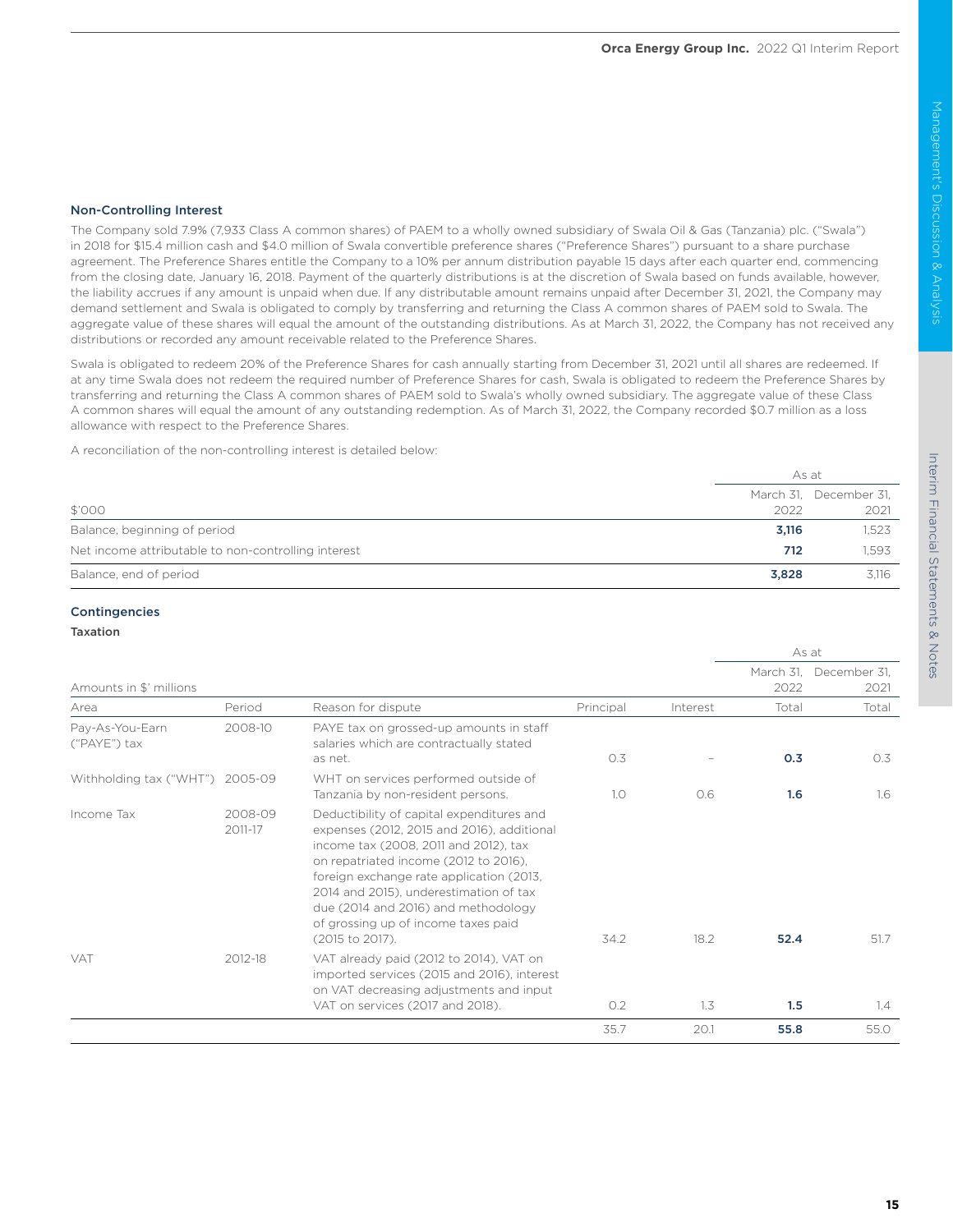### Management's Discussion & Analysis cont.

### Contingencies cont.

### Taxation cont.

During 2021 the Company paid the Tanzanian Revenue Authority ("TRA") \$1.8 million as a deposit against the disputed taxes including PAYE tax, WHT, income tax and VAT for the years 2012-16, an amount agreed upon in order for TRA to admit the outstanding tax objections. In 2021, the Court of Appeal of Tanzania ("CAT") delivered its judgment on an appeal instituted by the Company on the appealability of a one-third deposit required to admit objections for the 2012 year of income. The CAT decided that the matters are not tax decisions and are therefore not appealable. Aggrieved by the decision, the Company filed a notice of motion for review of the decision at the same court and is awaiting a hearing. The decision, however, will not affect the position on admission of objections for the years of 2012-16.

During 2021 the TRA issued a new assessment with regards to 2017 income tax (\$6.4 million). The Company has objected TRA's incorrect methodology of grossing up income taxes already paid (\$6.4 million) and the issue of imposing interest on deemed delayed payment (\$0.1 million) and is awaiting a TRA response.

During Q1 2022, following the expiry of the statutory deadline for the TRA to respond to the Company's objections, the Company filed notices of intention to appeal to the Tanzania Revenue Appeals Board ("TRAB") against the corporate income tax assessments for the years of 2012-16, tax on repatriated income for the years of 2012 and 2013, and VAT for the years of 2015-16. In Q2 2022, these matters came for hearing and, at the request from the TRA, the TRAB granted an order that these matters be withdrawn to allow the TRA to further review and issue determination letters. The matters are expected to appear for status review in May and June 2022. In addition, the Company paid the TRA \$0.7 million as a deposit against disputed income tax for years of income of 2014 and 2017.

Management, with advice from its legal counsel, has reviewed the Company's position on the objections and appeals related to the disputed amounts and has concluded that no further provision is required. However, if the TRA reassesses the Company's tax returns for open taxation years on a similar basis, the Company may be required to make future deposits to object such assessments.

The process of appealing assessments issued by TRA start by initially filing an appeal with TRA. If this is not successful, claims can be taken to higher authorities, starting with the TRAB, followed by an appeal to the Tax Revenue Appeals Tribunal and finally to the CAT. See Note 21 of the audited consolidated financial statements for the year ended December 31, 2021 for a full discussion. Please see "Contingencies-Taxation" in the Company's MD&A for the year ended December 31, 2021 for additional information.

In 2016 the TRA introduced significant changes in relation to the income tax treatment of the extractive sector with separate new chapters in Part V of the Income Tax Act 2004 ("ITA, 2004") for mining and for petroleum to be effective commencing in 2018. Further changes were subsequently made by the Written Laws (Miscellaneous Amendments) Act, 2017 ("WLMAA, 2017") and in particular section 36(a)(ii) of the WLMAA, 2017. The WLMAA, 2017 amended section 65M and 65N of the ITA 2004 to exclude cost oil/cost gas from inclusion in both income and expenditure. The Company continues to review the tax effects of the changes as there are a number of uncertainties and ambiguities as to the interpretation and application of certain provisions of the WLMAA, 2017. In the absence of guidance on these matters, the Company has used what it believes are reasonable interpretations and assumptions in applying the WLMAA, 2017 for purposes of determining its tax liabilities and the results of operations, which may change as it receives additional clarification and implementation guidance. The Company does not expect a significant impact from the changes as it is able to recover taxes payable from the TPDC Profit Gas revenue entitlement under the terms of the PSA.

### Quarterly Results Summary

|                                                       | 2022   |                | 2021   |                |        |        | 2020   |        |
|-------------------------------------------------------|--------|----------------|--------|----------------|--------|--------|--------|--------|
| Figures in \$'000<br>except where otherwise stated    | Q1     | Q <sub>4</sub> | Q3     | Q <sub>2</sub> | Q1     | Q4     | Q3     | Q2     |
| Revenue                                               | 27,452 | 24,819         | 22,271 | 20,301         | 18.631 | 21.980 | 20.859 | 17,320 |
| Net income attributable to shareholders               | 7,391  | 1.548          | 7,613  | 3.246          | 3.963  | 7.375  | 1.487  | 6,254  |
| Earnings per share<br>- basic and diluted (\$)        | 0.37   | 0.08           | 0.38   | 0.16           | 0.19   | 0.28   | 0.06   | 0.27   |
| Net cash flows from (used in)<br>operating activities | 4,077  | 18.521         | 12.132 | 10.251         | (794)  | 19,369 | 12.793 | 13.516 |
| Capital expenditures                                  | 14,263 | 12,496         | 3.715  | 10.167         | 232    | 16.315 | 9,412  | 1,005  |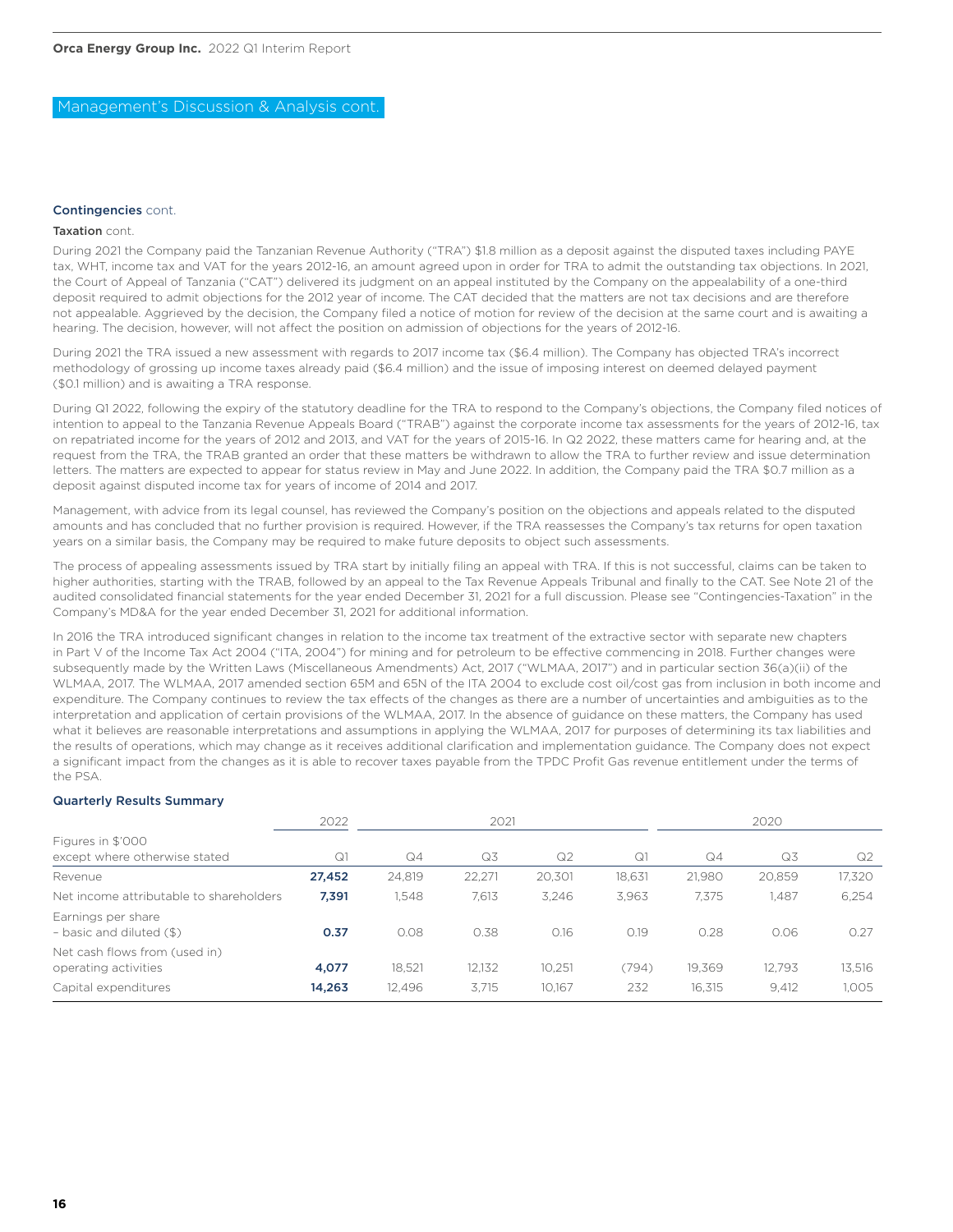### Quarterly Results Summary cont.

Revenue increased during Q3 2020 and Q4 2020 as the power sector demand for gas increased to compensate for a reduction in the availability of hydropower. Revenue decreased during Q1 2021 as a result of decreased deliveries to TANESCO and TPDC due to increased availability of hydropower with the onset of the seasonal rains resulting in a decrease in demand for gas power generation. Revenue increased during Q2 2021 as a result of increased sales to the industrial sector and lower TPDC share of revenue as an outcome of increased capital expenditures and higher Cost Gas revenue recoveries by the Company. Revenue increased during Q3 2021 as a result of increased sales to the power sector which was partially offset by increased TPDC share of revenue as an outcome of reduced capital expenditures and lower Cost Gas revenue recoveries by the Company. Revenue increased during Q4 2021 as a result of increased sales to the industrial sector. Revenue increased in Q1 2022 as a result of increased sales to the power sector and decreased TPDC share of revenue as a result of increased capital expenditures.

Net income attributable to shareholders was affected by several factors, other than changes in revenue, including:

- the decrease in Q3 2020 was primarily a result of a loss allowance of \$5.3 million in respect of the disputed 2008-10 output VAT case with the TRA;
- the increase in Q4 2020 was partially due to the collection of \$3.5 million of TANESCO long-term arrears resulting in an increase in the reversal of loss allowances;
- the decrease in Q1 2021 and Q2 2021 was a result of a lower collection of TANESCO arrears as compared to Q4 2020;
- the increase in Q3 2021 was a result of lower general and administrative expenses and lower indirect tax as compared to Q2 2021; and
- the decrease in Q4 2021 was a result of higher general and administrative expenses and higher loss allowance for receivables compared to Q3 2021;
- the increase in Q1 2022 was a result of recording loss allowance for receivables in the previous quarter.

In addition to the factors impacting net income attributable to shareholders, net cash flows from operating activities were primarily affected by the timing and amount of payments received from TANESCO. The decrease in Q3 2020 resulted from a combination of decreased collections from TANESCO compared to prior periods and a \$5.3 million payment to the TRA. Correspondingly, the increase in Q4 2020 resulted from higher collections from TANESCO compared to the previous quarter. The decrease in Q1 2021 and consequent increases in Q2, Q3 and Q4 2021 were mainly a result of the annual 2020 current liability associated with APT paid in Q1 2021. The decrease in Q1 2022 was primarily a result of the payment of the annual 2021 current APT liability.

Capital expenditures in Q2 2020 primarily relate to the refrigeration project and flowline decoupling and construction work. Capital expenditures in Q3 2020 and Q4 2020 mainly relate to the installation of compression. Capital expenditures in Q1 2021 were mainly related to well workover planning and design. Capital expenditures in Q2 2021 mainly relate to the installation of compression. Capital expenditures in Q3 and Q4 2021 and Q1 2022 were mainly related to the well workover program.

### Non-GAAP Financial Measures and Ratios

In this MD&A, the Company has disclosed the following non-GAAP financial measures, non-GAAP ratios and supplementary financial measures: capital expenditures, operating netback, operating netback per mcf, working capital and net cash flows from operating activities per share.

These non-GAAP financial measures and ratios disclosed in this MD&A do not have any standardized meaning under IFRS and may not be comparable to similar financial measures disclosed by other issuers. These non-GAAP financial measures and ratios should not, therefore, be considered in isolation or as a substitute for, or superior to, measures and ratios of Company's financial performance defined or determined in accordance with IFRS. These non-GAAP financial measures and ratios are calculated on a consistent basis from period to period.

### Capital expenditures

Capital expenditures is a useful measure as it provides an indication of our investment activities. The most directly comparable financial measure is net cash from (used in) investing activities. A reconciliation to the most directly comparable financial measure is as follows:

|                                              |         | Three Months ended<br>March 31 |  |  |
|----------------------------------------------|---------|--------------------------------|--|--|
| \$'000                                       | 2022    | 2021                           |  |  |
| Pipelines, well workovers and infrastructure | 14,014  | 228                            |  |  |
| Other capital expenditures                   | 249     | 4                              |  |  |
| <b>Capital expenditures</b>                  | 14,263  | 232                            |  |  |
| Change in non-cash working capital           | (7,087) | 63                             |  |  |
| Net cash used in investing activities        | 7,176   | 295                            |  |  |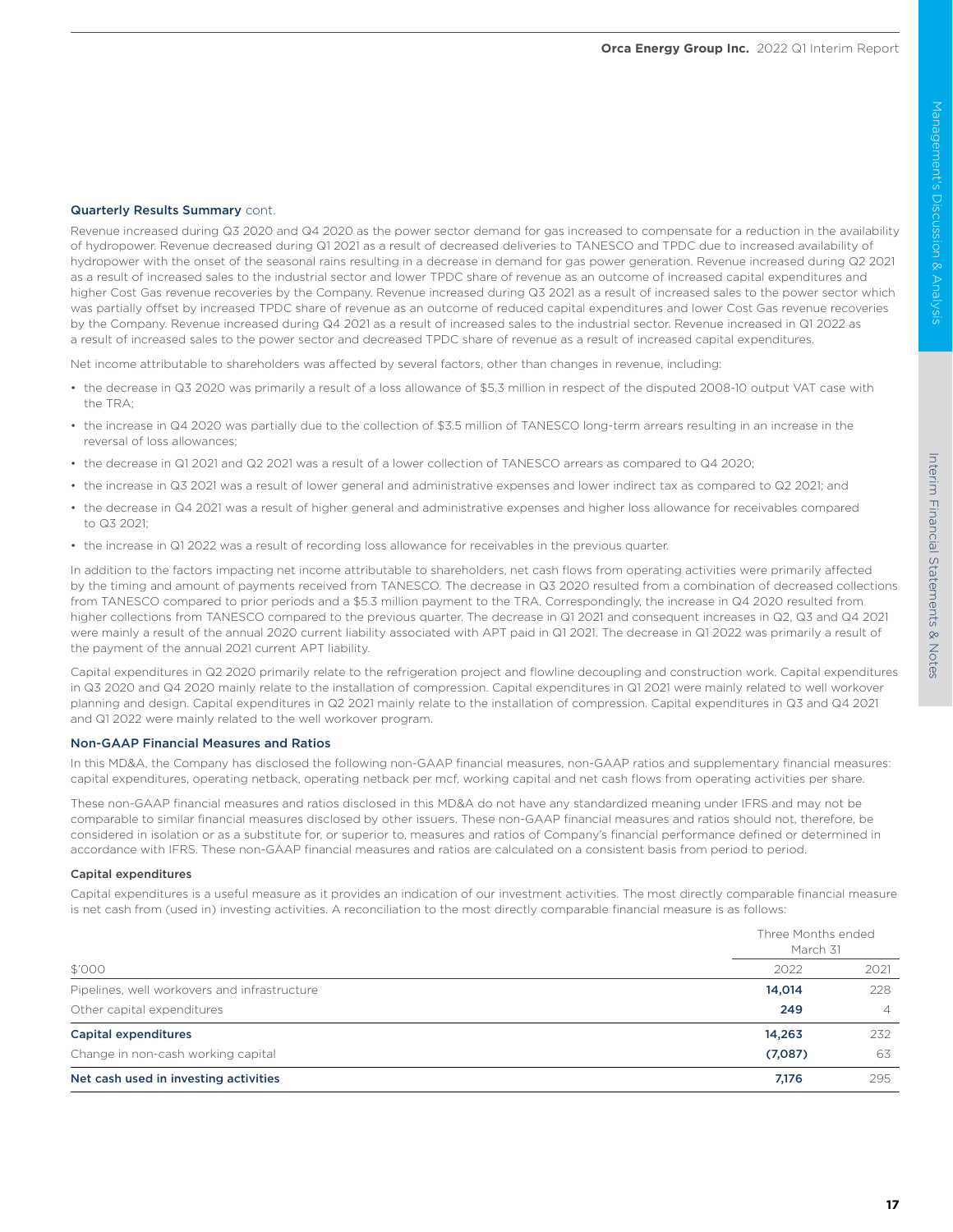Management's Discussion & Analysis cont.

### Non-GAAP Financial Measures and Ratios cont.

### Operating netback

Operating netback is calculated as revenue less processing and transportation tariffs, TPDC's revenue share, and operating and distribution costs. (see "Operating Netback"). The operating netback summarizes all costs that are associated with bringing the gas from the Songo Songo gas field to the market, and is a measure of profitability. A reconciliation to the most directly comparable financial measure is as follows:

|                                                          | Three Months ended<br>March 31 |         |  |
|----------------------------------------------------------|--------------------------------|---------|--|
| \$'000                                                   | 2022                           | 2021    |  |
| Revenue                                                  | 27,452                         | 18,631  |  |
| Production, distribution and transportation expenses     | (3,534)                        | (3,212) |  |
| <b>Net Production Revenue</b>                            | 23,918                         | 15,419  |  |
| Less current income tax adjustment (recorded in revenue) | (2,159)                        | (2,874) |  |
| <b>Operating netback</b>                                 | 21,759                         | 12,545  |  |
| Sales volumes MMcf                                       | 6,625                          | 5,282   |  |
| Netback \$/mcf                                           | 3.29                           | 2.37    |  |

### Non-GAAP Ratios

### Operating netback per mcf

Operating netback per mcf represent the profit margin associated with the production and sale of Additional Gas and is calculated by taking the operating netback and dividing it by the volume of Additional Gas delivered and sold. This is a key measure as it demonstrates the profit generated from each unit of production.

### Supplementary Financial Measures

### Working capital

Working capital is defined as current assets less current liabilities, as reported in the Company's Consolidated Statements of Financial Position. It is an important measure as it indicated the Company's ability to meet its financial obligations as they fall due.

### Net cash flows from operating activities per share

Net cash flows from operating activities per share is calculated as net cash flows from operating activities divided by the weighted average number of shares, similar to the calculation of earnings per share. Net cash flow from operations is an important measure as it indicates the cash generated from the operations that is available to fund ongoing capital commitments.

### Use of Estimates and Judgments

The preparation of consolidated financial statements in conformity with IFRS requires management to make judgments, estimates and assumptions that affect the application of accounting policies and the reported amounts of assets, liabilities, income and expenses. The reader is referred to the Company's December 31, 2021 audited consolidated financial statements for a description of estimates and judgments.

### Business Risks

The Company operates internationally in the oil and gas industry and is exposed to various market and operational risks. For a discussion of these risks, please see "Business Risks" in the MD&A for the year ended December 31, 2021 and the material change report filed on January 24, 2020 available on SEDAR at www.sedar.com or on the Company's website.

### Country risk

The disputed actions taken by the TRA in 2020 to seize funds from PAET's bank account using Agency Notices further highlight the country risks of operating in Tanzania. There is no assurance that such disputes will be resolved in favor of the Company and such actions may have a material adverse effect on our activities and ability to operate and monetize our interests in Tanzania.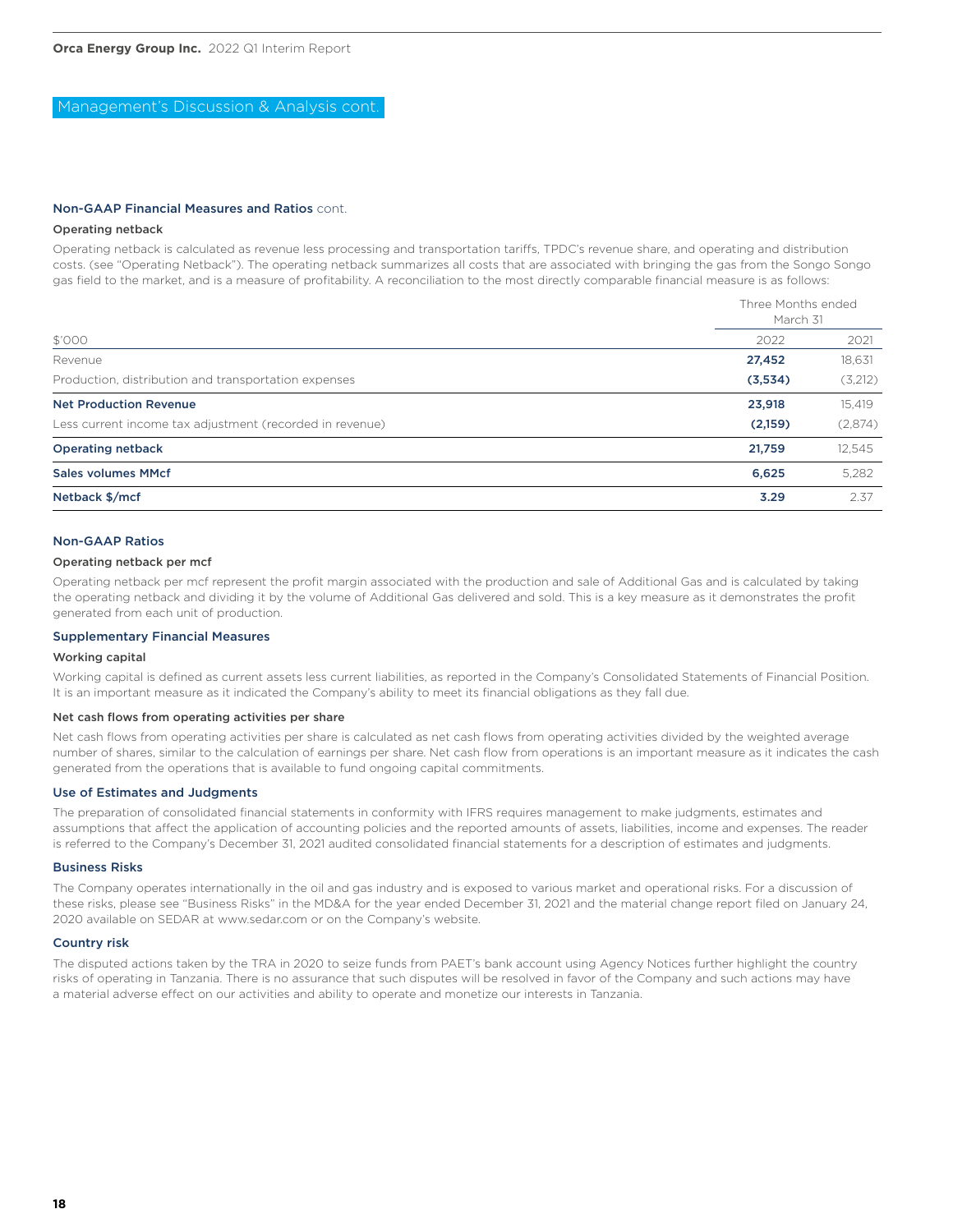## Interim Financial Statements & Interim Financial Statements & NotesNotes

### Forward Looking Statements

This MD&A contains forward-looking statements or information (collectively, "forward-looking statements") within the meaning of applicable securities legislation. All statements, other than statements of historical fact included in this MD&A, which address activities, events or developments that Orca expects or anticipates to occur in the future, are forward-looking statements. Forward-looking statements often contain terms such as may, will, should, anticipate, expect, continue, estimate, believe, project, forecast, plan, intend, target, outlook, focus, could and similar words suggesting future outcomes or statements regarding an outlook. More particularly, this MD&A contains, without limitation, forward-looking statements pertaining to the following: the result of the Company's negotiations relating to additional gas contracts with industrial customers; the ability for the SS-4 well to flow naturally following the utilisation of a coiled nitrogen unit to potentially unload liquids from the wellbore and the ability to increase ; the timing of when the coiled nitrogen unit and other equipment will be on location; the ability to increase current production following unloading of excess liquid on the SS-4 well; the demand for gas and Orca's average gross gas sales are in line with the Company's forecasts; the results of discussions with the MoE, TPDC and TANESCO relating to the increase in gas supply; the timing for when new power generation facilities are commissioned; the amount of debt and interest payments and capital expenditures are in line with the Company's forecasts; the Company's expectations regarding supply and demand of natural gas; the Company's expectations regarding timing and cost for the completion of installation of compression on the Songas Infrastructure and the well workover program; the Company's expectations as to the efficacy of the compression and its ability to sustain gas production at existing levels to the end of our license; anticipated production volumes and increased well deliverability as a result of the installation of compression on the Songas Infrastructure and the completion of the well workover program; the Company's expectations regarding timing and cost for the completion of the 3D seismic acquisition program; the results of the Company's review of commercial and technical proposals relating to the 3D seismic acquisition program; the ability for the Company to obtain environmental approvals and the availability of suitable weather windows to conduct the 3D seismic acquisition program; current and potential production capacity of the Songo Songo gas field; the receipt of the payment of arrears from TANESCO; the Company's expectation that there will continue to be no restrictions on the movement of cash from Jersey, Mauritius or Tanzania; the Company's expectation that it will not incur any losses from debtors; the Company's expectation that all planned capital expenditures be funded out of existing working capital and cash flow generated by current operations; the timing and effective rate of the APT payable by the Company; the Company's ability to produce additional volumes; the Company's expectation that it can expand and maintain the deliverability of gas volumes in excess of the existing Songas Infrastructure; the potential impact on the Company resulting from the further spread of COVID-19; the Company's expectations regarding the impact on operations resulting from the GoT's new restrictions in response to COVID-19; the Company's expectations regarding changes to its tax liabilities and the results of its operations as a result of amendments made to the ITA, 2004, the WLMAA, 2017 and the implementation of further legislation; and expectations in respect of its appeals on the decisions of the TRA and TRAB and other statements under "Contingencies – Taxation"; In addition, statements relating to "reserves" are by their nature forwardlooking statements, as they involve the implied assessment, based on certain estimates and assumptions that the reserves described can be produced profitably in the future. The recovery and reserve estimates of the Company's reserves provided herein are estimates only and there is no guarantee that the estimated reserves will be recovered. As a consequence, actual results may differ materially from those anticipated in the forward-looking statements. Although management believes that the expectations reflected in the forward-looking statements are reasonable, it cannot guarantee future results, levels of activity, access to resources and infrastructure, performance or achievement since such expectations are inherently subject to significant business, economic, operational, competitive, political and social uncertainties and contingencies.

These forward-looking statements involve substantial known and unknown risks and uncertainties, certain of which are beyond the Company's control, and many factors could cause the Company's actual results to differ materially from those expressed or implied in any forward-looking statements made by the Company, including, but not limited to: failure to receive payments from TANESCO; risks related to the implementation of potential financing solutions to resolve the TANESCO arrears; risk that the well workovers are unsuccessful or determined to be unfeasible; risk of a lack of access to Songas processing and transportation facilities; risk that the Company may be unable to complete additional field development to support the Songo Songo production profile through the life of the license; risk that the Company may be unable to develop additional supply or increase production values; risks associated with the Company's ability to complete sales of Additional Gas; potential negative effect on the Company's rights under the PSA and other agreements relating to its business in Tanzania as a result of recently enacted legislation, as well as the risk that such legislation will create additional costs and time connected with the Company's business in Tanzania; risks regarding the uncertainty around evolution of Tanzanian legislation; risk that the Company will not be successful in appealing claims made by the TRA and may be required to pay additional taxes and penalties; the impact of general economic conditions in the areas in which the Company operates; civil unrest; the susceptibility of the areas in which the Company operates to outbreaks of disease; industry conditions; changes in laws and regulations including the adoption of new environmental laws and regulations, impact of local content regulations and variances in how they are interpreted and enforced; increased competition; the lack of availability of qualified personnel or management; fluctuations in commodity prices, foreign exchange or interest rates; stock market volatility; competition for, among other things, capital, oil and gas field services and skilled personnel; failure to obtain required equipment for field development; delays in development plans; failure to obtain expected results from the drilling or workover of wells; effect of changes to the PSA on the Company as a result of the implementation of new government policies for the oil and gas industry; changes in laws; imprecision in reserve estimates; the production and growth potential of the Company's assets; obtaining required approvals of regulatory authorities; failure to recommence production from SS-4 following its workover, failure to complete the 3D seismic acquisition program on the timeline or at the cost anticipated; risks associated with negotiating with foreign governments; inability to satisfy debt conditions of financing; failure to successfully negotiate agreements; risk that the Company will not be able to fulfil its contractual obligations; reduced global economic activity as a result of COVID-19, including lower demand for natural gas and a reduction in the price of natural gas; the potential impact of COVID-19 on the health of the Company's employees, contractors, suppliers, customers and other partners and the risk that the Company and/or such persons are or may be restricted or prevented (as a result of quarantines, closures or otherwise) from conducting business activities for undetermined periods of time; and the impact of actions taken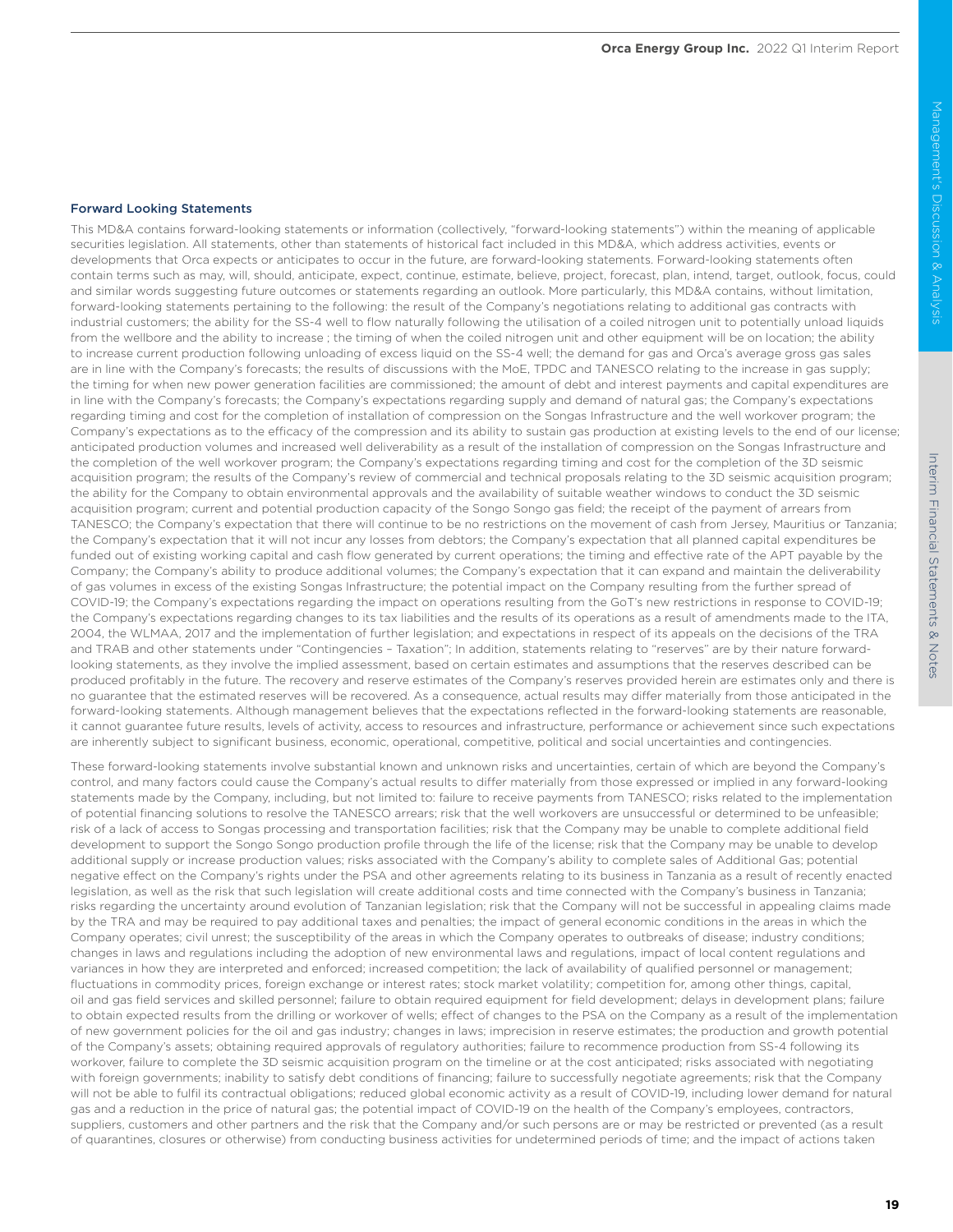### Management's Discussion & Analysis cont.

### Forward Looking Statements cont.

by governments to reduce the spread of COVID-19, including declaring states of emergency, imposing quarantines, border closures, temporary business closures for companies and industries deemed non-essential, significant travel restrictions and mandated social distancing, and the effect on the Company's operations, access to customers and suppliers, availability of employees and other resources; and such additional risks listed under "Business Risks" in the Company's MD&A for the year ended December 31, 2021. In addition, there are risks and uncertainties associated with oil and gas operations, therefore the Company's actual results, performance or achievement could differ materially from those expressed in, or implied by, these forward-looking statements and, accordingly, no assurances can be given that any of the events anticipated by these forward-looking statements will transpire or occur, or if any of them do so, what benefits the Company will derive therefrom. Readers are cautioned that the foregoing list of factors is not exhaustive.

Such forward-looking statements are based on certain assumptions made by the Company in light of its experience and perception of historical trends, current conditions and expected future developments, as well as other factors the Company believes are appropriate in the circumstances, including, but not limited to, the ability of the Company to negotiate Additional Gas sales contracts; the ability of the Company to complete additional developments and increase its production capacity; the actual costs to complete the Company's workover program, and the 3D seismic acquisition program are in line with estimates; that there will continue to be no restrictions on the movement of cash from Mauritius, Jersey or Tanzania; the impact of COVID-19 on the demand for and price of natural gas, volatility in financial markets, disruptions to global supply chains and the Company's business, operations, access to customers and suppliers, availability of employees to carry out dayto-day operations, and other resources; that the Company will have sufficient cash flow, debt or equity sources or other financial resources required to fund its capital and operating expenditures and requirements as needed; that the Company will successfully negotiate agreements; receipt of required regulatory approvals; the ability of the Company to increase production as required to meet demand; infrastructure capacity; commodity prices will not deteriorate significantly; the ability of the Company to obtain equipment and services in a timely manner to carry out exploration, development and exploitation activities; future capital expenditures; availability of skilled labour; timing and amount of capital expenditures; uninterrupted access to infrastructure; the impact of increasing competition; conditions in general economic and financial markets; effects of regulation by governmental agencies; that the Company's appeal of various tax assessments will be successful; current or, where applicable, proposed industry conditions, laws and regulations will continue in effect or as anticipated as described herein; the effect of new environmental and climate-change related regulations will not negatively impact the Company;; and other matters.

The forward-looking statements contained in this MD&A are made as of the date hereof and the Company undertakes no obligation to update publicly or revise any forward-looking statements or information, whether as a result of new information, future events or otherwise, unless so required by applicable securities laws.

### Oil and Gas Advisory

The recovery and reserve estimates of the Company's conventional natural gas reserves provided herein are estimates only and there is no guarantee that the estimated reserves will be recovered. Actual reserves may be greater than or less than the estimates provided herein. All of the reserves referenced herein are based on McDaniel's forecast pricing as at December 31, 2021 and December 31, 2020, as applicable.

All the Company's reserves are located in Tanzania. Reserves included herein are stated on a Company gross reserves basis unless noted otherwise. Company gross reserves are the total of the Company's working interest share in reserves before deduction of royalties owned by others and without including any royalty interests of the Company, and are based on the Company's 92.07 percent ownership interest in the reserves following the transaction with Swala Oil & Gas (Tanzania) plc. Additional reserves information required under NI 51-101 is included in Orca's reports relating to reserves data and other oil and gas information under NI 51-101, which are filed on its profile on SEDAR at www.sedar.com.

"BOEs" may be misleading, particularly if used in isolation. A BOE conversion ratio of six thousand cubic feet of natural gas to one barrel of oil equivalent (6Mcf: 1 Bbl) is based on an energy equivalency conversion method primarily applicable at the burner tip and does not represent a value equivalency at the wellhead. As the value ratio between natural gas and crude oil based on the current prices of natural gas and crude oil is significantly different from the energy equivalency of 6:1, utilizing a conversion on a 6:1 basis may be misleading as an indication of value.

For certainty, all referenced herein to "production", "gross daily sales", "gas sales" and "Additional Gas sales" are references to conventional natural gas production, conventional natural gas daily sales, conventional natural gas sales and conventional natural gas sales, which are classified as Additional Gas in accordance with the PSA, respectively.

### Additional Information

Additional information relating to the Company is available on SEDAR at www.sedar.com.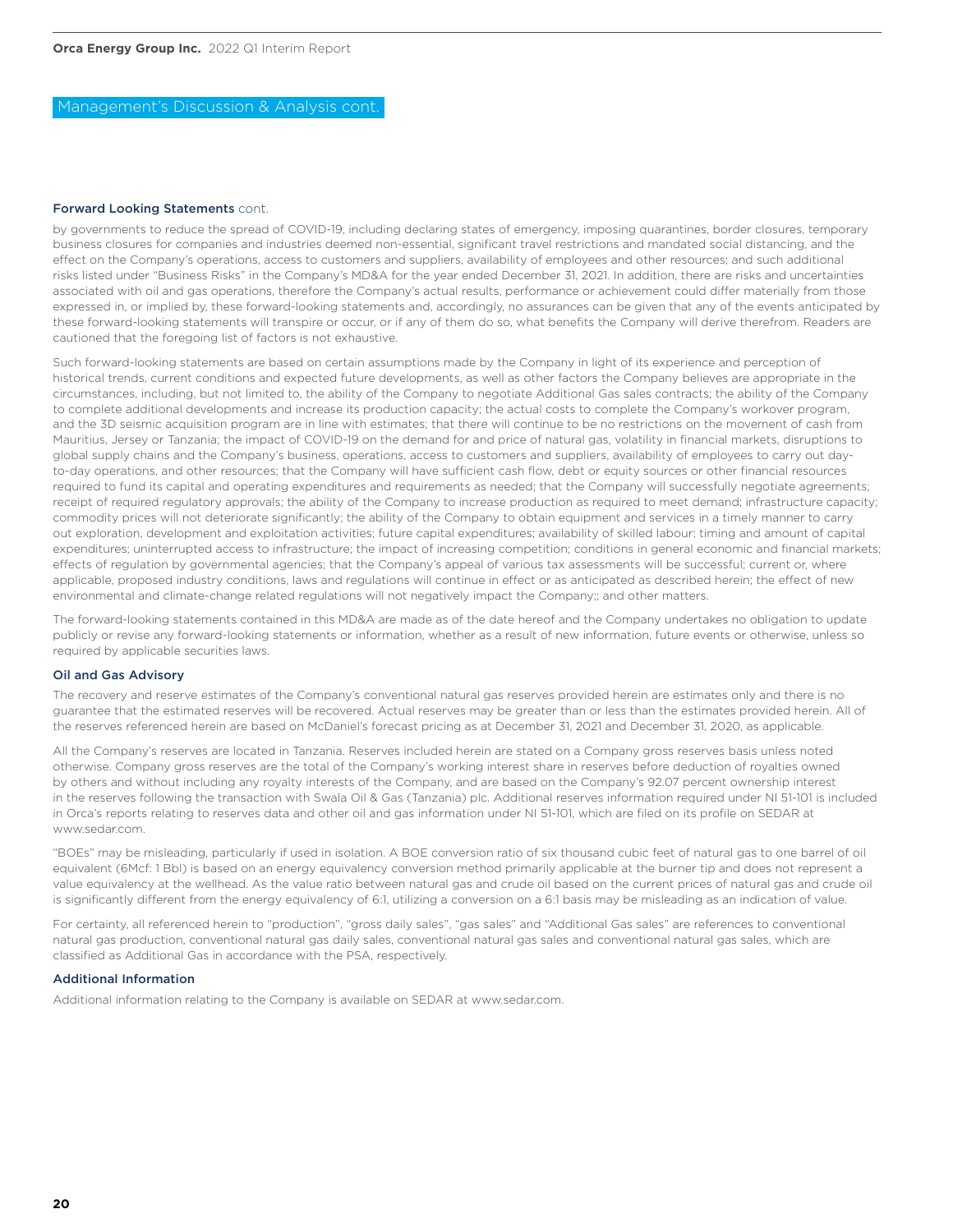### Glossary

| mcf          | Thousand standard cubic feet        | 1P          | Proven reserves              |
|--------------|-------------------------------------|-------------|------------------------------|
| <b>MMcf</b>  | Million standard cubic feet         | 2P          | Proven and probable reserves |
| <b>Bcf</b>   | Billion standard cubic feet         | <b>kWh</b>  | Kilowatt hour                |
| <b>Tcf</b>   | Trillion standard cubic feet        | <b>MW</b>   | Megawatt                     |
| <b>MMcfd</b> | Million standard cubic feet per day | S           | United States dollars        |
| <b>MMbtu</b> | Million British thermal units       | <b>CDNS</b> | Canadian dollars             |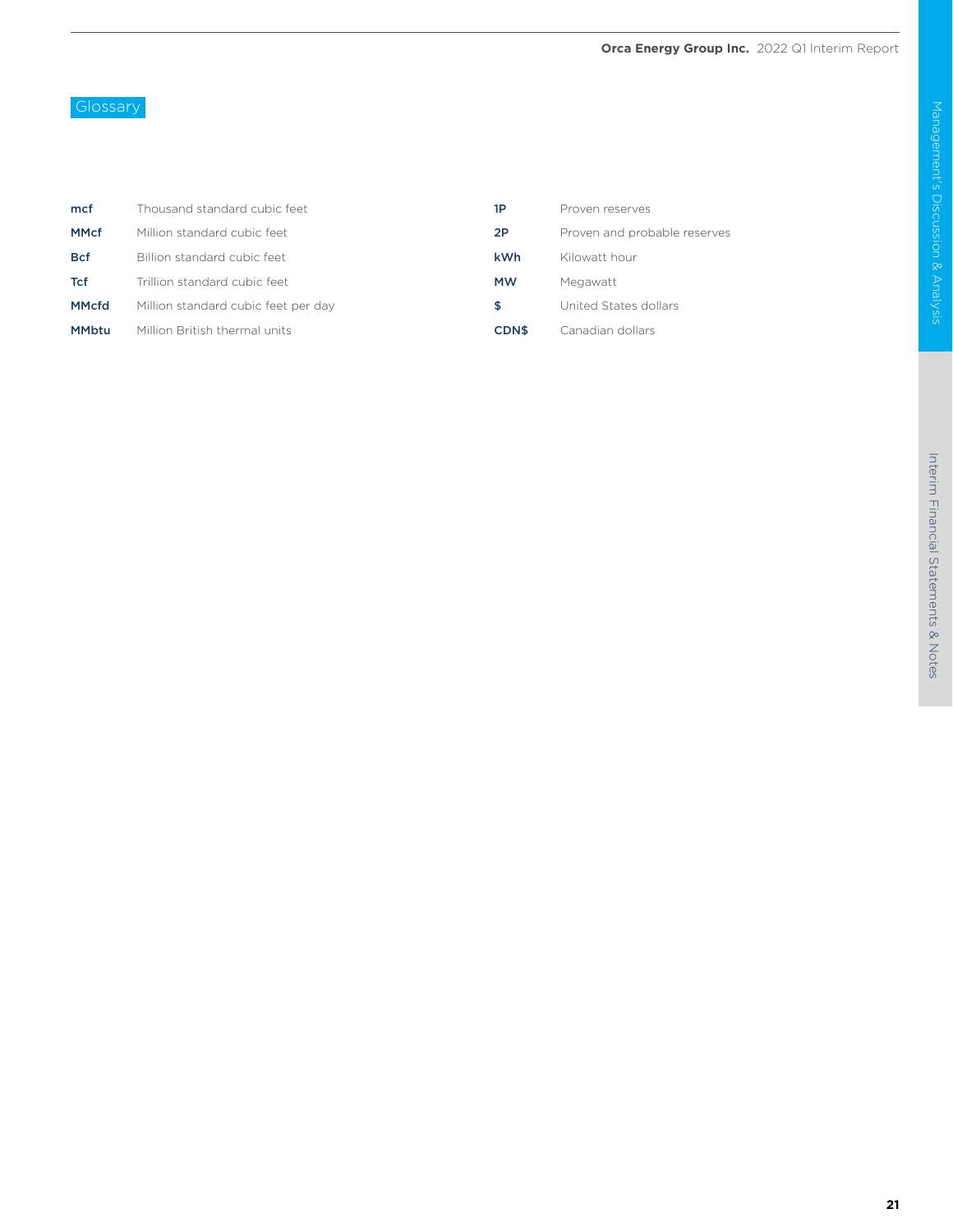### Q1 2022 Interim Financial Statements and Notes

### NOTIFICATION OF CONDENSED UNAUDITED CONSOLIDATED INTERIM FINANCIAL STATEMENTS

In accordance with National Instrument 51-102 released by the Canadian Securities Administrators, the Company discloses that its auditors have not reviewed the unaudited condensed consolidated interim financial statements for the three-month period ended March 31, 2022.

### Condensed Consolidated Interim Statements of Comprehensive Income (Unaudited)

|                                                                  |      | Three Months ended<br>March 31 |        |
|------------------------------------------------------------------|------|--------------------------------|--------|
| \$'000                                                           | Note | 2022                           | 2021   |
| <b>Revenue</b>                                                   | 6.7  | 27,452                         | 18,631 |
| Production, distribution and transportation                      |      | 3,534                          | 3,212  |
| Net production revenue                                           |      | 23,918                         | 15,419 |
| <b>Operating expenses</b>                                        |      |                                |        |
| General and administrative                                       |      | 2,993                          | 2,846  |
| Stock based compensation recovery                                | 14   | (16)                           | (456)  |
| Depletion                                                        | 10   | 5,582                          | 3,728  |
| Reversal of loss allowance for receivables                       | 9    |                                | (789)  |
| Finance income                                                   | 8    | (61)                           | (42)   |
| Finance expense                                                  | 8    | 1,759                          | 1,839  |
| Income before tax                                                |      | 13,661                         | 8,293  |
| Income tax expense - current                                     |      | 2,127                          | 2,533  |
| Income tax recovery - deferred                                   |      | 2,479                          | (22)   |
| <b>Additional Profits Tax</b>                                    |      | 952                            | 1,487  |
| Net income                                                       |      | 8,103                          | 4,295  |
| Net income attributable to non-controlling interest              | 20   | 712                            | 332    |
| Net income attributable to shareholders                          |      | 7,391                          | 3,963  |
| Foreign currency translation (loss) gain from foreign operations |      | (23)                           | 9      |
| Comprehensive income                                             |      | 7,368                          | 3,972  |
| Net income attributable to shareholders per share $(\text{\$})$  |      |                                |        |
| Basic and diluted                                                | 15   | 0.37                           | 0.19   |

See accompanying notes to the condensed consolidated interim financial statements.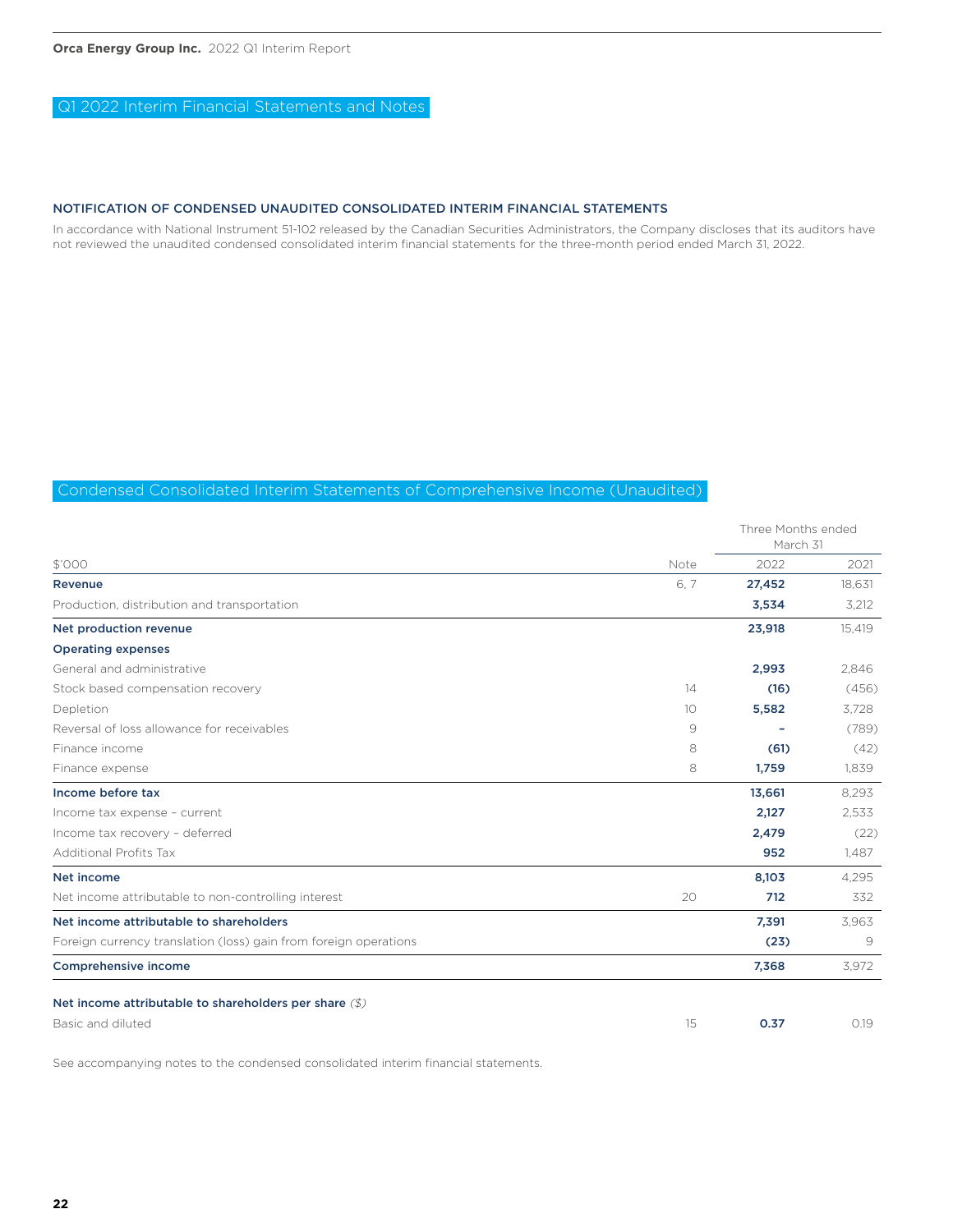### Condensed Consolidated Interim Statements of Financial Position (Unaudited)

|                                           |               | As at   |                        |
|-------------------------------------------|---------------|---------|------------------------|
|                                           |               |         | March 31, December 31, |
| \$'000                                    | Note          | 2022    | 2021                   |
| <b>ASSETS</b>                             |               |         |                        |
| <b>Current assets</b>                     |               |         |                        |
| Cash and cash equivalents                 |               | 66,993  | 72,985                 |
| Trade and other receivables               | $\mathcal{Q}$ | 36,256  | 30,731                 |
| Prepayments                               |               | 1,022   | 1,133                  |
|                                           |               | 104,271 | 104,849                |
| Non-current assets                        |               |         |                        |
| Long-term receivables                     | 12            | 2,215   | 2,215                  |
| Investments                               | 20            | 3,240   | 3,240                  |
| Capital assets                            | 10            | 128,576 | 119,967                |
|                                           |               | 134,031 | 125,422                |
| <b>Total assets</b>                       |               | 238,302 | 230,271                |
| <b>EQUITY AND LIABILITIES</b>             |               |         |                        |
| <b>Current liabilities</b>                |               |         |                        |
| Trade and other liabilities               | 11            | 52,768  | 46,776                 |
| Tax payable                               |               | 3,462   | 2,836                  |
| Current portion of long-term loan         | 13            | 5,000   | 5,000                  |
| Current portion of Additional Profits Tax |               | 1,905   | 8,461                  |
|                                           |               | 63,135  | 63,073                 |
| <b>Non-current liabilities</b>            |               |         |                        |
| Deferred income taxes                     |               | 27,522  | 25,043                 |
| Lease liabilities                         | 10            | 145     | 176                    |
| Long-term loan                            | 13            | 49,678  | 49,603                 |
| <b>Additional Profits Tax</b>             |               | 19,927  | 20,922                 |
|                                           |               | 97,272  | 95,744                 |
| <b>Total liabilities</b>                  |               | 160,407 | 158,817                |
| <b>SHAREHOLDERS' EQUITY</b>               |               |         |                        |
| Capital stock                             | 14            | 47,433  | 47,454                 |
| Accumulated other comprehensive loss      |               | (200)   | (177)                  |
| Accumulated income                        |               | 26,834  | 21,061                 |
| Non-controlling interest                  | 20            | 3,828   | 3,116                  |
|                                           |               | 77,895  | 71,454                 |
| <b>Total equity and liabilities</b>       |               | 238,302 | 230,271                |

See accompanying notes to the condensed consolidated interim financial statements.

Nature of operations (Note 1); Contractual obligations and committed capital investments (Note 17); Contingencies (Note 18).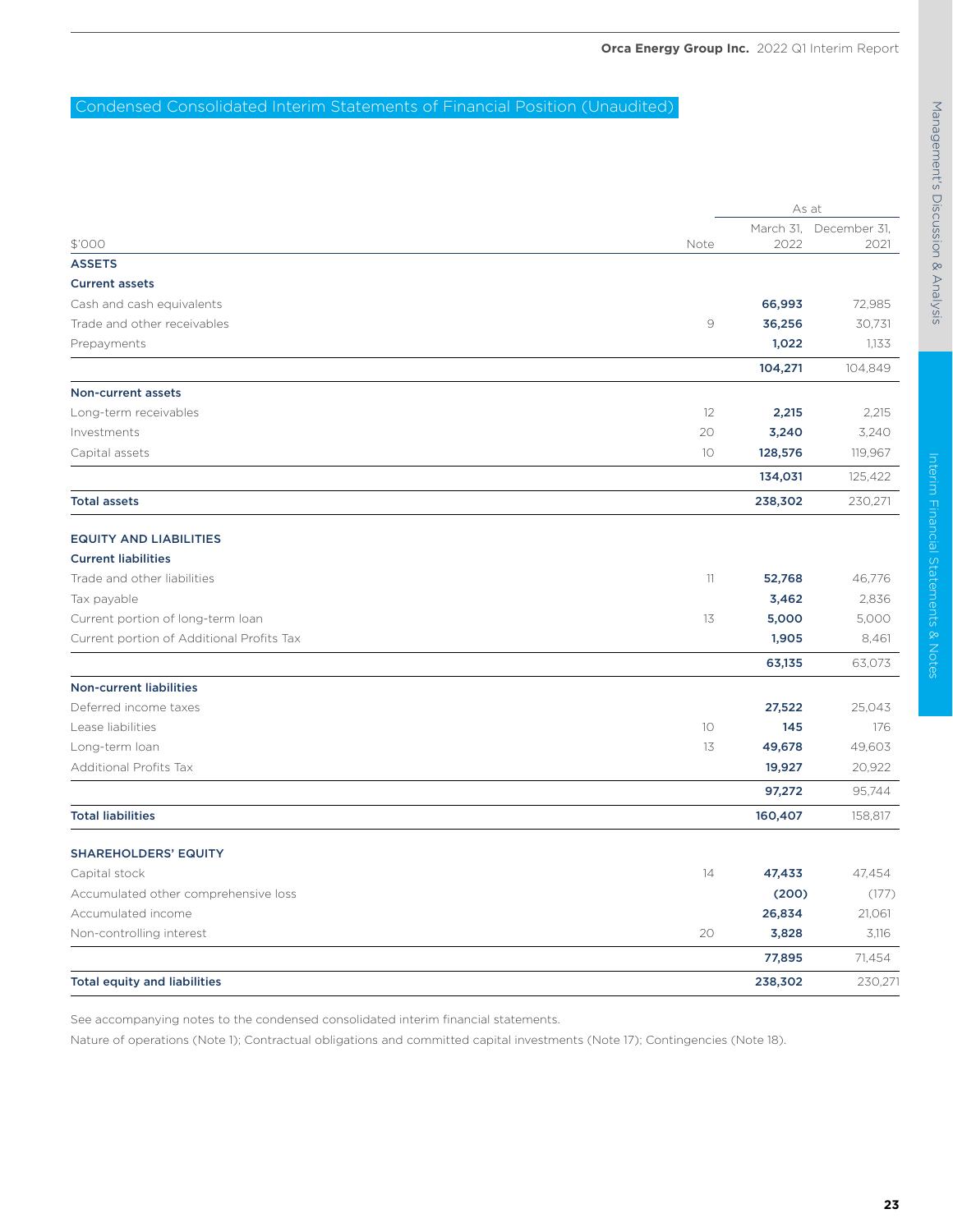### Condensed Consolidated Interim Statements of Cash Flows (Unaudited)

|                                                             |      |           | Three Months ended<br>March 31 |  |
|-------------------------------------------------------------|------|-----------|--------------------------------|--|
| \$'000                                                      | Note | 2022      | 2021                           |  |
| <b>OPERATING ACTIVITIES</b>                                 |      |           |                                |  |
| <b>Net Income</b>                                           |      | 8,103     | 4,295                          |  |
| Adjustment for:                                             |      |           |                                |  |
| Depletion and depreciation                                  | 10   | 5,654     | 3,812                          |  |
| Indirect tax                                                | 8    | 220       | 199                            |  |
| Stock based compensation recovery                           | 14   | (16)      | (456)                          |  |
| Deferred income taxes expense (recovery)                    |      | 2,479     | (22)                           |  |
| <b>Additional Profits Tax</b>                               |      | 952       | 1,487                          |  |
| Unrealized (gain) loss on foreign exchange                  |      | (256)     | 61                             |  |
| Interest expense                                            | 8    | 1,464     | 1,409                          |  |
| Change in non-cash working capital                          | 19   | (14, 523) | (11, 579)                      |  |
| <b>INVESTING ACTIVITIES</b><br>Capital expenditures         | 10   | (7,176)   | (295)                          |  |
| Net cash used in investing activities                       |      |           |                                |  |
|                                                             |      | (7,176)   | (295)                          |  |
| <b>FINANCING ACTIVITIES</b>                                 |      |           |                                |  |
| Lease payments                                              |      | (21)      | (21)                           |  |
| Substantial issuer bid                                      | 14   |           | (31, 872)                      |  |
| Normal course issuer bid                                    | 14   | (43)      |                                |  |
| Interest paid                                               | 8    | (1, 458)  | (1, 412)                       |  |
| Dividends paid to shareholders                              | 14   | (1,578)   | (1,637)                        |  |
| Net cash used in financing activities                       |      | (3,100)   | (34, 942)                      |  |
| Decrease in cash                                            |      | (6,199)   | (36, 031)                      |  |
| Cash and cash equivalents at the beginning of the period    |      | 72,985    | 104,190                        |  |
| Effect of change in foreign exchange on cash for the period |      | 207       | (113)                          |  |
| Cash and cash equivalents at the end of the period          |      | 66,993    | 68,046                         |  |

See accompanying notes to the condensed consolidated interim financial statements.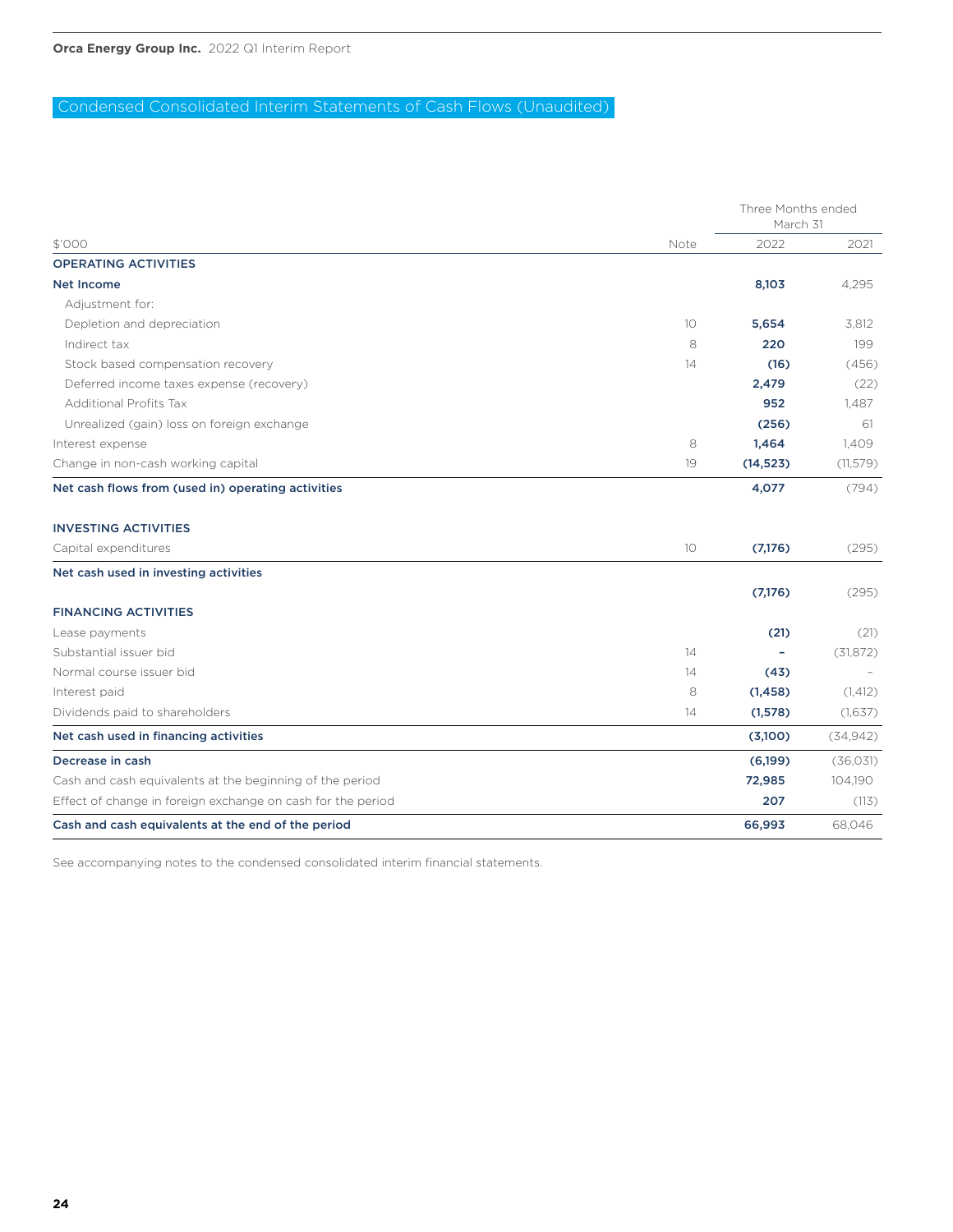### Condensed Consolidated Interim Statements of Changes In Shareholders' Equity (Unaudited)

|                                                               |                          |                          | Accumulated                                                               |         |                                                                           |         |
|---------------------------------------------------------------|--------------------------|--------------------------|---------------------------------------------------------------------------|---------|---------------------------------------------------------------------------|---------|
|                                                               |                          |                          | other                                                                     |         | Non-                                                                      |         |
|                                                               |                          |                          | Capital Contributed comprehensive Accumulated                             |         | Controlling                                                               |         |
| \$'000                                                        | stock                    | surplus                  | loss                                                                      | income  | interest                                                                  | Total   |
| Note                                                          | 14                       |                          |                                                                           | 14      | 20                                                                        |         |
| Balance as at December 31, 2021                               | 47.454                   | $\overline{\phantom{a}}$ | (177)                                                                     | 21.061  | 3.116                                                                     | 71.454  |
| Share repurchase                                              | (21)                     | $\overline{\phantom{a}}$ | $\overline{\phantom{a}}$                                                  | (22)    | ۰                                                                         | (43)    |
| Dividends declared                                            | $\hspace{0.05cm}$        | $\overline{\phantom{a}}$ | $\hspace{1.0cm} \rule{1.5cm}{0.15cm} \hspace{1.0cm} \rule{1.5cm}{0.15cm}$ | (1,596) | $\hspace{1.0cm} \rule{1.5cm}{0.15cm} \hspace{1.0cm} \rule{1.5cm}{0.15cm}$ | (1,596) |
| Foreign currency translation adjustment on foreign operations | $\overline{\phantom{a}}$ | $\overline{\phantom{a}}$ | (23)                                                                      | -       | $\hspace{1.0cm} - \hspace{1.0cm}$                                         | (23)    |
| Net income                                                    |                          | ۰                        | $\overline{\phantom{a}}$                                                  | 7.391   | 712                                                                       | 8,103   |
| Balance as at March 31, 2022                                  | 47,433                   |                          | (200)                                                                     | 26,834  | 3,828                                                                     | 77,895  |

|                                                               | Accumulated |                          |                                                                |           |                                 |           |  |
|---------------------------------------------------------------|-------------|--------------------------|----------------------------------------------------------------|-----------|---------------------------------|-----------|--|
| \$'000                                                        | stock       | surplus                  | other<br>Capital Contributed comprehensive Accumulated<br>loss | income    | Non-<br>Controlling<br>interest | Total     |  |
| Note                                                          | 14          |                          |                                                                | 14        | 20                              |           |  |
| Balance as at December 31, 2020                               | 63,242      | ۰                        | (171)                                                          | 27.277    | 1,523                           | 91,872    |  |
| Share repurchase                                              | (15,710)    |                          | -                                                              | (15, 965) | $\overline{\phantom{a}}$        | (31, 675) |  |
| Share repurchase costs                                        | $\sim$      | ۰                        |                                                                | (197)     | $\overline{\phantom{a}}$        | (197)     |  |
| Dividends declared<br>(1,590)                                 |             |                          | -                                                              | (1,590)   | -                               |           |  |
| Foreign currency translation adjustment on foreign operations | $\sim$      | ۰                        | 9                                                              |           | $\overline{\phantom{a}}$        | 9         |  |
| Net income                                                    |             |                          | -                                                              | 3,963     | 332                             | 4,295     |  |
| Balance as at March 31, 2021                                  | 47.533      | $\overline{\phantom{a}}$ | (162)                                                          | 13.488    | 1.855                           | 62,714    |  |

See accompanying notes to the condensed consolidated interim financial statements.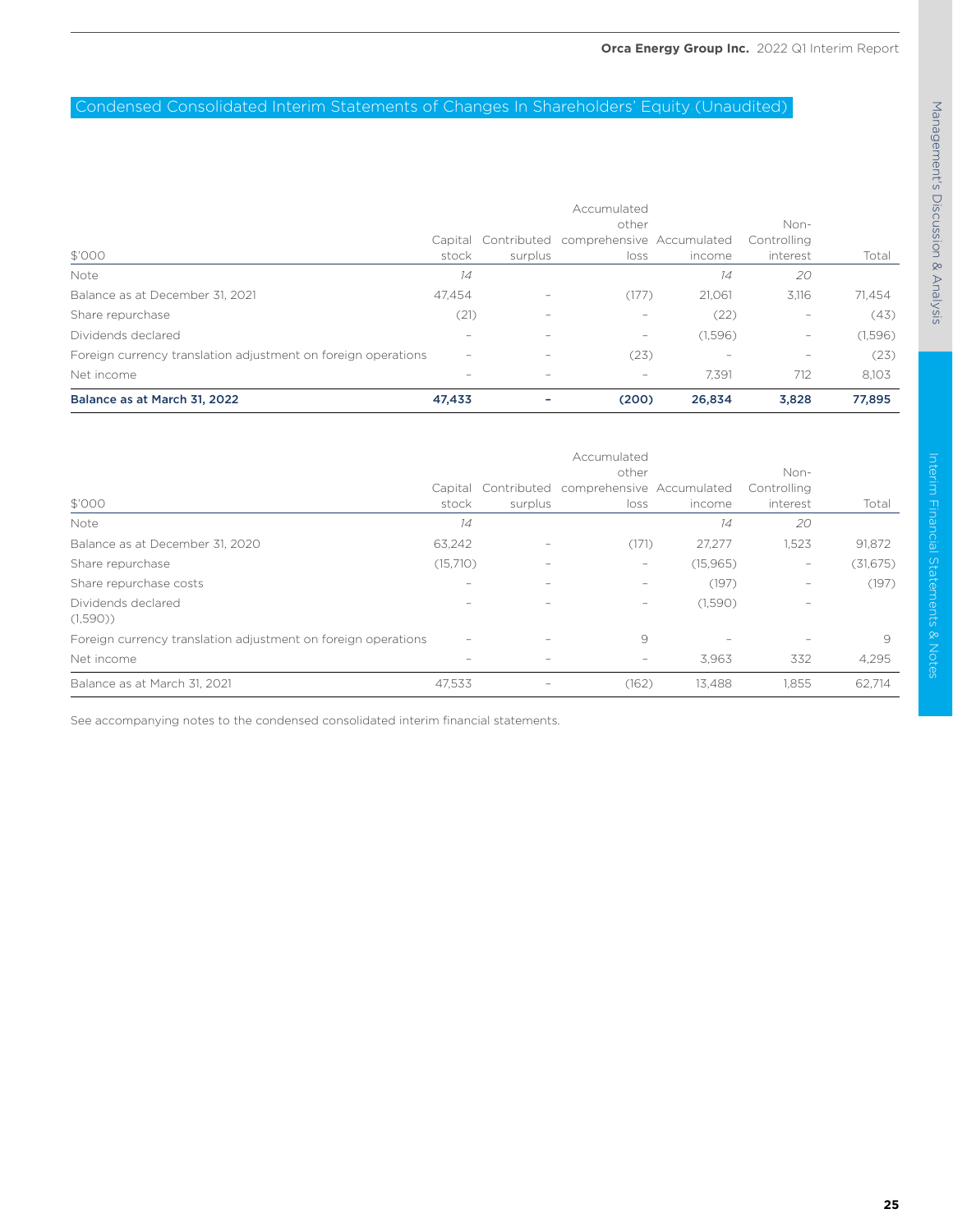### Notes to the Condensed Consolidated Interim Financial Statements (Unaudited)

### General Information

Orca Energy Group Inc. was incorporated on April 28, 2004 under the laws of the British Virgin Islands with registered offices located at Vistra Corporate Service Centre, Wickhams Cay II, Road Town, Tortola, British Virgin Islands, and VG110. The Company produces and sells natural gas to the power and industrial sectors in Tanzania.

The condensed consolidated interim financial statements of the Company as at March 31, 2022 and for the three months ended March 31, 2022 comprise the accounts of the Company and its subsidiaries (collectively, the "Company" or "Orca Energy") and were authorized for issue in accordance with a resolution of the directors on May 19, 2022. The Company is controlled by Shaymar Limited who is the registered holder of 24.6% of the equity and controls 71.4% of the total votes of the Company. The shares are held in a trust that is independently managed for the beneficiaries.

### 1. Nature of Operations

The Company's principal operating asset is an interest held by a subsidiary, PanAfrican Energy Tanzania Limited ("PAET") in a Production Sharing Agreement ("PSA") with the Tanzania Petroleum Development Corporation ("TPDC") and the Government of Tanzania ("GoT") in the United Republic of Tanzania. This PSA covers the production and marketing of certain gas from the Songo Songo Block offshore Tanzania.

The PSA defines gas in the Songo Songo field as "Protected Gas" and "Additional Gas". The "Protected Gas" is owned by TPDC and is sold under a 20-year gas agreement until July 2024 ("Gas Agreement") to Songas Limited ("Songas") and Tanzania Portland Cement PLC. Songas is the owner of the infrastructure that enables the gas to be delivered to Dar es Salaam, which includes a gas processing plant on Songo Songo Island ("Songas Infrastructure"). The Company operates the gas processing plant and field on a 'no gain no loss' basis and receives no revenue for the Protected Gas delivered to Songas.

Under the PSA, the Company has the right to produce and market all gas in the Songo Songo Block in excess of the Protected Gas requirements ("Additional Gas").

The Tanzania Electric Supply Company Limited ("TANESCO") is a parastatal organization which is wholly-owned by the Government of Tanzania, with oversight by the Ministry of Energy ("MoE"). TANESCO is responsible for the majority of electricity generation, transmission and distribution throughout Tanzania. The Company and TPDC as joint sellers currently supply gas directly to TANESCO by way of a Portfolio Gas Supply Agreement ("PGSA") and indirectly through the supply of Protected Gas and Additional Gas to Songas. The Company also delivers gas to TPDC through a long-term gas sales agreement ("LTGSA") to the TPDC operated National Natural Gas Infrastructure ("NNGI") on Songo Songo Island where the natural gas is processed before being transported to Dar es Salaam for power and industrial use.

In addition to gas supplied to TPDC, Songas and TANESCO, the Company has developed and supplies an industrial gas market in the Dar es Salaam area.

### 2. Basis of Preparation

### Statement of Compliance

The condensed consolidated interim financial statements have been prepared in accordance with International Accounting Standard 34, "Interim Financial Reporting", and do not include all information required for full annual financials and should be read in conjunction with the audited financial statements for the year ended December 31, 2021.

### Basis of Measurement

These condensed consolidated interim financial statements have been prepared on a historical cost basis and have been prepared using the accrual basis of accounting. The consolidated financial statements are presented in United States dollars ("\$") unless otherwise stated.

### COVID-19

There has been no significant change in the Company's business during Q1 2022 as a result of the ongoing coronavirus pandemic ("COVID-19"). The Tanzanian government has introduced new restrictions and started a vaccination program in an effort to control the spread of COVID-19 however given the steps already taken by the Company, no significant impact on our operations or business results is expected as a result of the new restrictions. The current situation is dynamic and the ultimate duration and magnitude of the impact on the Tanzanian economy and the financial effect on the Company are not known at this time.

### Climate change regulations

Risks related to climate change may have an impact on the Company's operations and the Company may be subject to additional disclosure requirements in the future. The International Sustainability Standards Board issued an IFRS Sustainability Disclosure Standard with the objective to develop a global framework for environmental sustainability disclosure. In addition, the Canadian Securities Administrators also issued a proposed National Instrument 51-107 Disclosure of Climate-related Matters which sets forth additional reporting requirements for Canadian Public Companies. We continue to monitor developments on these reporting requirements and the impact they may have on the Company's financial position and results of operating activities in future periods.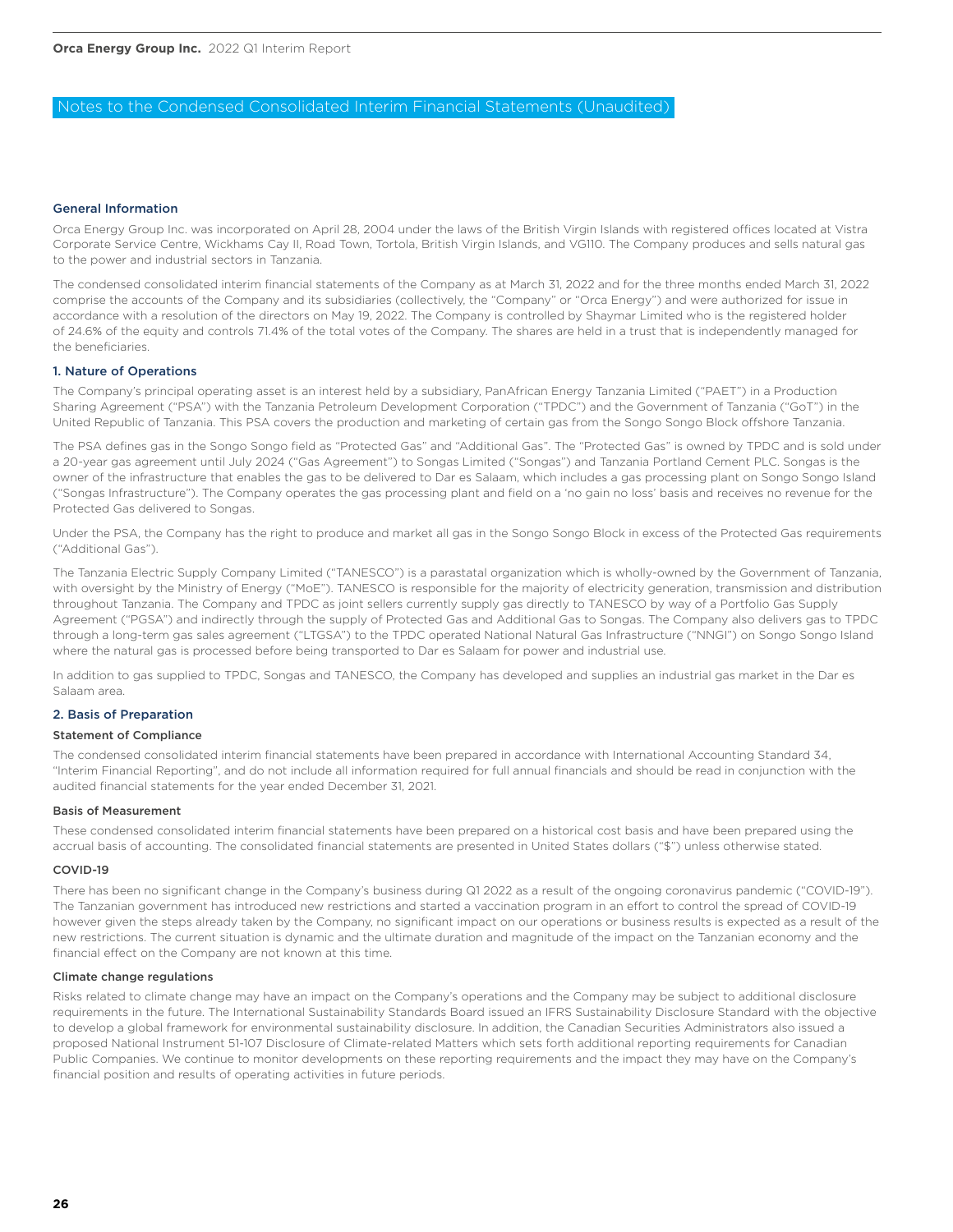### 3. Summary of Significant Accounting Policies

The Company's accounting policies are set forth in Note 3 to the audited consolidated financial statements for the year ended December 31, 2021. There have been no changes in accounting policies for the three month period ended March 31, 2022 and the policies have been applied consistently to all periods presented in the condensed consolidated interim financial statements.

### 4. Use of Estimates and Judgments

The preparation of the consolidated financial statements requires management to make estimates and assumptions that affect the reported amounts of assets and liabilities, the disclosure of contingent assets and liabilities at the date of the financial statements and the reported amounts of revenue and expenses during the period. Actual results could differ materially from these estimates. In preparing these interim consolidated financial statements, the significant judgments made by management in applying the Company's accounting policies and the key sources of estimation uncertainty were the same as those applied to the audited consolidated financial statements as at and for the year ended December 31, 2021.

See Note 4 of the audited consolidated financial statements for the year ended December 31, 2021 for a full discussion.

### 5. Risk Management

The Company, by its activities in gas exploration, development and production, is exposed to the risk associated with the unpredictable nature of the financial markets as well as political risk associated with conducting operations in an emerging market. The Company seeks to manage its exposure to these risks wherever possible.

### A. Credit Risk

Credit risk is the risk of financial loss to the Company if a customer or counterparty to a financial instrument fails to meet its contractual obligations and arises principally from the Company's receivables from TANESCO, Songas and TPDC. The carrying amount of accounts receivable and the long-term receivable represents the maximum credit exposure. As at March 31, 2022 and December 31, 2021, provisions exist against all of the long-term TANESCO receivable, gas plant operations and capital expenditure receivables from Songas, and a receivable of \$0.5 million from one industrial customer. No write-off of any receivables occurred in Q1 2022 (see Note 9).

The Company manages the credit exposure related to cash and cash equivalents by selecting counterparties based on credit ratings and monitoring all investments to ensure a stable return, avoiding complex investment vehicles with higher risk such as asset backed commercial paper. The Company's cash resources are placed with reputable financial institutions with no history of default.

### B. Liquidity Risk

Liquidity risk is the risk that the Company will not have sufficient funds to meet its liabilities. Cash forecasts identifying liquidity requirements of the Company are produced on a regular basis. These are reviewed to ensure sufficient funds exist to finance the Company's current operational and investment cash flow requirements. At March 31, 2022 the Company has working capital of \$41.1 million which is net of \$63.1 million of financial liabilities with regards to trade and other payables of which \$26.3 million is due within one to three months, \$ nil is due within three to six months, and \$36.8 million is due within six to twelve months (see Note 11).

As at March 31, 2022 approximately 33% of the current liabilities relate to TPDC (see Note 11). The amounts due to TPDC represent its share of Profit Gas. In accordance with the terms of the PSA, TPDC is entitled to the payment of its share of Profit Gas on a quarterly basis proportional to the cash receipts during the quarter. A substantial proportion of the TPDC liability is associated with the long-term TANESCO arrears and payments to TPDC are made when cash is received for the arrears.

COVID-19 has reduced travel throughout the world in 2022 and 2021. Tourism is a major source of revenue and foreign currency for Tanzania and the decrease in travel has resulted in a reduction of foreign currency flowing into the country. It has been more difficult for the Company to convert Tanzanian shillings to United States dollars compared to prior years, however, as at the date of this report, this has not significantly impacted PAET's ability to meet its United States dollar obligations. There is a risk that in the future the Company may not be able to convert Tanzanian shillings to United States dollars as and when required.

### 6. Segment Information

The Company has one reportable industry segment which is international exploration, development and production of petroleum and natural gas. During Q1 2022 and 2021 the Company's producing assets were entirely located in Tanzania.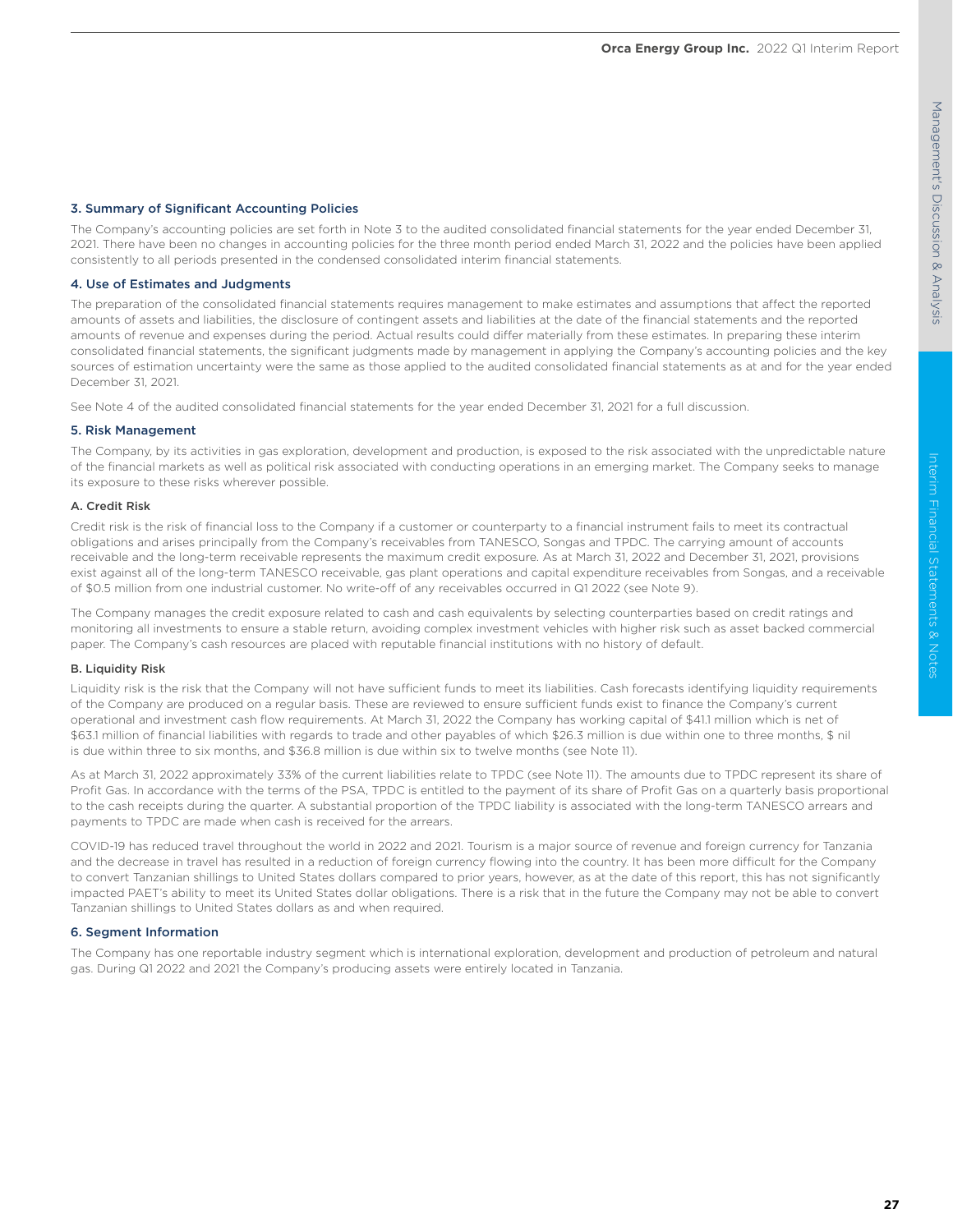### Notes to the Condensed Consolidated Interim Financial Statements (Unaudited) cont.

### 7. Revenue

|                               |          | Three Months ended<br>March 31 |  |
|-------------------------------|----------|--------------------------------|--|
| \$'000                        | 2022     | 2021                           |  |
| Industrial sector             | 10,866   | 9,215                          |  |
| Power sector                  | 18,945   | 13,670                         |  |
| Gross field revenue           | 29,811   | 22,885                         |  |
| TPDC share of revenue         | (4, 518) | (7,128)                        |  |
| Company operating revenue     | 25,293   | 15,757                         |  |
| Current income tax adjustment | 2,159    | 2,874                          |  |
|                               | 27,452   | 18,631                         |  |

The Company recognized 100% of amounts invoiced for deliveries to TANESCO as revenue during 2021 and in Q1 2022. The Company invoiced TANESCO \$5.5 million for gas deliveries (Q1 2021: \$6.5 million) and received \$6.5 million in payments during Q1 2022 (Q1 2021: \$7.3 million). Based on the consistent payments from TANESCO, the Company: (i) recognized all amounts invoiced for gas deliveries in Q1 2022 and Q1 2021 as revenue; and (ii) recognized \$ nil during Q1 2022 (Q1 2021: \$0.8 million) as a reversal of loss allowance relating to the amounts collected during the year that were applied towards the long-term TANESCO receivables previously allowed for (see Note 9). Subsequent to March 31, 2022 the Company has invoiced TANESCO \$6.4 million for April 2022 gas deliveries and TANESCO has paid the Company \$7.1 million.

### 8. Finance Income and Expense

Finance income

|                 |      | Three Months ended<br>March 31 |  |
|-----------------|------|--------------------------------|--|
| \$'000          | 2022 | 2021                           |  |
| Interest income | 61   | 42                             |  |
|                 | 61   | $\Delta$                       |  |

### Finance expense

| \$'000                         |       | Three Months ended<br>March 31 |  |
|--------------------------------|-------|--------------------------------|--|
|                                | 2022  | 2021                           |  |
| Base interest expense          | 1,457 | 1,381                          |  |
| Participation interest expense |       | 15                             |  |
| Lease interest expense         |       | 13                             |  |
| Interest expense               | 1,464 | 1,409                          |  |
| Net foreign exchange loss      | 75    | 231                            |  |
| Indirect tax                   | 220   | 199                            |  |
|                                | 1,759 | 1,839                          |  |

Base interest expense and participation interest expense relate to the long-term loan ("Loan") with the International Finance Corporation ("IFC"). Base interest on the Loan is payable quarterly in arrears at 10% per annum on a 'pay-if-you-can-basis' using a formula to calculate the net cash available for such payments as at any given interest payment date. The participation interest expense is paid annually in arrears and equates to 6.4% of PAET's net cash flows from operating activities net of net cash flows used in investing activities for the year. Such participation interest will continue until October 15, 2026 regardless of whether the Loan is repaid prior to its contractual maturity date (see Note 13).

The indirect tax is for value added tax ("VAT") associated with invoices to TANESCO for interest on late payments.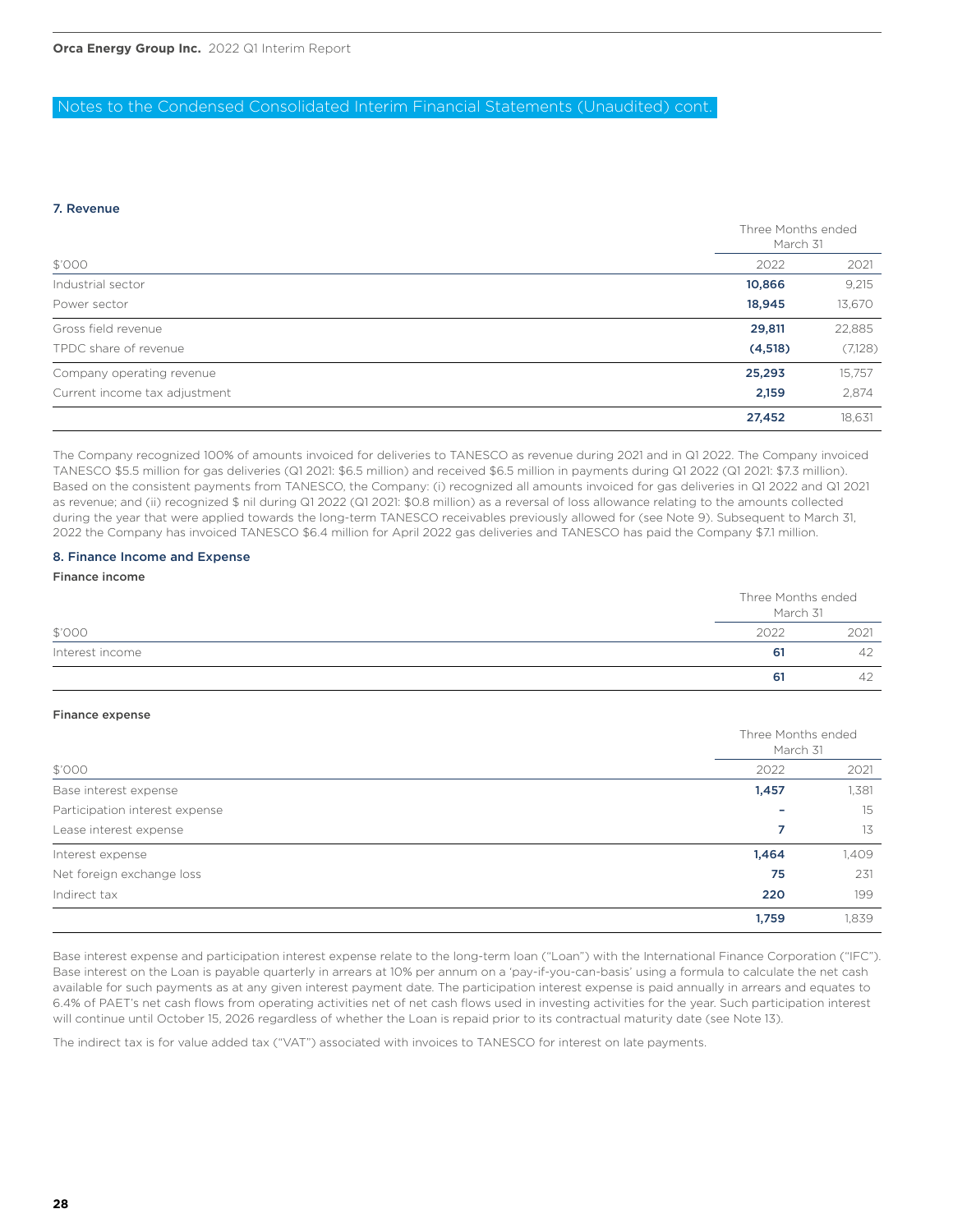### 9. Current Trade and Other Receivables

|                              | As at     |              |
|------------------------------|-----------|--------------|
|                              | March 31, | December 31, |
| \$'000                       | 2022      | 2021         |
| <b>Trade receivables</b>     |           |              |
| Songas                       | 1,935     | 2,502        |
| <b>TPDC</b>                  | 10,604    | 5,603        |
| <b>TANESCO</b>               | 229       | 2,042        |
| Industrial customers         | 12,340    | 11,840       |
| Loss allowance               | (452)     | (452)        |
|                              | 24,656    | 21,535       |
| <b>Other receivables</b>     |           |              |
| Songas gas plant operations  | 2,923     | 2,827        |
| Songas well workover program | 6,046     | 3,447        |
| Other                        | 3,356     | 3,647        |
| Loss allowance               | (725)     | (725)        |
|                              | 11,600    | 9,196        |
|                              | 36,256    | 30,731       |

### Songas

As at March 31, 2022 Songas owed the Company \$10.9 million (December 31, 2021: \$8.8 million), while the Company owed Songas \$1.7 million (December 31, 2021: \$1.9 million). The amounts due to the Company are mainly for sales of gas of \$1.9 million (December 31, 2021: \$2.5 million), the well workover program of \$6.1 million (December 31, 2021; \$3.5 million) and for the operation of the gas plant of \$2.9 million (December 31, 2021: \$2.8 million) against which the Company has made a loss allowance of \$0.7 million (December 31, 2021: \$0.7 million). The amounts due to Songas primarily relate to pipeline tariff charges of \$1.3 million (December 31, 2021: \$1.5 million). The operation of the gas plant is conducted at cost and the charges are billed to Songas on a flow through basis.

### TPDC

The current receivable from TPDC is for gas deliveries through the NNGI pursuant to the signing of the LTGSA. In accordance with the LTGSA, any unpaid, overdue amounts can be offset against TPDC profit share.

### Reversal of loss allowance for receivables

|                            | Three Months ended<br>March 31 |      |
|----------------------------|--------------------------------|------|
| \$'000                     | 2022                           | 2021 |
| Reversal of loss allowance | $\overline{\phantom{0}}$       | 789  |

The reversal of loss allowance in Q1 2021 follows collection of TANESCO arrears of \$0.8 million which had been previously allowed for and represents the excess of receipts over gas sales invoiced during the quarter.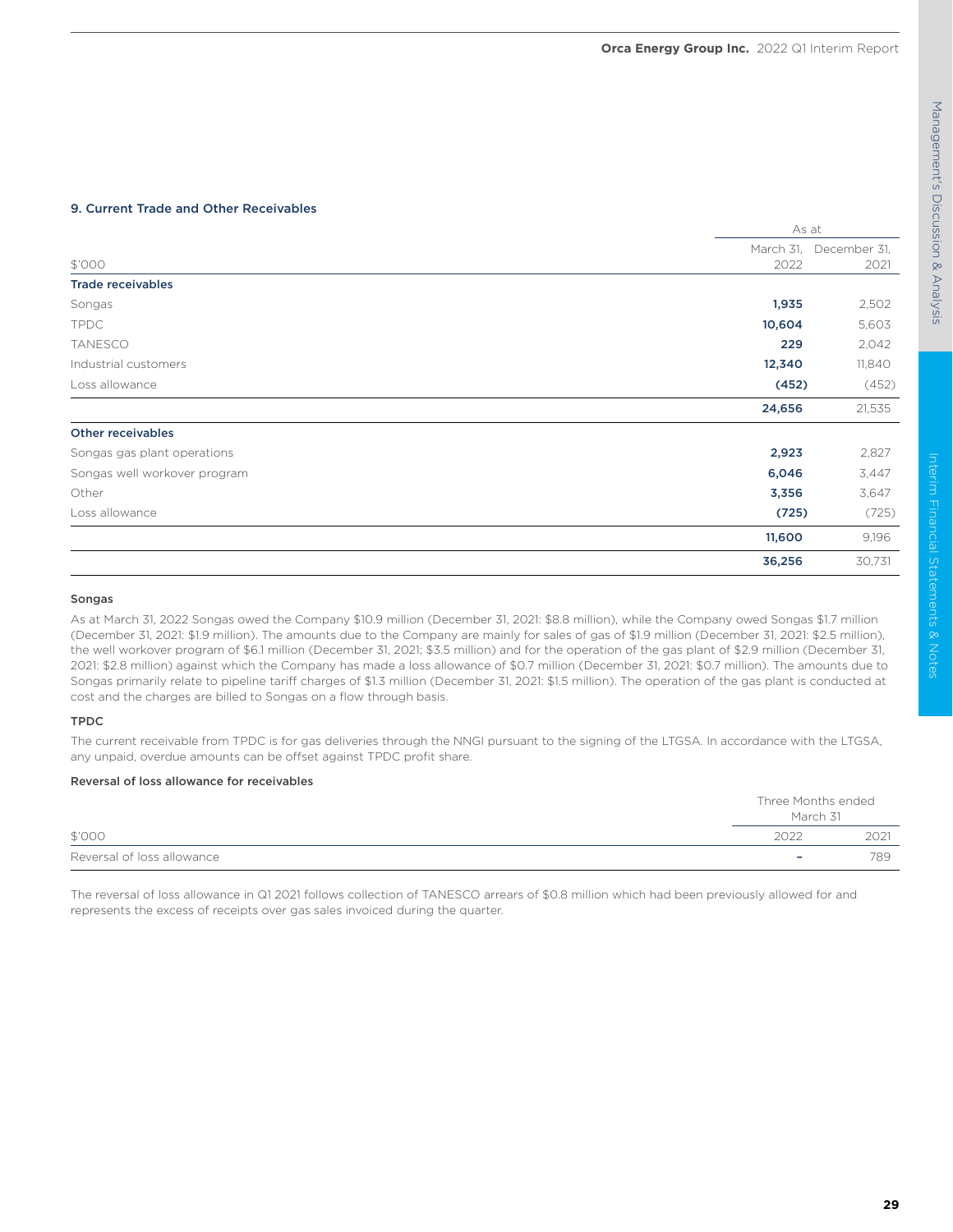### Notes to the Condensed Consolidated Interim Financial Statements (Unaudited) cont.

### 10. Capital Assets

|                                        | Natural gas | Office    |                          |         |
|----------------------------------------|-------------|-----------|--------------------------|---------|
| \$'000                                 | interests   | and other | Right-of-use             | Total   |
| Costs                                  |             |           |                          |         |
| As at December 31, 2021                | 267,876     | 2,908     | 1,084                    | 271,868 |
| Additions                              | 14,014      | 249       | $\overline{\phantom{a}}$ | 14,263  |
| As at March 31, 2022                   | 281,890     | 3,157     | 1,084                    | 286,131 |
| Accumulated depletion and depreciation |             |           |                          |         |
| As at December 31, 2021                | 148,367     | 2,901     | 633                      | 151,901 |
| Additions                              | 5,582       | (1)       | 73                       | 5,654   |
| As at March 31, 2022                   | 153,949     | 2,900     | 706                      | 157,555 |
| Net book values                        |             |           |                          |         |
| As at March 31, 2022                   | 127,941     | 257       | 378                      | 128,576 |

In determining the depletion charge the Company takes into account an estimate of future development costs, the capital expenditure required to ensure the Company can produce the required gas volumes to meet its contractual obligations for the remaining life of the license. As at March 31, 2022 the estimated future development costs required to bring the total proved reserves to production were \$12.8 million (December 31, 2021 \$26.8 million). In Q1 2022 the Company recorded depreciation of \$0.2 million (Q1 2021: \$0.01 million) in general and administrative expenses.

### Right-of-use assets

 $\triangle$ '000

| As at March 31, 2022    | 378  |
|-------------------------|------|
| Depreciation            | (73) |
| As at December 31, 2021 | 451  |
| $\vee \vee \vee \vee$   |      |

| Lease liabilities       |                |
|-------------------------|----------------|
| \$'000                  |                |
| As at December 31, 2021 | 408            |
| Lease interest expense  | $\overline{7}$ |
| Lease payments          | (21)           |
| As at March 31, 2022    | 394            |

Right-of-use assets are presented as part of capital assets on the Company's balance sheet. Of the total lease liability of \$0.4 million (December 31, 2021: \$0.4 million), \$0.3 million (December 31, 2021: \$0.2 million) is current and is presented in trade and other liabilities.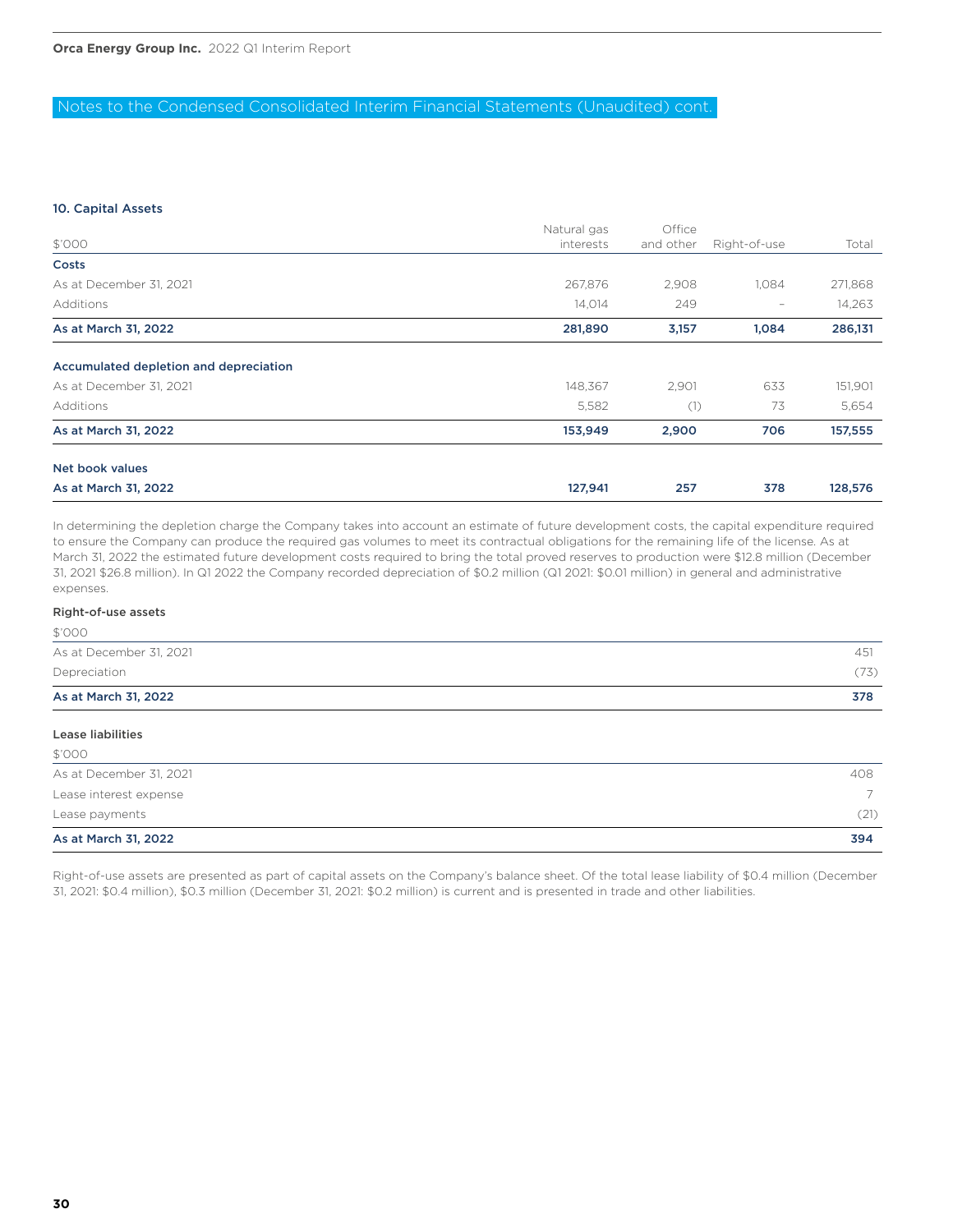### 11. Trade and Other Liabilities

|                                         |           | As at        |  |
|-----------------------------------------|-----------|--------------|--|
|                                         | March 31, | December 31, |  |
| \$'000                                  | 2022      | 2021         |  |
| Songas                                  | 1,697     | 1,899        |  |
| Other trade payables                    | 10,723    | 3,179        |  |
| Trade payables                          | 12,420    | 5,078        |  |
| TPDC Profit Gas entitlement, net        | 20,975    | 21,911       |  |
| Deferred income - take or pay contracts | 4,457     | 5,215        |  |
| <b>Accrued liabilities</b>              | 14,916    | 14,572       |  |
|                                         | 52,768    | 46.776       |  |

### TPDC share of Profit Gas

|                                      | As at   |                        |
|--------------------------------------|---------|------------------------|
|                                      |         | March 31, December 31, |
| \$'000                               | 2022    | 2021                   |
| TPDC share of Profit Gas             | 27.716  | 27,994                 |
| Less "Adjustment Factor"             | (6,741) | (6,083)                |
| TPDC share of Profit Gas entitlement | 20.975  | 21,911                 |

Under the PSA revenue sharing mechanism, the Company adjusts TPDC's Profit Gas share by the "Adjustment Factor". The Adjustment Factor is equal to the amount necessary to fully pay and discharge the PAET liability for taxes on income derived from petroleum operations. A significant percentage of the settlement of the \$21.0 million liability to TPDC is dependent on receipt of payment from TANESCO for long-term arrears that have been fully allowed for.

### 12. Long-term Receivables

|                                                                | As at     |                                |
|----------------------------------------------------------------|-----------|--------------------------------|
| \$'000                                                         | 2022      | March 31, December 31,<br>2021 |
| Amounts invoiced to TANESCO                                    | 118,823   | 119,168                        |
| Trade receivables - TANESCO                                    | (229)     | (2,042)                        |
| Unrecognized amounts not meeting revenue recognition criterial | (92,102)  | (90, 634)                      |
| Loss allowance                                                 | (26, 492) | (26, 492)                      |
| Net TANESCO receivable                                         |           |                                |
| VAT - Songas workovers                                         | 2,205     | 2,205                          |
| Lease deposit                                                  | 10        | 10                             |
|                                                                | 2,215     | 2,215                          |

1 The amount includes invoices for interest on late payments and invoices relating to differences between gas contracted for delivery versus gas taken by TANESCO.

The Company recognized 100% of amounts invoiced for deliveries to TANESCO as revenue during 2021 and Q1 2022. During Q1 2021 the amounts received from TANESCO were in excess of the revenue recognized for gas sales to TANESCO and \$0.8 million of cumulative excess cash receipts over sales invoiced were recorded, reducing the long-term arrears and allowing the reversal of the associated loss allowances.

In 2017, based on agreement with TPDC, \$12.3 million relating to the Songas share of workover costs of the wells SS-5 and SS-9 was transferred to the cost pool to recover the costs via the PSA cost recovery mechanism. This resulted in \$2.2 million relating to VAT on the workovers that had already been paid being reclassified as a long-term receivable. The Company continues to take action to collect the workover costs through the mechanisms provided in the agreements with Songas.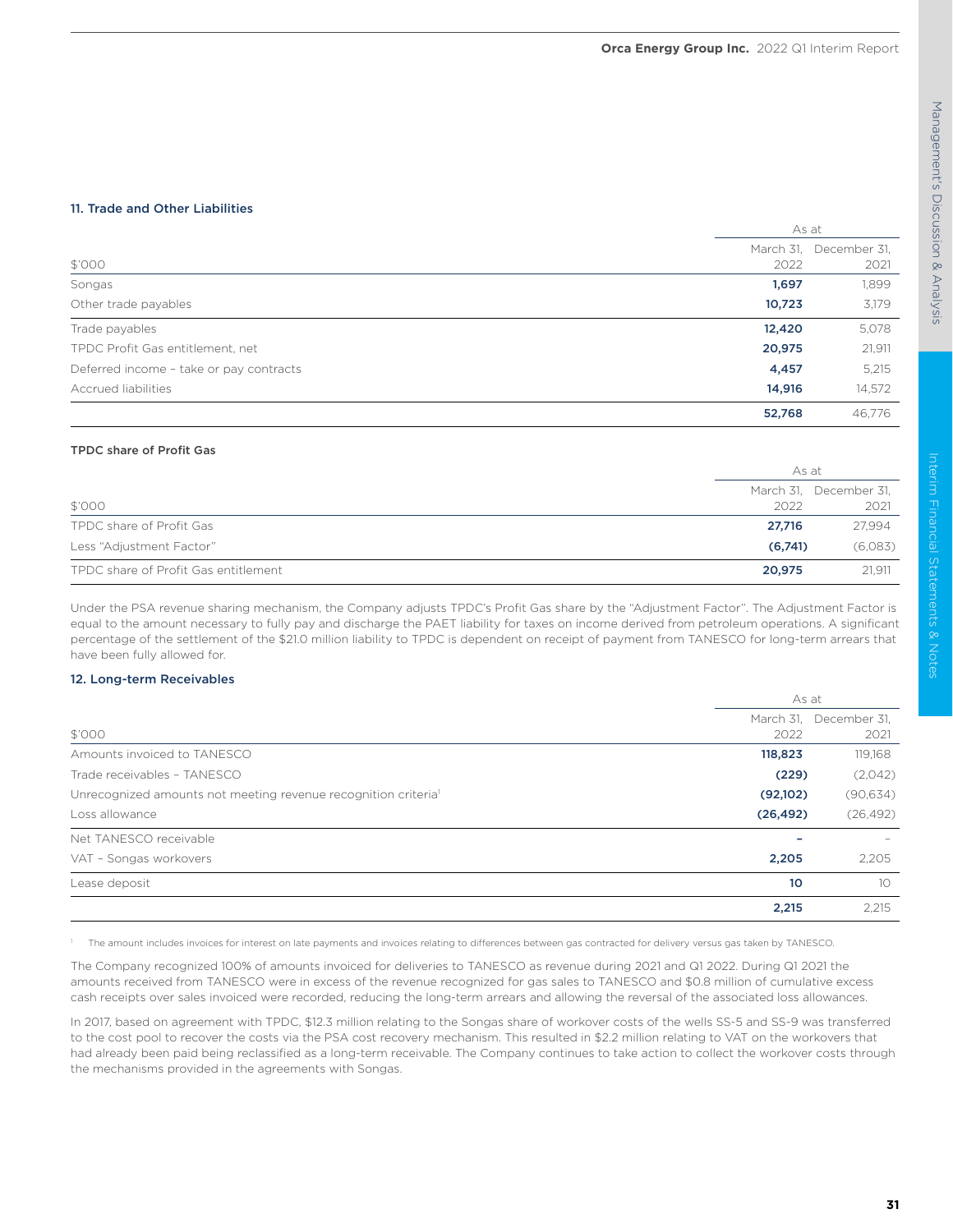### Notes to the Condensed Consolidated Interim Financial Statements (Unaudited) cont.

### 13. Long-term Loan

In 2015 PAET took out the Loan with the IFC, a member of the World Bank Group, for \$60 million. The Loan was fully drawn down in 2016.

The Loan is to be paid out through six semi-annual payments of \$5.0 million starting October 15, 2022 and one final payment of \$25.2 million due on October 15, 2025. The Company may voluntarily prepay all or part of the Loan but must simultaneously pay any accrued base interest costs related to the principal amount being prepaid. The Loan is an unsecured subordinated obligation of PAET and was initially guaranteed by the Company to a maximum of \$30.0 million. The guarantee may only be called upon by IFC at maturity in 2025 and, subject to IFC approval and receipt of all required regulatory approvals, the Company, at its discretion, may issue shares in fulfillment of all or part of the guarantee obligation in 2025. Pursuant to the sale of the non-controlling interest in PAEM, the parent company of PAET, the Company agreed with the IFC to reduce the outstanding amount of the Loan by the percentage interest sold of 7.9% (\$4.8 million) before the fourth anniversary of the first drawdown. PAET made this payment on October 16, 2019.

Dividends and distributions from PAET are restricted, if at any time amounts of interest, principal or participating interest are due and outstanding. All amounts due under the Loan have been paid when due.

|                                   | As at   |                        |
|-----------------------------------|---------|------------------------|
|                                   |         | March 31, December 31, |
| \$'000                            | 2022    | 2021                   |
| Loan principal                    | 55,240  | 55,240                 |
| Financing costs                   | (562)   | (637)                  |
| Current portion of long-term loan | (5,000) | (5,000)                |
|                                   | 49,678  | 49.603                 |

### 14. Capital Stock

### Authorised

| 50,000,000  | Class A common shares ("Class A Shares")             | No par value |
|-------------|------------------------------------------------------|--------------|
| 100.000.000 | Class B subordinate voting shares ("Class B Shares") | No par value |
| 100.000.000 | First preference shares                              | No par value |

The Class A and Class B Shares rank pari passu in respect of dividends and repayment of capital in the event of winding-up. Class A Shares carry twenty (20) votes per share and Class B Shares carry one (1) vote per share. The Class A Shares are convertible at the option of the holder at any time into Class B Shares on a one-for-one basis. The Class B Shares are convertible into Class A Shares on a one-for-one basis in the event that a take-over bid is made to purchase Class A Shares which must, by reason of a stock exchange or legal requirements, be made to all or substantially all of the holders of Class A Shares and which is not concurrently made to holders of Class B Shares.

### Changes in the capital stock

| Number of shares        | As at               |                 |                          |                     |                   |                          |
|-------------------------|---------------------|-----------------|--------------------------|---------------------|-------------------|--------------------------|
|                         | March 31, 2022      |                 |                          | December 31, 2021   |                   |                          |
|                         | Authorised<br>(000) | Issued<br>(000) | Amount<br>(\$'000)       | Authorised<br>(000) | Issued<br>(000)   | Amount<br>(\$'000)       |
| Class A Shares          | 50,000              | 1.750           | 983                      | 50.000              | 1.750             | 983                      |
| Class B Shares          | 100,000             | 18,192          | 46,450                   | 100.000             | 18.203            | 46,471                   |
| First preference shares | 100,000             | -               | $\overline{\phantom{a}}$ | 100.000             | $\qquad \qquad =$ | $\overline{\phantom{a}}$ |
|                         | 250,000             | 19,942          | 47,433                   | 250,000             | 19.953            | 47,454                   |

During Q1 2022 the Company repurchased and cancelled 10,300 Class B Shares at a weighted average price of CDN\$5.30 per Class B Share under a normal course issuer bid. All issued capital stock is fully paid.

### Changes in stock appreciation rights ("SARs")

|                                     | (000) | SARs Exercise price<br>(CDN\$) |
|-------------------------------------|-------|--------------------------------|
| Outstanding as at December 31, 2021 | 746   | 3.87 to 6.65                   |
| Exercised                           | (60)  | 3.87                           |
| Outstanding as at March 31, 2022    | 686   | 5,00 to 6,65                   |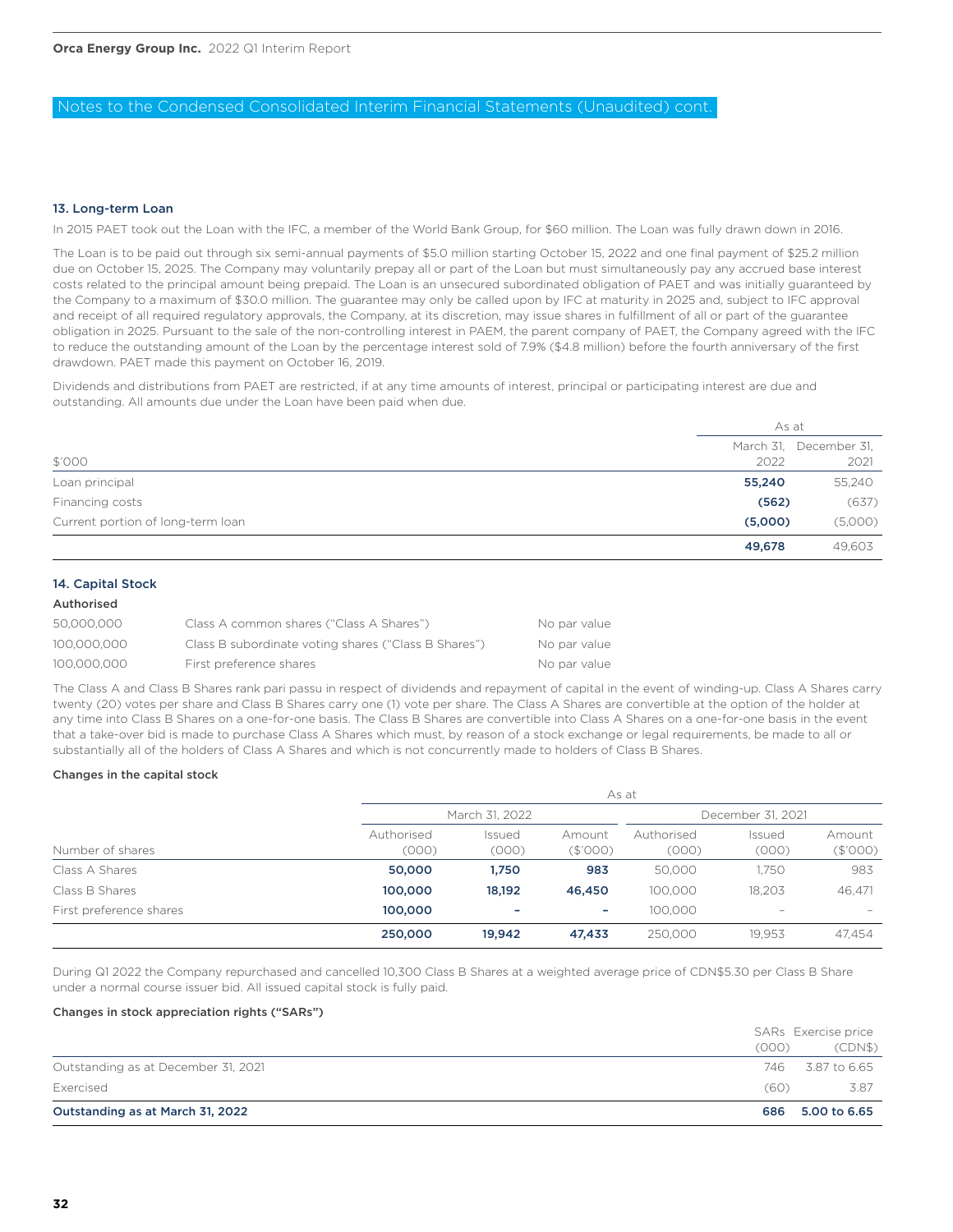### 14. Capital Stock cont.

The number outstanding, the weighted average remaining life, the number exercisable and the weighted average exercise prices of SARs at March 31, 2022 were as follows:

| Exercise price (CDN\$)<br>5.00 to 6.65 | (000)<br>686 | (years)<br>0.79              | (000)<br>227 | (CDN\$)<br>5.19            |
|----------------------------------------|--------------|------------------------------|--------------|----------------------------|
|                                        |              | outstanding contractual life |              | exercisable exercise price |
|                                        | Number       | remaining                    | Number       | average                    |
|                                        |              | average                      |              | Weighted                   |
|                                        |              | Weighted                     |              |                            |

### Change in Restrictive Stock Units ("RSUs")

|                                     |       | RSUs Exercise price |
|-------------------------------------|-------|---------------------|
|                                     | (000) | (CDN\$)             |
| Outstanding as at December 31, 2021 | 76    | 0.01                |
| Outstanding as at March 31, 2022    | 76    | 0.01                |

The number outstanding, the weighted average remaining life and weighted average exercise prices of RSUs at March 31, 2022 were as follows:

|                        |             |                              | Weighted  |
|------------------------|-------------|------------------------------|-----------|
|                        |             |                              | average   |
|                        | Number      | Number                       | remaining |
|                        | outstanding | exercisable contractual life |           |
| Exercise price (CDN\$) | (000)       | (000)                        | (years)   |
| 0.01                   | 76          | 24                           | 0.83      |

As SARs and RSUs are settled in cash, they are re-valued at each reporting date using the Black-Scholes option pricing model with the resulting liability being recognized in trade and other liabilities. In the valuation of stock appreciation rights and restricted stock units as at March 31, 2022, the following assumptions have been made: a risk free rate of interest of 1.0% (December 31, 2021: 1.0%), stock volatility of 30.0% to 32.0% (December 31, 2021: 26.6% to 37.8%), 5% forfeiture (December 31, 2021: 5%) and a closing stock price of CDN\$5.18 (December 31, 2021: CDN\$5.40) per Class B share. The valuation of the SARs and RSUs awards is increased to reflect the amount of dividends paid between the award date to the time of exercise.

|             |      | As at                  |  |
|-------------|------|------------------------|--|
|             |      | March 31, December 31, |  |
| \$'000      | 2022 | 2021                   |  |
| SARs        | 573  | 727                    |  |
| <b>RSUs</b> | 322  | 326                    |  |
|             | 895  | 1,053                  |  |

### Dividend summary

| Declaration date  | Record date        | Payment date     | Amount per share (CDN\$) |
|-------------------|--------------------|------------------|--------------------------|
| February 24, 2022 | March 31, 2022     | April 15, 2022   | 0.10                     |
| November 9, 2021  | December 31, 2021  | January 15, 2022 | 0.10                     |
| September 9, 2021 | September 29, 2021 | October 15, 2021 | 0.10                     |
| June 4, 2021      | June 30, 2021      | July 15, 2021    | 0.10                     |
| February 23, 2021 | March 31, 2021     | April 15, 2021   | 0.10                     |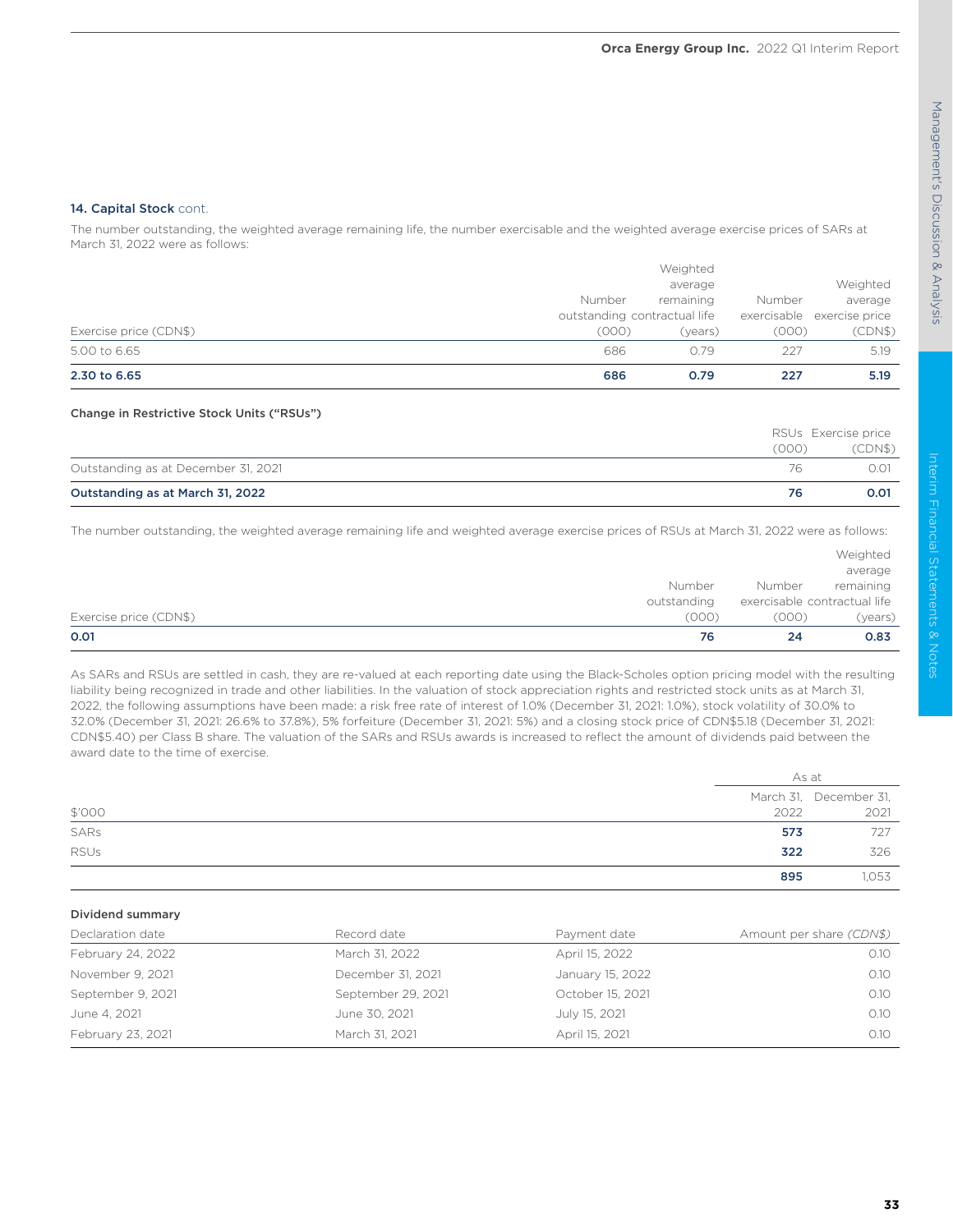### Notes to the Condensed Consolidated Interim Financial Statements (Unaudited) cont.

### 15. Earnings Per Share

|                                                               | Three Months ended<br>March 31 |        |
|---------------------------------------------------------------|--------------------------------|--------|
| (000)                                                         | 2022                           | 2021   |
| <b>Outstanding shares</b>                                     |                                |        |
| Weighted average number of Class A and Class B Shares         | 19.944                         | 21.352 |
| Weighted average diluted number of Class A and Class B Shares | 19.944                         | 21.352 |

The calculation of earnings per share is based on a net income attributable to shareholders for the quarter of \$7.4 million (Q1 2021: \$4.0 million) and a weighted average number of Class A Shares and Class B Shares outstanding during the quarter ended March 31, 2022 of 19,944,363 (Q1 2021: 21,351,630).

### 16. Related Party Transactions

The Chair of the Company's Board of Directors is counsel to Burnet, Duckworth & Palmer LLP, a law firm that provides legal advice to the Company and its subsidiaries. During the quarter ended March 31, 2022 fees for services provided by this firm totalled \$0.2 million (Q1 2021: \$0.1 million).

As at March 31, 2022 the Company had a total of \$0.1 million (December 31, 2021: \$0.1 million) recorded in trade and other payables in relation to related parties.

### 17. Contractual Obligations and Committed Capital Investments

### Protected Gas

Under the terms of the Gas Agreement for the Songo Songo project ("Gas Agreement"), in the event that there is a shortfall/insufficiency in Protected Gas as a consequence of the sale of Additional Gas, the Company is liable to pay the difference between the price of Protected Gas (\$0.55/MMbtu escalated) and the price of an alternative feedstock multiplied by the volumes of Protected Gas up to a maximum of the volume of Additional Gas sold which was 263 Bcf as at March 31, 2022 (December 31, 2021: 257 Bcf). The Company did not have a shortfall during the reporting period and does not anticipate a shortfall arising during the term of the Protected Gas delivery obligation to July 2024.

Terms of the Gas Agreement were modified by the Amended and Restated Gas Agreement ("ARGA") which was initialled by all parties but remains unsigned. In certain respects, the parties thereto are conducting themselves as though the ARGA is in effect. Management does not foresee a material risk with the conduct of the Company's business with an unsigned ARGA at this time.

### Capital Commitments

### Tanzania

At the date of this report, the Company's significant outstanding contractual commitment is in relation to the workover program originally priced at \$21.4 million which has increased through variations to \$31.6 million. As of March 31, 2022, \$19.4 million of the workover contracts has been paid, the remaining capital expenditures of \$12.2 million will be paid in Q2 2022.

### 18. Contingencies

### Upstream and Downstream Activities

The Petroleum Act, 2015 (the "Petroleum Act") provides TPDC with exclusive rights over the distribution of gas in Tanzania. The Petroleum Act has grandfathering provisions upholding the rights of the Company to develop and market natural gas produced under the PSA as it was signed prior to the Petroleum Act coming into effect in 2015.

On October 7, 2016 the Government of Tanzania issued the Petroleum (Natural Gas Pricing) Regulation made under Sections 165 and 258 (I) of the Petroleum Act. Article 260 (3) of the Petroleum Act preserves the Company's pre-existing right with TPDC to market and sell Additional Gas together or independently on terms and conditions (including prices) negotiated with third party Natural Gas customers. To date there has been no impact on the Company as a result of the Natural Gas Pricing Regulation, however, any future impact cannot be determined at this time.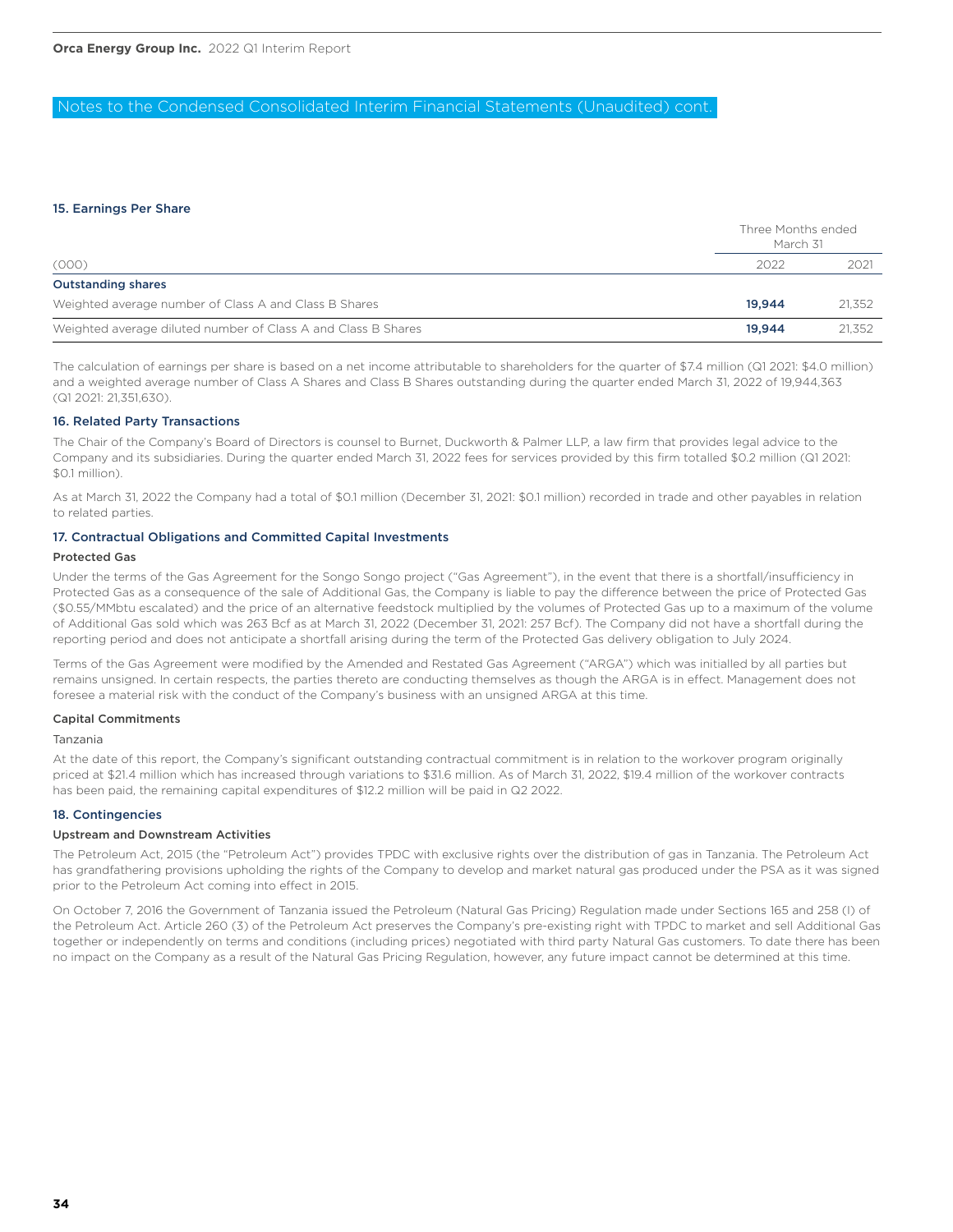| 18. Contingencies cont. |  |
|-------------------------|--|
|                         |  |

### Cost Recovery

TPDC conducted an audit of historical costs (the "Cost Pool") and in 2011 disputed approximately \$34.0 million of costs that had been recovered from the Cost Pool from 2002 through to 2009. In 2014 a substantial portion of the disputed costs were agreed to be cost recoverable by TPDC with \$25.4 million remaining in dispute. Under the dispute mechanism outlined in the PSA, parties are to agree the appointment of an independent specialist to assist the parties in reaching agreement on costs that are still subject to dispute. In 2014, prior to appointing an independent specialist, TPDC suspended the process. From 2010 to 2015 TPDC rejected a further \$16.8 million of costs. In 2016 the Tanzanian Petroleum Upstream Regulatory Authority ("PURA") assumed the role of auditing the PSA cost pool from TPDC and for 2016 to 2020 have rejected all costs pertaining to downstream development amounting to \$15.0 million and a further \$9.5 million of other costs. To date there remains a total of \$66.7 million of costs that have been queried or rejected by TPDC or PURA through the cost pool audit process.

During 2019 discussions on the disputed amounts briefly resumed with TPDC. At the time of writing this report no independent specialist has been appointed and neither TPDC nor PURA have issued a formal dispute regarding cost recovery. If the matter is not resolved to the Company's satisfaction, the Company intends to proceed to arbitration via the International Centre for Settlement of Investment Disputes pursuant to the terms of the PSA. The Company's view is that all costs have been correctly included in the Cost Pool however should any of the costs be rejected as not being cost recoverable, the Company would be required to retroactively adjust its share of revenue for the period under dispute.

### Taxation

|                                 |                     |                                                                                                                                                                                                                                                                                                                                                                   |           |          |                   | As at                |
|---------------------------------|---------------------|-------------------------------------------------------------------------------------------------------------------------------------------------------------------------------------------------------------------------------------------------------------------------------------------------------------------------------------------------------------------|-----------|----------|-------------------|----------------------|
| Amounts in \$' millions         |                     |                                                                                                                                                                                                                                                                                                                                                                   |           |          | March 31,<br>2022 | December 31,<br>2021 |
| Area                            | Period              | Reason for dispute                                                                                                                                                                                                                                                                                                                                                | Principal | Interest | Total             | Total                |
| Pay-As-You-Earn<br>("PAYE") tax | 2008-10             | PAYE tax on grossed-up amounts in<br>staff salaries which are contractually<br>stated as net.                                                                                                                                                                                                                                                                     | 0.3       |          | 0.3               | O.3                  |
| Withholding tax<br>("WHT")      | 2005-09             | WHT on services performed outside of<br>Tanzania by non-resident persons.                                                                                                                                                                                                                                                                                         | 1.0       | 0.6      | 1.6               | 1.6                  |
| Income Tax                      | 2008-09,<br>2011-17 | Deductibility of capital expenditures and<br>expenses (2012, 2015 and 2016), additional<br>income tax (2008, 2011 and 2012), tax on<br>repatriated income (2012 to 2016), foreign<br>exchange rate application (2013, 2014)<br>and 2015), underestimation of tax due<br>(2014 and 2016) and methodology of<br>grossing up of income taxes paid<br>(2015 to 2017). | 34.2      | 18.2     | 52.4              | 51.7                 |
| <b>VAT</b>                      | 2012-18             | VAT already paid (2012 to 2014), VAT on<br>imported services (2015 and 2016), interest<br>on VAT decreasing adjustments and input<br>VAT on services (2017 and 2018).                                                                                                                                                                                             | O.2       | 1.3      | 1.5               | 1.4                  |
|                                 |                     |                                                                                                                                                                                                                                                                                                                                                                   | 35.7      | 20.1     | 55.8              | 55.0                 |

During 2021 the Company paid the TRA \$1.8 million as a deposit against the disputed taxes including PAYE tax, WHT, income tax and VAT for the years 2012-16, an amount agreed upon in order for TRA to admit the outstanding tax objections. In 2021, the Court of Appeal of Tanzania ("CAT") delivered its judgment on an appeal instituted by the Company on the appealability of a one-third deposit required to admit objections for the 2012 year of income. The CAT decided that the matters are not tax decisions and are therefore not appealable. Aggrieved by the decision, the Company filed a notice of motion for review of the decision at the same court and is awaiting a hearing. The decision, however, will not affect the position on admission of objections for the years of 2012-16.

During 2021 the TRA issued a new assessment with regards to 2017 income tax (\$6.4 million). The Company has objected TRA's incorrect methodology of grossing up income taxes already paid (\$6.4 million) and the issue of imposing interest on deemed delayed payment (\$0.1 million) and is awaiting a TRA response.

During Q1 2022, following the expiry of the statutory deadline for the TRA to respond to the Company's objections, the Company filed notices of intention to appeal to TRAB against the corporate income tax assessments for the years of 2012-16, tax on repatriated income for the years of 2012 and 2013, and VAT for the years of 2015-16. In Q2 2022, these matters came for hearing and, at the request from the TRA, the TRAB granted an order that these matters be withdrawn to allow the TRA to further review and issue determination letters. The matters are expected to appear for status review in May and June 2022. In addition, the Company paid the TRA \$0.7 million as a deposit against disputed income tax for years of income of 2014 and 2017.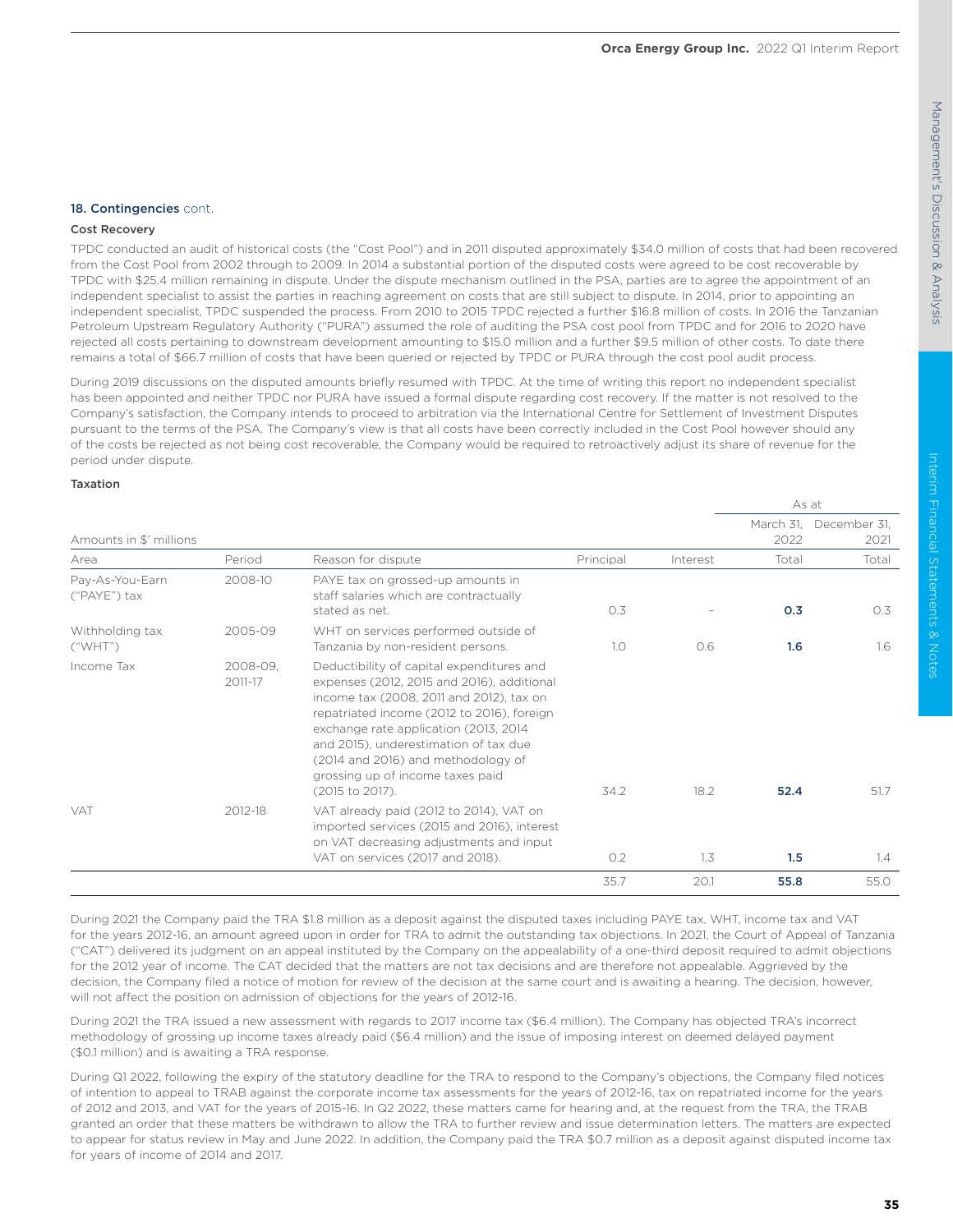### Notes to the Condensed Consolidated Interim Financial Statements (Unaudited) cont.

### 18. Contingencies cont.

### Taxation cont.

Management, with advice from its legal counsel, has reviewed the Company's position on the objections and appeals related to the disputed amounts and has concluded that no further provision is required. However, if the TRA reassesses the Company's tax returns for open taxation years on a similar basis, the Company may be required to make future deposits to object such assessments.

The process of appealing assessments issued by TRA start by initially filing an appeal with TRA. If this is not successful, claims can be taken to higher authorities , starting with the Tanzania Revenue Appeals Board ("TRAB"), followed by an appeal to the Tax Revenue Appeals Tribunal ("TRAT") and finally to the Court of Appeal of Tanzania ("CAT"). See Note 21 of the audited consolidated financial statements for the year ended December 31, 2021 for a full discussion.

In 2016 the TRA introduced significant changes in relation to the income tax treatment of the extractive sector with separate new chapters in Part V of the Income Tax Act 2004 ("ITA, 2004") for mining and for petroleum to be effective commencing in 2018. Further changes were subsequently made by the Written Laws (Miscellaneous Amendments) Act, 2017 ("WLMAA, 2017") and in particular section 36(a)(ii) of the WLMAA, 2017. The WLMAA, 2017 amended section 65M and 65N of the ITA 2004 to exclude cost oil/cost gas from inclusion in both income and expenditure. The Company continues to review the tax effects of the changes as there are a number of uncertainties and ambiguities as to the interpretation and application of certain provisions of the WLMAA, 2017. In the absence of guidance on these matters, the Company has used what it believes are reasonable interpretations and assumptions in applying the WLMAA, 2017 for purposes of determining its tax liabilities and the results of operations, which may change as it receives additional clarification and implementation guidance. The Company does not expect a significant impact from the changes as it is able to recover taxes payable from the TPDC Profit Gas revenue entitlement under the terms of the PSA.

### 19. Change in Non-Cash Operating Working Capital

|                                                    | Three Months ended<br>March 31 |           |
|----------------------------------------------------|--------------------------------|-----------|
| \$'000                                             | 2022                           | 2021      |
| (Increase) decrease in trade and other receivables | (5,741)                        | 1,490     |
| Decrease (increase) in prepayments                 | 111                            | (52)      |
| Decrease in trade and other payables               | (1,016)                        | (2,505)   |
| Decrease in APT                                    | (8,503)                        | (11,546)  |
| Increase in tax payable                            | 626                            | 1,034     |
|                                                    | (14, 523)                      | (11, 579) |

### 20. Non-Controlling Interest

The Company sold 7.9% (7,933 Class A common shares) of PAEM to a wholly owned subsidiary of Swala Oil & Gas (Tanzania) plc. ("Swala") in 2018 for \$15.4 million cash and \$4.0 million of Swala convertible preference shares ("Preference Shares") pursuant to a share purchase agreement. The Preference Shares entitle the Company to a 10% per annum distribution payable 15 days after each quarter end commencing from the closing date, January 16, 2018. Payment of the quarterly distributions is at the discretion of Swala based on funds available, however, the liability accrues if any amount is unpaid when due. If any distributable amount remains unpaid at December 31, 2021, the Company may demand settlement and Swala is obligated to comply by transferring and returning the Class A common shares of PAEM sold to Swala. The aggregate value of these shares will equal the amount of the outstanding distributions. As at March 31, 2022, the Company has not received any distributions or recorded any amount receivable related to the Preference Shares.

Swala is obligated to redeem 20% of the Preference Shares for cash annually starting from December 31, 2021 until all shares are redeemed. If at any time Swala does not redeem in cash the required number of Preference Shares, Swala is obligated to redeem the Preference Shares by transferring and returning the Class A common shares of PAEM sold to Swala. The aggregate value of these Class A common shares will equal the amount of any outstanding redemption. As of March 31, 2022, the Company recorded \$0.7 million as a loss allowance with respect to Preference Shares (December 31, 2021: \$0.7 million).

A reconciliation of the non-controlling interest is detailed below:

|                                                     | As at |                        |
|-----------------------------------------------------|-------|------------------------|
|                                                     |       | March 31, December 31, |
| \$'000                                              | 2022  | 2021                   |
| Balance, beginning of period                        | 3,116 | 1,523                  |
| Net income attributable to non-controlling interest | 712   | 1.593                  |
| Balance, end of period                              | 3.828 | 3.116                  |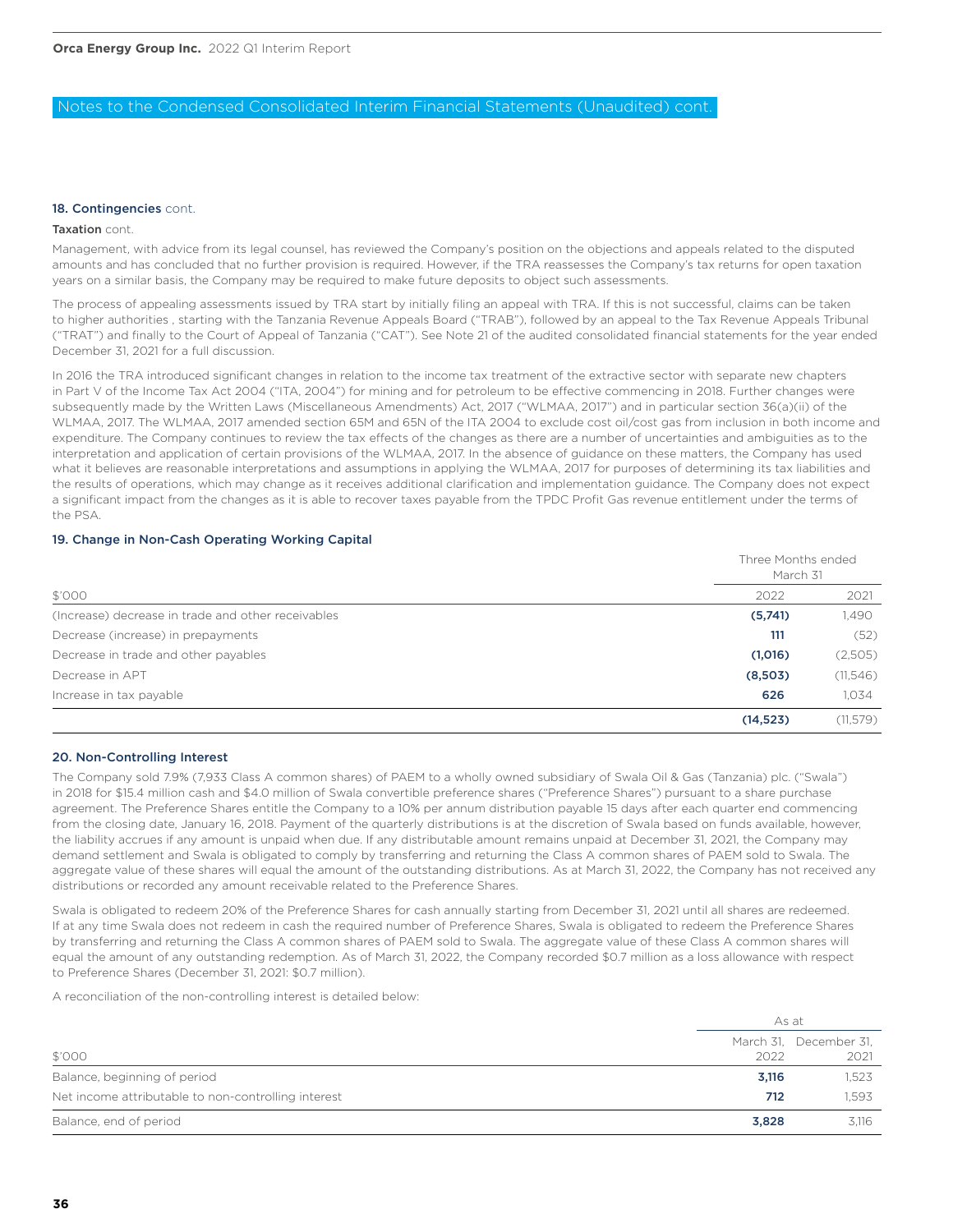CKO



# Interim Financial Statements & Notes

**37**

Corporate Information

### Board of Directors

Jay Lyons Executive Director and Chief Executive Officer Vancouver, Canada

David W. Ross Chairman and Non-Executive Director Calgary, Canada

### Dr Frannie Léautier

Non-Executive Director Washington DC, United States

Linda Beal Non-Executive Director London, UK

### Advisor to the Board and PAET

Lloyd Herrick Director, PAET Calgary, Canada

### **Officers**

Jay Lyons Chief Executive Officer Vancouver, Canada

Lisa Mitchell

Chief Financial Officer London, UK

### Andrew Hanna

Managing Director, PAET Surrey, UK

### Operating Office

### PanAfrican Energy Tanzania Limited

Oyster Plaza Building, 5th Floor, Haile Selassie Road P.O. Box 80139, Dar es Salaam, Tanzania Tel: + 255 22 2138737 Fax: + 255 22 2138938

### Registered Office

Orca Energy Group Inc. Vistra Corporate Service Centre Wickhams Cay II, Road Town, Tortola British Virgin Islands, VG110

### Investor Relations

Jay Lyons Chief Executive Officer jlyons@orcaenergygroup.com

### Lisa Mitchell

Chief Financial Officer lmitchell@orcaenergygroup.com

### International Subsidiaries

### PanAfrican Energy Tanzania Limited

Oyster Plaza Building, 5th Floor Haile Selassie Road P.O. Box 80139, Dar es Salaam, Tanzania Tel: + 255 22 2138737 Fax: + 255 22 2138938

### PAE PanAfrican Energy Corporation

3rd Floor, Rogers House, 5 President John Kennedy Street Port Louis, Mauritius Tel: + 230 207 8888 Fax: + 230 207 8833

### Engineering Consultants

McDaniel & Associates Consultants Ltd. Calgary, Canada

### Auditors

KPMG LLP Calgary, Canada

Website orcaenergygroup.com

Lawyers Burnet, Duckworth & Palmer LLP Calgary, Canada

### Transfer Agent

TSX Trust Company Calgary, Canada